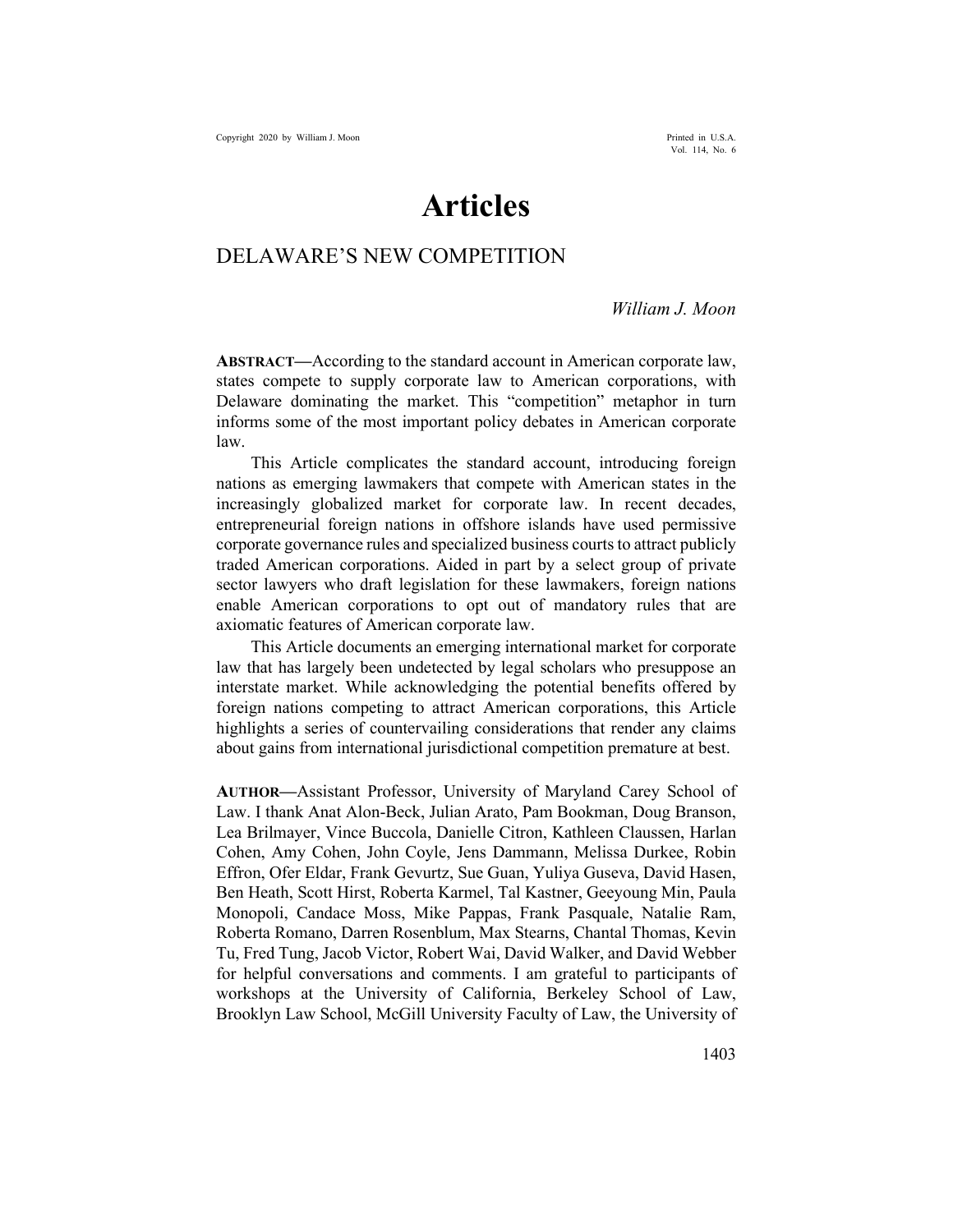Maryland Carey School of Law, the University of Pittsburgh School of Law, and UCLA School of Law. I am particularly grateful to Roberta Romano and Jens Dammann for serving as commentators on an earlier draft of the Article at the 2019 American Association of Law School's New Voices in Business Law Session in New Orleans. For excellent research and editorial assistance, I thank Karachi Achilihu, Stuart Davis, Alex Gulbradsen, Jason Hawkins, Susan McCarty, and Jeanne Rehberg. I also thank NYU's empirical research support team, including Dan Hickey and Bonnie Lawrence. Abigail Bachrach, Kevin Brown, Greg Devaney, Elena Joffroy, Amy Le, Thomas Lis, Kimberly Railey, Emily Ross, and other editors of the *Northwestern University Law Review* provided exceptional editorial work.

| Ι.  |                                                              | (NATION) STATES AS LABORATORIES OF CORPORATE LAW  1412              |  |  |  |  |
|-----|--------------------------------------------------------------|---------------------------------------------------------------------|--|--|--|--|
|     | $\mathcal{A}$                                                | The Standard Account: States as Laboratories of Corporate Law  1412 |  |  |  |  |
|     | В.                                                           |                                                                     |  |  |  |  |
| II. | EVIDENCE OF MORE PLAYERS IN THE RACE: THE MAKING OF OFFSHORE |                                                                     |  |  |  |  |
|     |                                                              |                                                                     |  |  |  |  |
|     | $\mathcal{A}$ .                                              |                                                                     |  |  |  |  |
|     | $B_{\cdot}$                                                  | "Captured" Lawmakers: Offshore Governments Rely Heavily on          |  |  |  |  |
|     |                                                              |                                                                     |  |  |  |  |
|     | $\mathcal{C}$                                                | The Role of Lawyers and Other "Local" Interest Groups 1432          |  |  |  |  |
|     | D.                                                           |                                                                     |  |  |  |  |
| HI. |                                                              | INTERNATIONAL MARKET FOR CORPORATE LAW AND THE FUTURE OF            |  |  |  |  |
|     |                                                              |                                                                     |  |  |  |  |
|     |                                                              |                                                                     |  |  |  |  |
|     | В.                                                           | Implications: Reassessing the Market for Corporate Law 1450         |  |  |  |  |
|     |                                                              |                                                                     |  |  |  |  |

#### <span id="page-1-2"></span>**INTRODUCTION**

The United States seems cut off from the rest of the world when it comes to corporate law. Legal scholars take as virtual gospel that corporate law is a matter of state law,<sup>1</sup> and that states compete to sell their laws to corporations by supplying corporate charters.[2](#page-1-1) Delaware is widely regarded

<span id="page-1-0"></span><sup>1</sup> *See, e.g.*, Stephen M. Bainbridge, *The Creeping Federalization of Corporate Law*, 26 REGULATION 26, 26 (2003) ("For over 200 years, corporate governance has been a matter for state law.").

<span id="page-1-1"></span><sup>2</sup> *See* ROBERTA ROMANO, THE GENIUS OF AMERICAN CORPORATE LAW 1–3 (1993) [hereinafter ROMANO, GENIUS].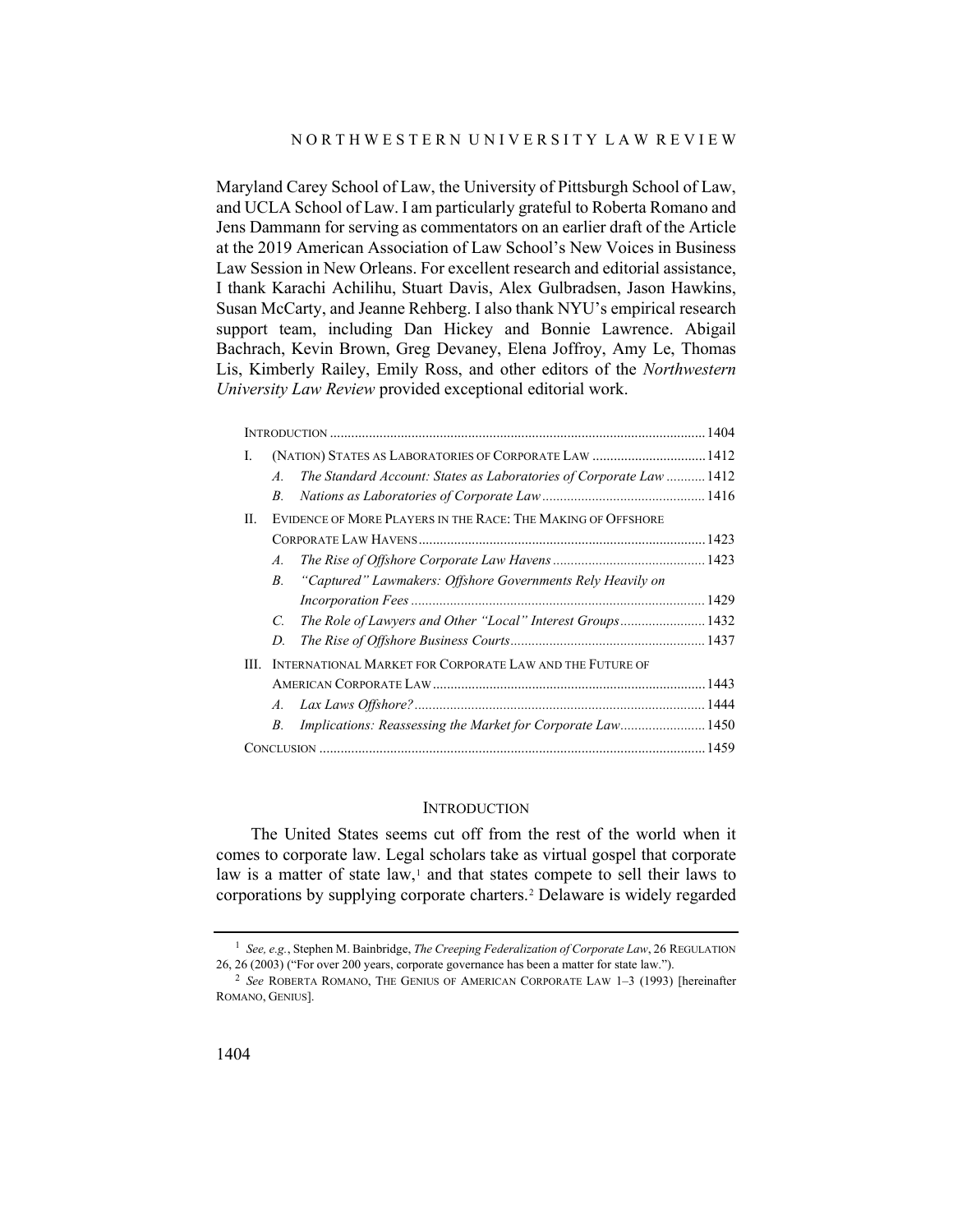as the winner in this competition. Supplying corporate law to more than 66% of Fortune 500 companies,[3](#page-2-0) Delaware remains the central focus of academic studies and a transactional lawyer's prized tool kit.[4](#page-2-1) For nearly half a century, corporate law scholarship has been dominated by discussions about whether other states put competitive pressure on Delaware and whether this competition is normatively desirable.<sup>[5](#page-2-2)</sup>

<span id="page-2-6"></span>There is a missing piece to this important body of scholarship. Until now, legal scholars have neglected to consider foreign nations as jurisdictions that compete with Delaware to supply corporate law.<sup>[6](#page-2-3)</sup> This is not particularly surprising. When theorists in economics and law laid the theoretical foundations of corporate law in the  $1970s$  $1970s$  $1970s$  and  $1980s$ ,<sup>7</sup> there was little reason to consider the corporate law of foreign nations within the framework of *American* corporate law.[8](#page-2-5) At that time, only a small fraction of

<span id="page-2-3"></span><sup>6</sup> A brief word on terminology may be useful here. I use the term "foreign nations" loosely in this Article, referring to jurisdictions with internationally recognized lawmaking authority. My definition thus includes jurisdictions like the Cayman Islands and Bermuda that are technically not full sovereigns under international law, *see* JAMES CRAWFORD, THE CREATION OF STATES IN INTERNATIONAL LAW 282–84 (2d ed. 2006), but whose corporate lawmaking authority has been unquestioned under domestic jurisprudence. *See, e.g.*, *In re* Kingate Mgmt. Ltd. Litig., No. 09-CV-5386 (DAB), 2016 WL 5339538, at \*15–16 (S.D.N.Y. Sept. 21, 2016) ("The fact that Madoff and his fraudulent scheme arose out of New York is not sufficient to override BVI's interests in regulating the relationship between BVI corporations and their shareholders. Accordingly, the Court finds that BVI law applies to the issue of standing.").

<span id="page-2-4"></span><sup>7</sup> Michael Klausner, *Fact and Fiction in Corporate Law and Governance*, 65 STAN. L. REV. 1325, 1326 (2013).

<span id="page-2-5"></span><sup>8</sup> American corporate law was traditionally framed within the policy debate over federalism, with state corporate codes being conceptualized as products "whose producers are states and whose consumers are corporations." ROMANO, GENIUS, *supra* note [2,](#page-1-2) at 6. The standard account implicitly limits the "suppliers" of American corporate law to the constituent states of the United States. *See id.*; *see also* FRANK H. EASTERBROOK & DANIEL R. FISCHEL, THE ECONOMIC STRUCTURE OF CORPORATE LAW 5

<span id="page-2-7"></span><span id="page-2-0"></span><sup>3</sup> *See About the Division of Corporations*, DEL. DIVISION CORP., https://corp.delaware.gov/aboutagency/ [https://perma.cc/5RDG-TKQW].

<span id="page-2-1"></span><sup>4</sup> *See* Marcel Kahan & Edward Rock, *Symbiotic Federalism and the Structure of Corporate Law*, 58 VAND. L.REV. 1573, 1574 (2005) (noting that Delaware "has long been viewed as the de facto national corporate law").

<span id="page-2-2"></span><sup>5</sup> Much of this discussion concerns whether a particular state law affords adequate protection for shareholders and whether that protection ought to be left to private choice. *Compare* Ralph K. Winter, Jr., *State Law, Shareholder Protection, and the Theory of the Corporation*, 6 J. LEGAL STUD. 251, 256 (1977) [hereinafter Winter, *State Law*] ("States seeking corporate charters will thus try to provide legal systems which optimize the shareholder-corporation relationship."), *with* Lucian Arye Bebchuk, *Federalism and the Corporation: The Desirable Limits on State Competition in Corporate Law*, 105 HARV. L. REV. 1435, 1454 (1992) [hereinafter Bebchuk, *Desirable Limits*] ("[T]o the extent that we find that a state's interest in attracting incorporations will be served by adopting undesirable rules, we can conclude that state competition is detrimental."). In recent decades, Professor Mark Roe's work has complicated this picture by introducing the federal government as the de facto second American corporate lawmaker. *See, e.g.*, Mark J. Roe, *Delaware's Competition*, 117 HARV. L. REV. 588 (2003) [hereinafter Roe, *Delaware's Competition*].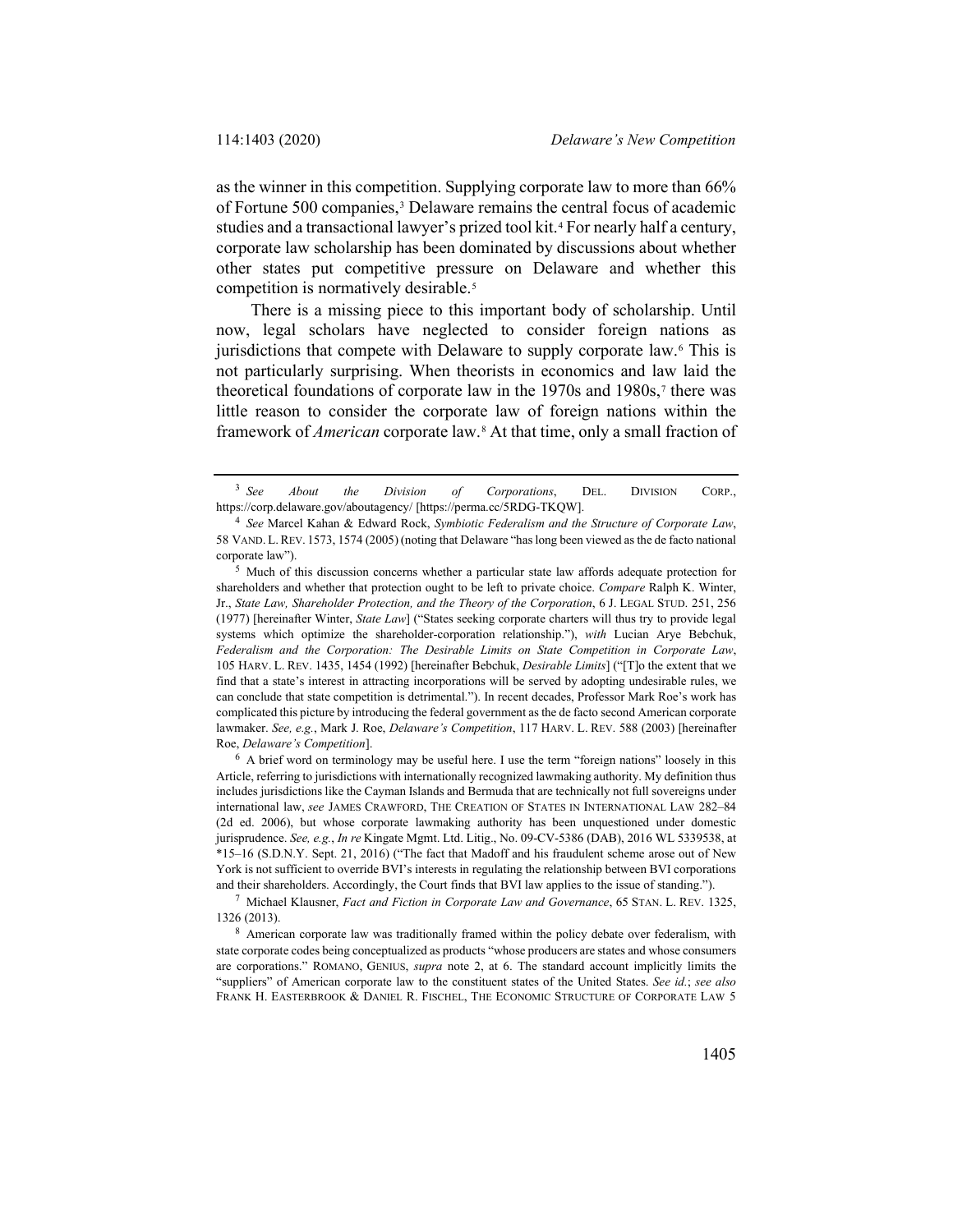<span id="page-3-7"></span>American companies were incorporated in foreign nations.<sup>[9](#page-3-0)</sup> Moreover, leading scholars have long assumed that the internal affairs doctrine—a conflict of laws principle that corporations can opt into any state's corporate law without regard to the location of their physical operations—only applies to states in the United States.[10](#page-3-1) If federal and state courts do not honor the choices of corporations to incorporate abroad, foreign nations cannot seriously compete with Delaware. But as I document below, judges routinely extend the internal affairs doctrine for firms incorporated outside of the United States.[11](#page-3-2) Texas-based consumer giant Helen of Troy, Los Angelesbased weight management company Herbalife, and Kentucky-based clothing company Fruit of the Loom are among hundreds of companies that are effectively governed by the corporate law of foreign nations.<sup>[12](#page-3-3)</sup>

<span id="page-3-6"></span>This Article develops a theoretical framework that accounts for the emerging international market for corporate law. It contends that a handful of foreign jurisdictions, including Bermuda, the British Virgin Islands, and the Cayman Islands, have become emerging "laboratories" of corporate law offering attractive corporate governance rules for publicly traded corporations that principally operate outside of those jurisdictions.[13](#page-3-4) American corporations are not immune to their seduction. These jurisdictions—especially those I identify as "offshore corporate law havens"<sup>14</sup>—are already global market leaders for certain types of closely held

<span id="page-3-4"></span><sup>13</sup> Conceptualizing jurisdictions as laboratories was popularized by Justice Louis Brandeis in *New State Ice Co. v. Liebmann*, explaining that a "[s]tate may, if its citizens choose, serve as a laboratory; and try novel social and economic experiments without risk to the rest of the country." 285 U.S. 262, 311 (1932) (Brandeis, J., dissenting). Professor Roberta Romano extended this concept to the corporate law ecosystem, referring to states as "fifty laboratories." ROMANO, GENIUS, *supra* not[e 2,](#page-1-2) at 5.

<span id="page-3-5"></span><sup>14</sup> As I further elaborate in Part II, I use the term "offshore corporate law havens" in this Article principally to refer to three jurisdictions that have successfully attracted clients based in the United States: the Cayman Islands, Bermuda, and the British Virgin Islands. *See* E. EDWARD SIEMENS, OFFSHORE COMPANY LAW 9 (2009). While all three jurisdictions are self-governing British Overseas Territories (voluntarily), they each exercise almost full discretion when it comes to enacting legislation on corporate

<span id="page-3-8"></span><sup>(1991) (&</sup>quot;Managers in the United States must select the place of incorporation. The fifty states offer different menus of devices (from voting by shareholders to fiduciary rules to derivative litigation) for the protection of investors.").

<sup>9</sup> *See infra* Section II.A.

<span id="page-3-1"></span><span id="page-3-0"></span><sup>10</sup> *See, e.g.*, Frank H. Easterbrook, *The Race for the Bottom in Corporate Governance*, 95 VA. L. REV. 685, 698 (2009) [hereinafter Easterbrook, *Race for the Bottom*] ("[T]his country does not recognize an internal-affairs doctrine in its dealings with other nations." (emphasis omitted)).

<sup>11</sup> *See infra* Section I.B.

<span id="page-3-3"></span><span id="page-3-2"></span><sup>12</sup> *See generally* William J. Moon, *Regulating Offshore Finance*, 72 VAND. L. REV. 1, 12–15 (2019) [hereinafter Moon, *Regulating Offshore Finance*] (explaining how particular industries have established practices of setting up headquarters in offshore jurisdictions); Eric L. Talley, *Corporate Inversions and the Unbundling of Regulatory Competition*, 101 VA. L. REV. 1649, 1748–51 (2015) (compiling corporate inversion transactions involving U.S. target companies between 1994 and 2014).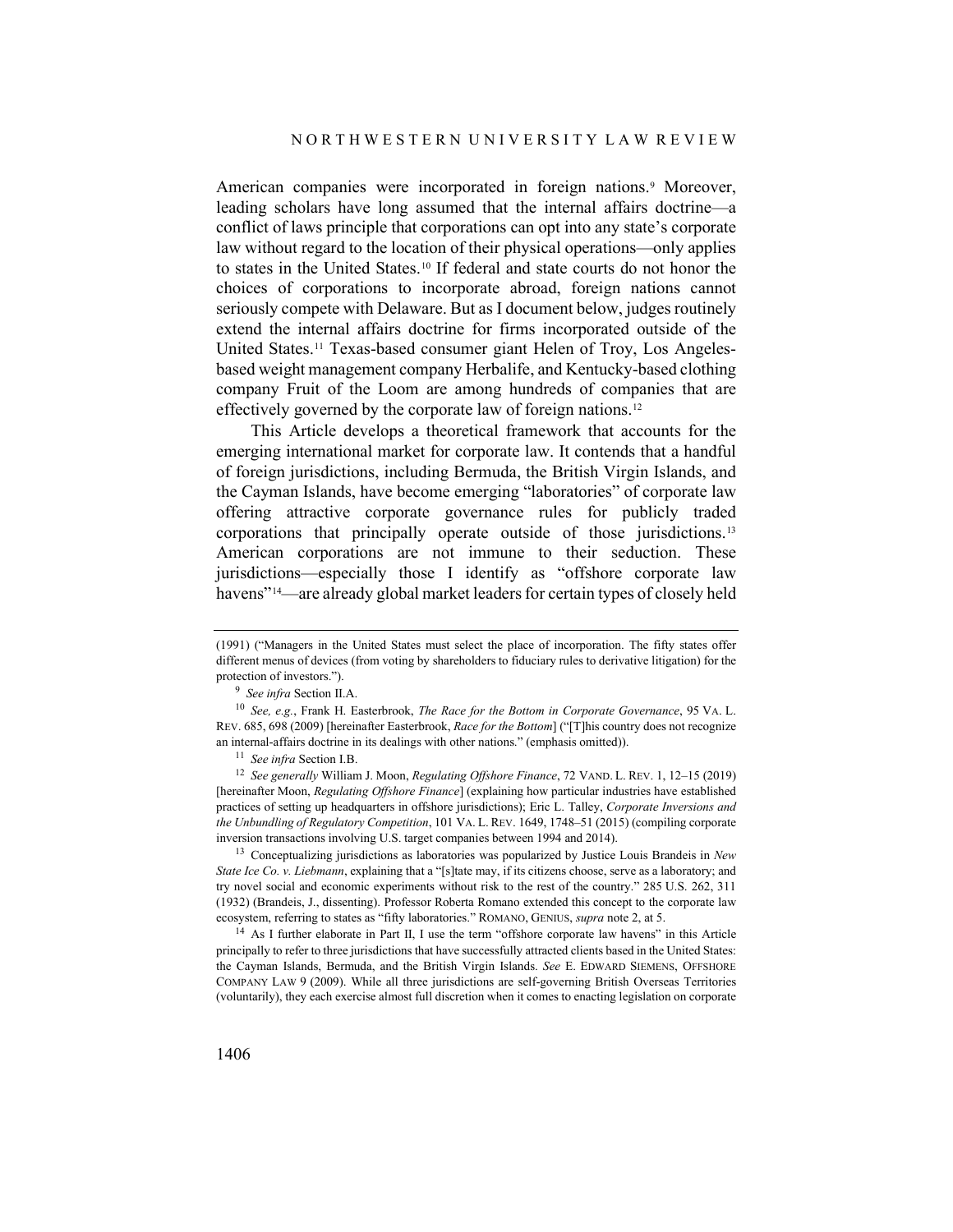business entities, including mutual funds, hedge funds, and trusts.[15](#page-4-0) But these offshore jurisdictions are also starting to compete seriously for publicly traded corporations. Today, foreign nations are juridical homes to over 14% of large publicly traded corporations listed in American securities markets.[16](#page-4-1)

<span id="page-4-7"></span>There is virtually no literature on whether and to what extent foreign nations compete with American states to supply corporate law. While legal scholars and policymakers alike have been acutely aware of domestic corporations reincorporating in offshore "tax havens,"[17](#page-4-2) they have diagnosed the phenomenon as a problem of tax.[18](#page-4-3) While insightful, the foreign incorporation trend cannot be entirely attributed to tax incentives.

<span id="page-4-8"></span>As this Article will show, offshore corporate law havens in recent decades have built sophisticated legal infrastructures that enable them to compete with Delaware. For one, they have attracted a select group of foreign lawyers who help lawmakers in these jurisdictions draft "cutting edge" corporate law statutes. These lawmakers also rely heavily on incorporation fees for government revenues, $19$  allowing them to credibly commit to retaining laws that are attractive to the private sector.<sup>[20](#page-4-5)</sup> Because the population of offshore corporate law havens tends to be a fraction of even sparsely populated states in the United States, $21$  these jurisdictions can enact

law. The focus of this Article on these three jurisdictions is aimed at defining the concept of an international market for corporate law and should not be taken to suggest that other foreign nations besides these offshore jurisdictions do not or cannot attract American corporations. Indeed, many foreign nations, including Ireland and the Marshall Islands, have had some success in drawing publicly traded companies listed in American securities markets.

<sup>15</sup> Moon, *Regulating Offshore Finance*, *supra* not[e 12,](#page-3-6) at 1, 3.

<sup>16</sup> *See infra* Section II.A.

<span id="page-4-2"></span><span id="page-4-1"></span><span id="page-4-0"></span><sup>17</sup> *See, e.g.*, RONEN PALAN ET AL., TAX HAVENS: HOW GLOBALIZATION REALLY WORKS 8–9 (2010) ("[T]ax havens are places or countries (not all of them are sovereign states) that have sufficient autonomy to write their own tax, finance, and other laws and regulations . . . . Tax havens are used, as their name suggests, to avoid and evade taxes."); Victor Fleischer, *Regulatory Arbitrage*, 89 TEX. L. REV. 227, 276 (2010) ("In some circumstances, managers will opt to minimize taxes by choosing a tax haven or taxfriendly jurisdiction, even if that jurisdiction is suboptimal from the standpoint of corporate law.").

<span id="page-4-3"></span><sup>18</sup> *See, e.g.*, Mitchell A. Kane & Edward B. Rock, *Corporate Taxation and International Charter Competition*, 106 MICH. L. REV. 1229, 1230 (2008) (observing that offshore incorporation is "unabashedly all about tax reduction").

<span id="page-4-4"></span><sup>&</sup>lt;sup>19</sup> The British Virgin Islands, for instance, has derived approximately half of its government revenues from annual incorporation fees in recent years. *See infra* Section II.B.

<span id="page-4-5"></span><sup>&</sup>lt;sup>20</sup> A benign, economic-centric view would assess that the additional suppliers of corporate law lower the transactional cost for creating standard templates of corporate governance rules. *See infra* Section III.B. A more cynical view would be that their lawmakers are easily "captured" by private interests and thereby prone to producing rules that may not be desirable from the society's standpoint. *See infra* Section III.B.

<span id="page-4-6"></span><sup>&</sup>lt;sup>21</sup> For instance, estimates show the population of the Cayman Islands is 61,944 compared to 961,939 in Delaware and 2,998,039 in Nevada. *See Central America: Cayman Islands*, CENT. INTELLIGENCE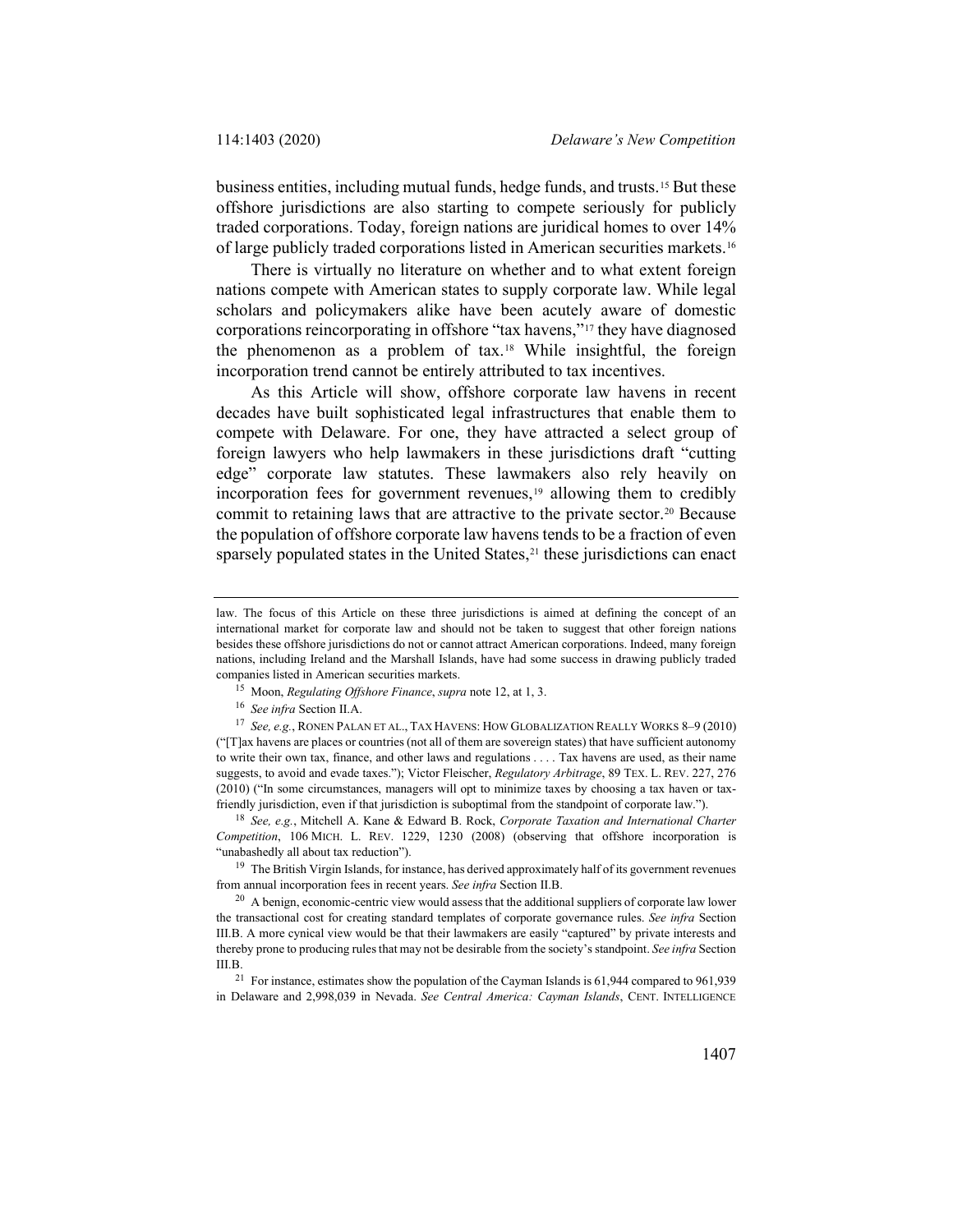legislation swiftly in response to private sector demand. They also do not confront the type of democratic accountability facing larger nations, or even large states like New York or California, in part because they specialize in producing laws for corporations that do not physically operate within their territories.<sup>[22](#page-5-0)</sup>

Skeptical readers may point to the "unique" legal system in Delaware that is said to make it near impossible for any other jurisdiction to mount a serious challenge to Wilmington's corporate law empire. I do not seek to rehash the extensive and illuminating literature identifying Delaware's judicial system—particularly the renowned Delaware Court of Chancery as the predominant competitive advantage enjoyed by Delaware over other *states*.[23](#page-5-1) Indeed, many foreign jurisdictions *do not* offer a Delaware-style legal system famous for producing an abundance of well-reasoned and factspecific case law appearing on Westlaw and Lexis. Instead, many legal proceedings offshore take place in secret, and full-length opinions are frequently unpublished or available only to insiders.[24](#page-5-2)

<span id="page-5-5"></span><span id="page-5-4"></span>These jurisdictions compete not by carbon copying Delaware's judiciary, but rather by offering dispute resolution fora functionally similar to modern commercial arbitration. Like arbitration,<sup>25</sup> courts in offshore

[https://perma.cc/FN9W-V9NL].

<sup>24</sup> *See infra* Section II.D.

<span id="page-5-3"></span><span id="page-5-2"></span><sup>25</sup> Arbitration is a consent-based dispute resolution mechanism touted for offering efficient and expert proceedings. *See* Stephen J. Ware, *Default Rules from Mandatory Rules: Privatizing Law Through* 

AGENCY, https://www.cia.gov/library/publications/the-world-factbook/geos/cj.html [https://perma.cc/TVX3-C95L]; *Delaware*, U.S. CENSUS BUREAU, https://data.census.gov/cedsci/ profile?q=Delaware&g=0400000US10&table=DP05&tid=ACSDP1Y2018.DP05

<sup>[</sup>https://perma.cc/6JUM-KRBL]; *Nevada*, U.S. CENSUS BUREAU, https://data.census.gov/cedsci/ profile?q=Nevada&g=0400000US32&table=DP05&tid=ACSDP1Y2018.DP05

<span id="page-5-0"></span><sup>22</sup> Indeed, offshore corporate law havens have enacted laws specifically for "exempted" or "excepted" companies, which are designed for foreign business entities that do not (and in many instances legally cannot) conduct any business in their territories. *See* Moon, *Regulating Offshore Finance*, *supra* not[e 12,](#page-3-6) at 8–9. It is no coincidence that offshore incorporations havens are small in terms of population. As is the case for Delaware, the small size of a jurisdiction minimizes competing political lobbies and immunizes lawmakers from domestic factions that have interests in shaping corporate governance rules. *See* Curtis Alva, *Delaware and the Market for Corporate Charters: History and Agency*, 15 DEL.J.CORP. L. 885, 918–19 (1990); Bebchuk, *Desirable Limits*, *supra* not[e 5,](#page-2-6) at 1452; John C. Coffee, Jr., *The Future of Corporate Federalism: State Competition and the New Trend Toward De Facto Federal Minimum Standards*, 8 CARDOZO L. REV. 759, 762–63 (1987).

<span id="page-5-1"></span><sup>23</sup> *See, e.g.*, Jill E. Fisch, *The Peculiar Role of the Delaware Courts in the Competition for Corporate Charters*, 68 U.CIN. L.REV. 1061, 1064 (2000) [hereinafter Fisch, *Peculiar Role*] (attributing Delaware's success in attracting corporate charters to "the unique lawmaking function of the Delaware courts"); Edward B. Rock, *Saints and Sinners: How Does Delaware Corporate Law Work?*, 44 UCLA L. REV. 1009, 1017 (1997) [hereinafter Rock, *Saints and Sinners*] (asserting that the judgment of Delaware courts plays an important role in evolving nonlegal norms of conduct).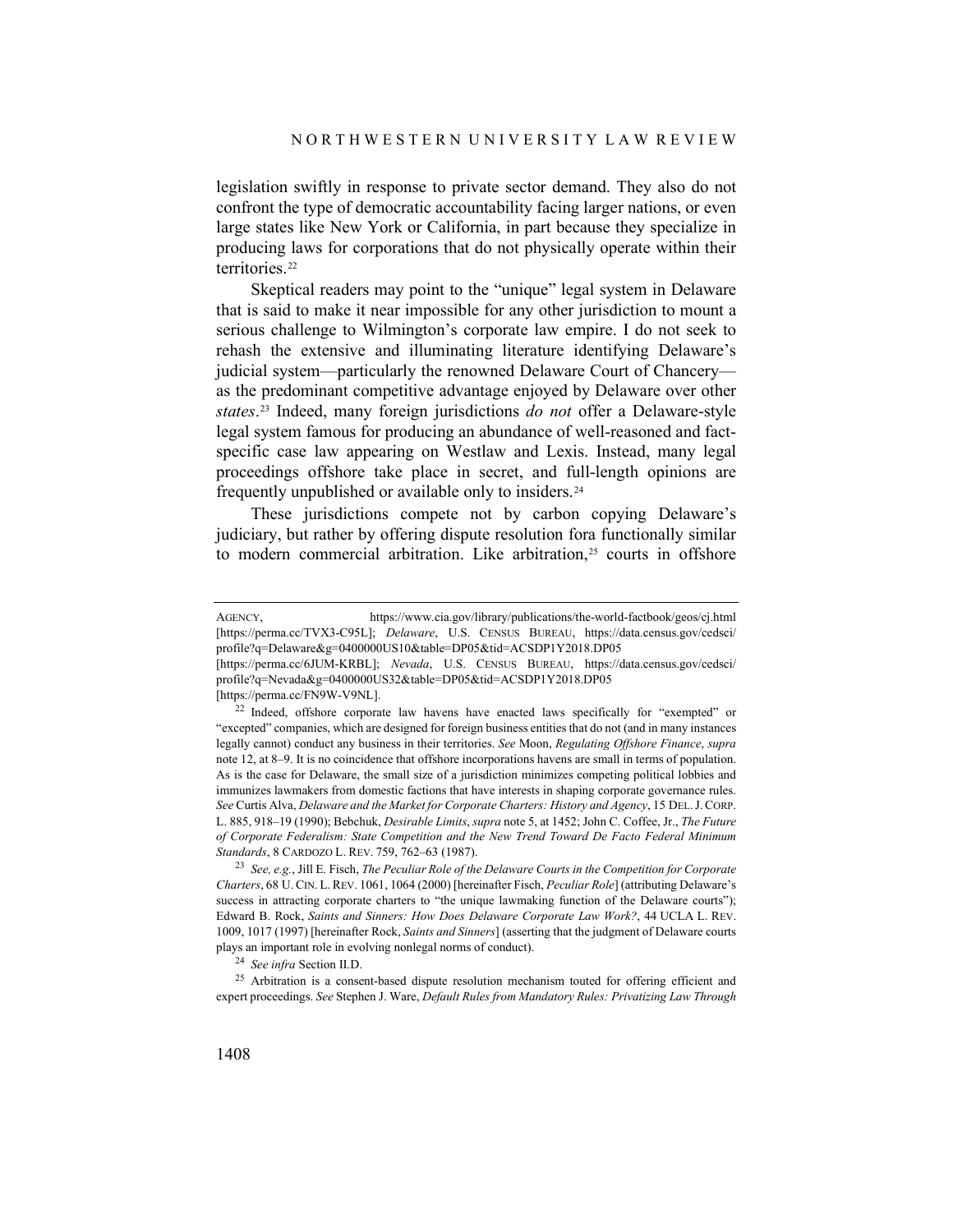corporate law havens resolve disputes without juries.[26](#page-6-0) Judges serving in these courts, like arbitrators, are credentialed business law jurists, including partners at major international law firms who fly in from overseas to preside over cases ad hoc[.27](#page-6-1)

<span id="page-6-5"></span>This account complicates some of the fundamental theoretical building blocks underlying the study of American corporate law. Whereas several prominent academics have assessed that other *states* do not vigorously compete to give a run for Delaware's money, thus dubbing the interstate competition story a "myth,"[28](#page-6-2) this Article suggests that a handful of foreign nation states are actively vying to gain a share of the American corporate law market. Thus, even if state-to-state competition is or will remain weak,<sup>[29](#page-6-3)</sup> state-to-*nation state* competition may be alive and kicking, albeit not with the same set of consequences that the standard interstate framework would have us believe.

<span id="page-6-7"></span><span id="page-6-6"></span>For example, offshore corporate law havens allow firms to opt out of a range of corporate governance rules—including the ability of shareholders to bring derivative suits for mismanagement—that are axiomatic features of American corporate law.[30](#page-6-4) While Delaware corporate law is predominantly made up of "enabling" default rules that leave significant discretion to

<span id="page-6-3"></span><sup>29</sup> This premise is contested. For instance, Professor Romano maintains that "given Delaware's dominance, most other states engage in defensive competition, acting to retain domestic corporations, rather than seeking to lure corporations away from Delaware and unseat it as the market leader." Roberta Romano, *Market for Corporate Law Redux*, *in* 2 THE OXFORD HANDBOOK OF LAW AND ECONOMICS: PRIVATE AND COMMERCIAL LAW 358, 361–62 (Francesco Parisi ed., 2017) [hereinafter Romano, *Corporate Law Redux*]. Others have argued that at least Delaware and Nevada "are vigorously attempting to attract out-of-state incorporations." Michal Barzuza, *Market Segmentation: The Rise of Nevada as a Liability-Free Jurisdiction*, 98 VA. L. REV. 935, 994 (2012).

<span id="page-6-4"></span><sup>30</sup> Of course, the desirability of a liberal derivative suit regime is disputed (after all, defending frivolous suits is costly). *See* John C. Coffee, Jr., *Understanding the Plaintiff's Attorney: The Implications of Economic Theory for Private Enforcement of Law Through Class and Derivative Actions*, 86 COLUM. L. REV. 669, 692 (1986); Jessica Erickson, *Corporate Misconduct and the Perfect Storm of Shareholder Litigation*, 84 NOTRE DAME L.REV. 75, 86 (2008); Charles J. Goetz, *Verdict on Corporate Liability Rules and the Derivative Suit: Not Proven*, 71 CORNELL L. REV. 344 (1986) (evaluating the argument regarding the effect of derivative suits on stock prices). But the general availability of derivative suits is said to serve the dual purpose of compensating the injured shareholders and deterring managerial misconduct. *See* Carol B. Swanson, *Juggling Shareholder Rights and Strike Suits in Derivative Litigation: The ALI Drops the Ball*, 77 MINN. L. REV. 1339, 1345–46 (1993).

<span id="page-6-0"></span>*Arbitration*, 83 MINN. L. REV. 703, 723 n.90 (1999) (discussing the reduced cost and delay associated with arbitration).

<sup>26</sup> *See infra* Section II.D.

<sup>27</sup> *See infra* Section II.D.

<span id="page-6-2"></span><span id="page-6-1"></span><sup>28</sup> Marcel Kahan & Ehud Kamar, *The Myth of State Competition in Corporate Law*, 55 STAN. L. REV. 679, 684 (2002) [hereinafter Kahan & Kamar, *Myth*] ("[T]he very notion that states compete for incorporation is a myth. Other than Delaware, no state is engaged in significant efforts to attract incorporations of public companies.").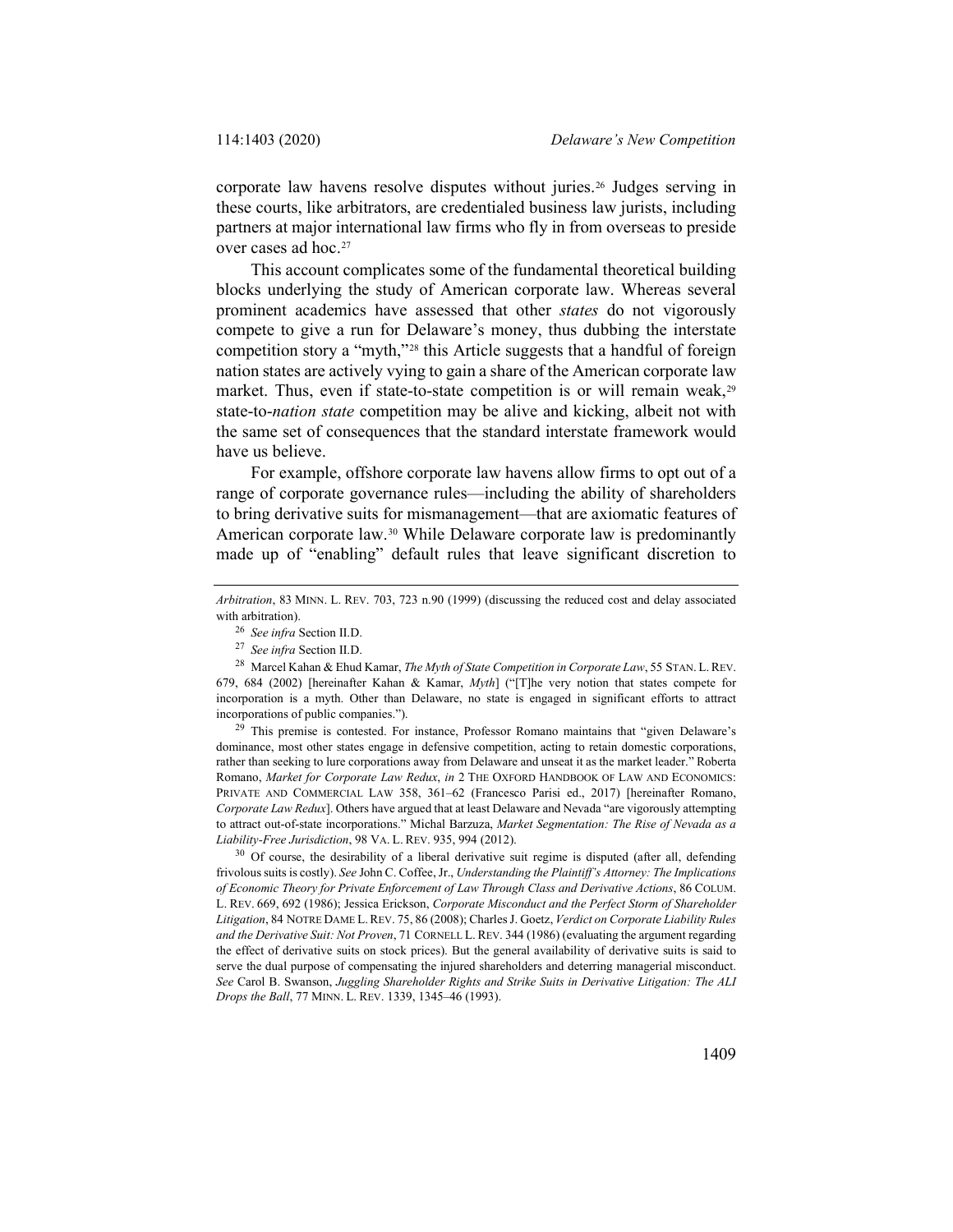<span id="page-7-4"></span>private choice,[31](#page-7-0) it includes a number of "mandatory" rules ranging from fiduciary duty of loyalty to shareholder inspection rights.[32](#page-7-1) These are rules that even the most sophisticated corporations cannot waive compliance of through contract. Viewed in this light, foreign jurisdictions enable corporations to opt out of certain mandatory rules that may not be possible in the pure domestic setting. This descriptive account thereby reorients the normative debate concerning the proper boundaries and function of corporate law.

By proposing an update to the interstate race framework underlying the study of "American" corporate law,<sup>[33](#page-7-2)</sup> this Article also adds an important normative dimension critical to understanding a number of areas tertiary to corporate law. After all, the interstate corporate charter competition literature has been influential in a number of important areas of the law, including bankruptcy law, tax policy, conflict of laws, trust law, environmental law, and securities regulation.[34](#page-7-3)

<span id="page-7-0"></span><sup>31</sup> *See* EASTERBROOK & FISCHEL, *supra* note [8,](#page-2-7) at 2 ("The corporate code in almost every state is an 'enabling' statute. An enabling statute allows managers and investors to write their own tickets, to establish systems of governance without substantive scrutiny from a regulator."); Lawrence A. Hamermesh, *The Policy Foundations of Delaware Corporate Law*, 106 COLUM. L. REV. 1749, 1752 (2006) (describing the Delaware corporate lawmaking process as driven in part by "enhancing flexibility to engage in private ordering").

<sup>32</sup> *See infra* Section III.A.

<span id="page-7-2"></span><span id="page-7-1"></span><sup>&</sup>lt;sup>33</sup> I use quotes around "American" because there has been little systematic reflection about what American corporate law even means. Scholars have long assumed it to mean corporate governance rules produced by American states, supplemented with federal laws setting minimum standards. That seems fair enough. But if we remove two shaky theoretical building blocks underlying that assumption—that firms operating within the United States only shop among the corporate law of American states and that the internal affairs doctrine only applies between states of the United States—it appears that we also ought to care about the corporate law of foreign nations chosen by corporations with substantial factual nexus to the United States. To put it bluntly with an extreme example, it helps very little to understand American corporate law by studying the law of American states if 60% of American corporations choose to incorporate in foreign nations. Even now, lawyers advising hedge fund managers based in the United States would practically be committing malpractice if they were unfamiliar with the laws of the Cayman Islands—the jurisdiction estimated to be home to upwards of 60% of the world's hedge fund assets. *See*  Jan Fichtner, *The Anatomy of the Cayman Islands Offshore Financial Center: Anglo-America, Japan, and the Role of Hedge Funds*, 23 REV. INT'L POL. ECON. 1034, 1051 (2016).

<span id="page-7-3"></span><sup>34</sup> *See, e.g.*, Marcus Cole, "*Delaware Is Not a State": Are We Witnessing Jurisdictional Competition in Bankruptcy?*, 55 VAND. L. REV. 1845, 1847 (2002) ("[T]he advantages most often postulated for Delaware's dominance in corporate law do not carry over to corporate bankruptcy."); Richard L. Revesz, *Rehabilitating Interstate Competition: Rethinking the "Race-to-the-Bottom" Rationale for Federal Environmental Regulation*, 67 N.Y.U. L. REV. 1210, 1247 (1992) (drawing on the corporate charter competition literature to challenge "race-to-the-bottom arguments in the environmental context"); Robert H. Sitkoff & Max Schanzenbach, *Jurisdictional Competition for Trust Funds: An Empirical Analysis of Perpetuities and Taxes*, 115 YALE L.J. 356, 363 (2005) (discussing the nature of jurisdictional competition in the trust law context by engaging with the corporate charter competition literature). These areas of the law are heavily influenced by jurisdictional competition theories, recognizing that rules are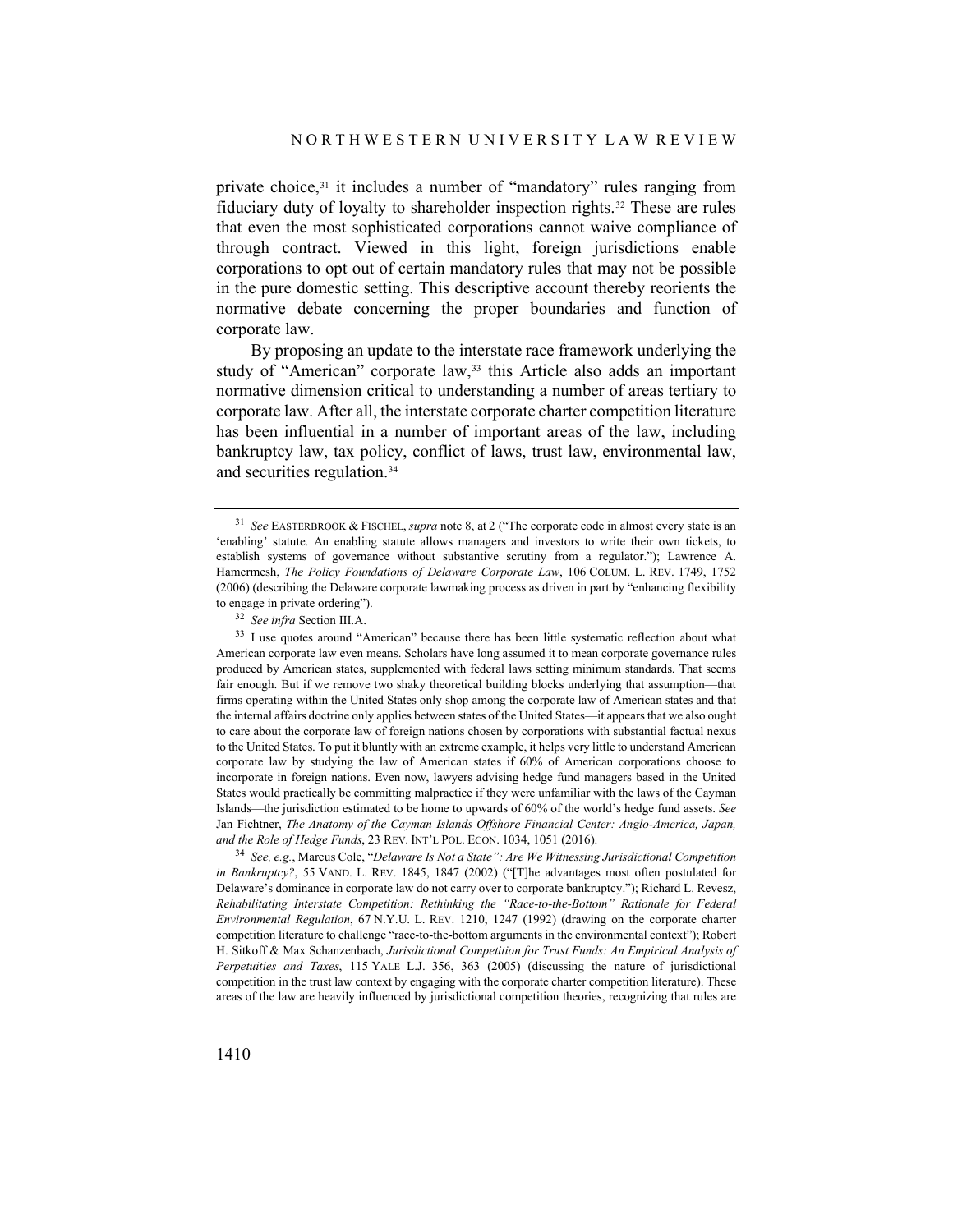<span id="page-8-2"></span>The remainder of this Article is organized in three Parts. Part I synthesizes existing accounts and proposes a revision to the standard interstate competition framework underlying the study of American corporate law. Specifically, it develops a theoretical framework accounting for the emerging international market for corporate law. Part II details the corporate lawmaking processes in offshore corporate law havens, which are severely understudied thus far.<sup>[35](#page-8-0)</sup> This includes (1) data showing the extent to which lawmakers in these jurisdictions are "captured" by foreign corporation[s36](#page-8-1) by being heavily reliant on annual incorporation fees for government revenue; (2) the inner workings of offshore law firms and other local interest groups that facilitate efficient production of corporate law; and (3) the emergence of specialized business courts featuring credentialed business law jurists that resolve disputes swiftly (and in many cases, secretly). Part III surveys important features of offshore corporate law, highlighting how offshore corporate law havens enable corporations to opt out of corporate governance rules that are largely immutable under Delaware law. Part III also weighs the potential benefits offered by an emergence of international competition against important negative externalities—effects on third parties—present in the international setting. A short Conclusion follows.

supplied in part through multiple lawmakers competing to supply their laws to private actors. *See, e.g.*, Daniel Klerman, *Jurisdictional Competition and the Evolution of the Common Law*, 74 U. CHI. L. REV. 1179, 1182–83 (2007) ("Just as state revenue from incorporation fees may encourage states to mold corporate law to attract more corporations, this Article suggests that revenue from court fees encouraged English courts to mold the common law to attract more cases."). Leading thinkers typically agree that the law is derived from or heavily influenced by jurisdictional competition, but vigorously disagree as to whether the competition is normatively desirable. *See* Kahan & Kamar, *Myth*, *supra* not[e 28,](#page-6-5) at 681–85.

<span id="page-8-0"></span><sup>35</sup> *See* Robert Briant, *Transactional Success Offshore? The Role of Corporate Lawyers*, BUS. BVI 62, 63 (2015) (anecdotally describing the corporate lawmaking processes in offshore jurisdictions but lamenting that "there are no studies or journal articles to cite as evidence of this practice").

<span id="page-8-1"></span><sup>&</sup>lt;sup>36</sup> I use the term "capture" to refer to special interest groups exerting significant influence over the local lawmaking process. *See, e.g.*, Ernesto Dal Bó, *Regulatory Capture: A Review*, 22 OXFORD REV. ECON. POL'Y 203, 203 (2006) ("According to the broad interpretation, regulatory capture is the process through which special interests affect state intervention in any of its forms, which can include areas as diverse as the setting of taxes, the choice of foreign or monetary policy, or the legislation affecting R&D."). In their strongest form, interest groups can literally write legislation that "captured" lawmakers formally enact into law. For excellent discussions analyzing Delaware corporate law in the framework of a capture model, see William W. Bratton, *Delaware Law as Applied Public Choice Theory: Bill Cary and the Basic Course After Twenty-Five Years*, 34 GA. L. REV. 447, 453–61 (2000), and William W. Bratton & Joseph A. McCahery, *Regulatory Competition, Regulatory Capture, and Corporate Self-Regulation*, 73 N.C. L. REV. 1861 (1995).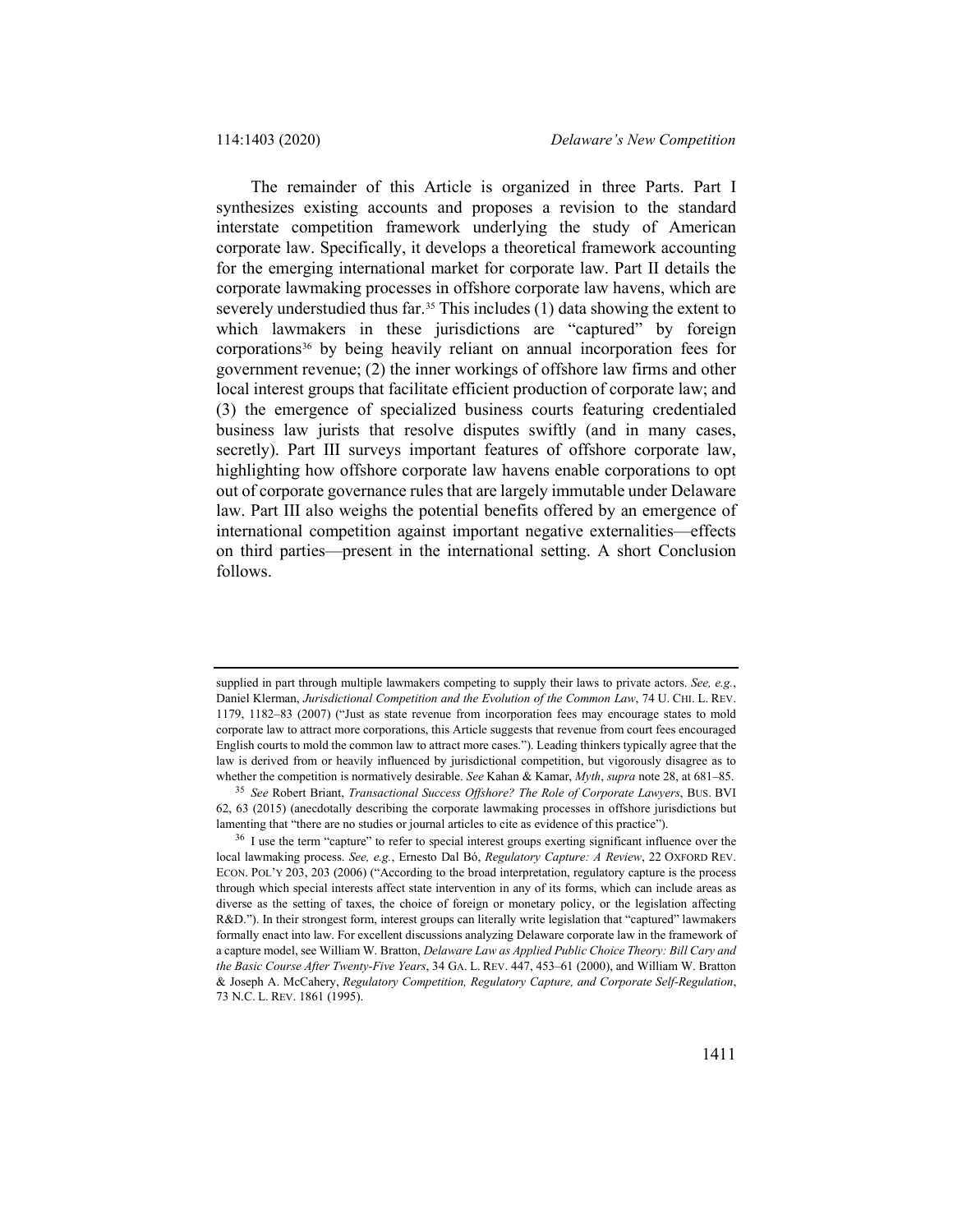#### I. (NATION) STATES AS LABORATORIES OF CORPORATE LAW

This Part sketches the standard account underlying American corporate law scholarship and develops a theoretical framework for understanding the emerging international market for corporate law. Section A synthesizes the prevailing literature that identifies states as potential competitors in the race to supply corporate charters. Section B documents recent federal and state court jurisprudence that effectively enables firms to choose the corporate law of foreign nations without establishing any physical operations in the chosen jurisdiction. Section B also advances this Article's central thesis: that Delaware and other states compete with foreign nations in the increasingly globalized market for corporate law.

#### <span id="page-9-7"></span><span id="page-9-5"></span>*A. The Standard Account: States as Laboratories of Corporate Law*

American corporate law is often characterized as a byproduct of a race: states compete to supply corporate law.[37](#page-9-0) For the most part, corporate law is a collection of default rules governing the relations between the firm's shareholders (principals) and the managers (agents).<sup>[38](#page-9-1)</sup> These rules serve to remedy the various agency problems that arise when a large group of individuals pool money and labor for business ventures. In the United States, corporate law has historically been the domain of state law, although the federal government sets minimum standards through statutes and administrative guidelines.[39](#page-9-2)

<span id="page-9-6"></span>The traditional view holds that states compete to supply corporate charters in order to attract annual fees from locally incorporated corporations. Enacting the first modern liberal corporate statute in 1896, New Jersey was the early market leader, principally drawing corporations physically headquartered in New York.[40](#page-9-3) But when New Jersey enacted a series of restrictive amendments to its statutes deemed unfriendly for businesses in 1913, Delaware quickly took over New Jersey's throne.<sup>[41](#page-9-4)</sup>

<span id="page-9-0"></span><sup>37</sup> *See* Roberta Romano, *Law as a Product: Some Pieces of the Incorporation Puzzle*, 1 J.L. ECON. & ORG. 225, 226–27 (1985) [hereinafter Romano, *Law as a Product*].

<span id="page-9-1"></span><sup>38</sup> *See* Frank H. Easterbrook & Daniel R. Fischel, *The Corporate Contract*, 89 COLUM. L. REV. 1416, 1416 (1989) [hereinafter Easterbrook & Fischel, *The Corporate Contract*] (explaining that corporate law "establishes minimum voting rules and restricts how managers can treat the firm and the investors").

<sup>39</sup> *See* Bebchuk, *Desirable Limits*, *supra* not[e 5,](#page-2-6) at 1442.

<span id="page-9-3"></span><span id="page-9-2"></span><sup>40</sup> *See* Frederick Tung, *Before Competition: Origins of the Internal Affairs Doctrine*, 32 J. CORP. L. 33, 81, 92–94 (2006).

<span id="page-9-4"></span><sup>41</sup> *See* Joel Seligman, *A Brief History of Delaware's General Corporation Law of 1899*, 1 DEL. J. CORP. L. 249, 270–71 (1976).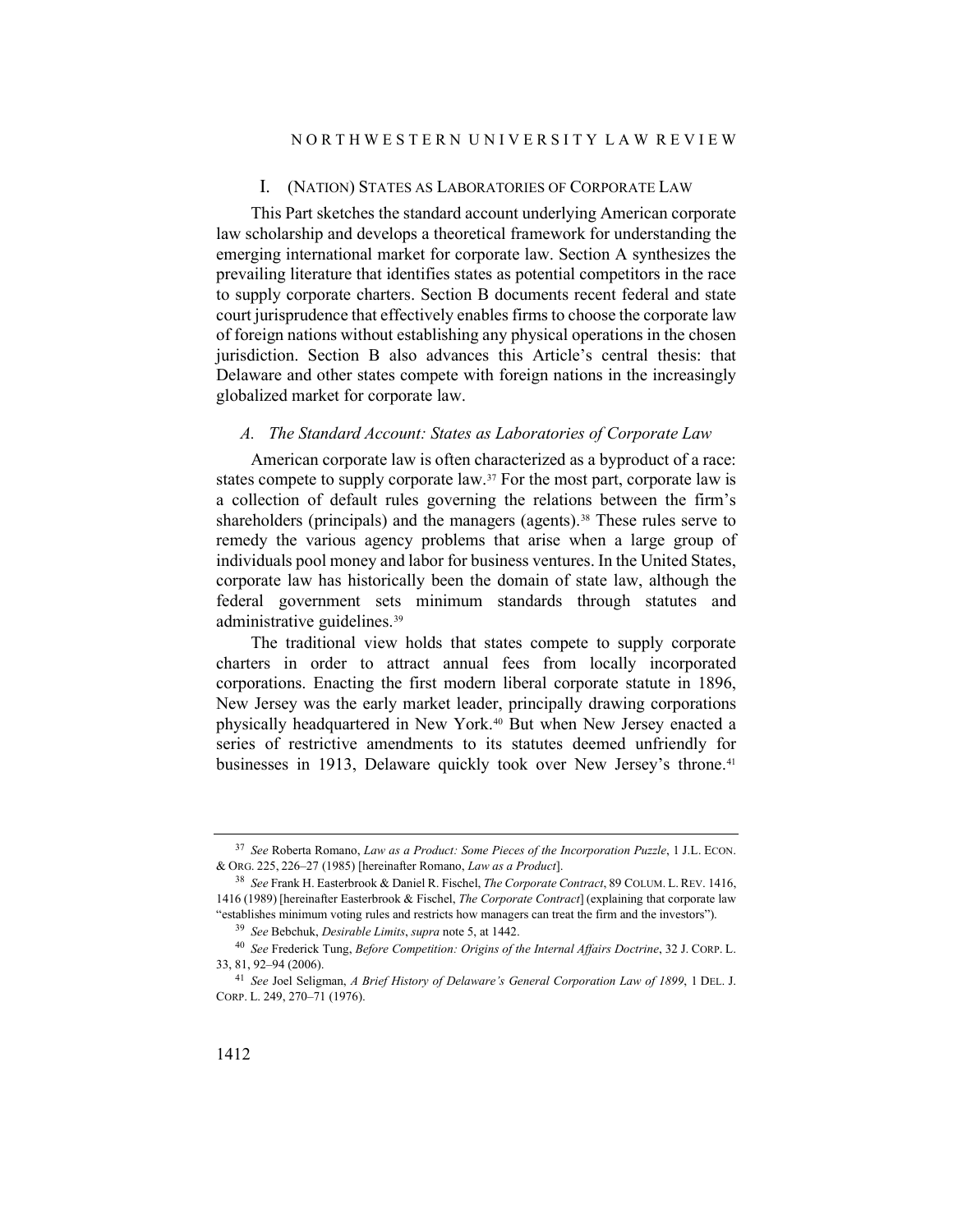Delaware has since maintained an almost monopolistic advantage over other states.<sup>[42](#page-10-0)</sup>

<span id="page-10-8"></span>The view that this competition produces socially undesirable results is most famously associated with former Securities and Exchange Commission (SEC) chair William Cary.[43](#page-10-1) Professor Cary argued in a widely cited piece published in 1974 that competition between states to supply corporate charters induced states to "race for the bottom" by adopting laws that favor corporate insiders—namely directors and officers—over dispersed shareholders.<sup>[44](#page-10-2)</sup>

<span id="page-10-9"></span>Professor Cary's thesis was attacked almost immediately, despite enjoying a brief period of scholarly consensus.[45](#page-10-3) Judge Ralph Winter set the table for this takeover.<sup>[46](#page-10-4)</sup> Judge Winter suggested that any competition between states would result in a race for the top, because the market would constrain managers from incorporating in a state that would be detrimental to the shareholders' interest.<sup>[47](#page-10-5)</sup> While managers could technically choose any state's corporate law, if that choice was unfavorable to the shareholders' interest, they would be outperformed, putting the managers' employment in jeopardy. Building on Judge Winter's thesis, Professor Roberta Romano's wide-ranging theoretical and empirical studies have produced a generation of followers who maintain that the race is for the top.[48](#page-10-6) In doing so, Judge

<span id="page-10-7"></span><span id="page-10-0"></span><sup>42</sup> *See* William J. Carney & George B. Shepherd, *The Mystery of Delaware Law's Continuing Success*, 2009 U. ILL. L. REV. 1, 2; Omari Scott Simmons, *Branding the Small Wonder: Delaware's Dominance and the Market for Corporate Law*, 42 U. RICH. L. REV. 1129, 1131 (2008); David A. Skeel, *Icarus and American Corporate Regulation*, 61 BUS. LAW. 155, 165 (2005) (calling Delaware "the most important corporate law regulator since 1913").

<span id="page-10-1"></span><sup>43</sup> *See* Jonathan R. Macey & Geoffrey P. Miller, *Toward an Interest-Group Theory of Delaware Corporate Law*, 65 TEX. L. REV. 469, 474 (1987) ("The race-to-the-bottom theory was presented most forcefully in Professor William Cary's famous article that gave rise to that phrase.").

<span id="page-10-2"></span><sup>44</sup> *See* William L. Cary, *Federalism and Corporate Law: Reflections upon Delaware*, 83 YALE L.J. 663, 705 (1974). This view built on Justice Brandeis's concern that a competition between states to produce laws for corporations would induce state laws to capitulate to private corporate interests over public interests. *See* Louis K. Liggett Co. v. Lee, 288 U.S. 517, 548–65 (1933) (Brandeis, J., dissenting).

<span id="page-10-3"></span><sup>45</sup> *See* Ralph K. Winter, *Foreword* to ROMANO, GENIUS, *supra* not[e 2,](#page-1-2) at ix (1993) ("Twenty years ago, legal scholars were herdlike in regarding corporate law as a species of consumer protection in which the law's role was to protect helpless investors by hogtying a predatory corporate management.").

<span id="page-10-4"></span><sup>46</sup> Winter was a former Yale Law School professor and Senior Judge of the U.S. Court of Appeals for the Second Circuit. *Ralph K. Winter*, U.S. CT. APPEALS FOR SECOND CIR., http://www.ca2.uscourts.gov/judges/bios/rkw.html [https://perma.cc/75NH-CGAK].

<sup>47</sup> *See* Winter, *State Law*, *supra* not[e 5,](#page-2-6) at 256.

<span id="page-10-6"></span><span id="page-10-5"></span><sup>48</sup> *Cf.* Michael Klausner, *Corporations, Corporate Law, and Networks of Contracts*, 81 VA. L. REV. 757, 770 (1995) [hereinafter Klausner, *Corporations*] ("[T]here is a broad consensus that the finish line of the race is closer to the top than the bottom."). The "race for the top" account probably gained so much following in no small part because of the ascendance of economics in the study of the law during the 1970s and the 1980s. This movement, in corporate law, successfully took down the notion that corporate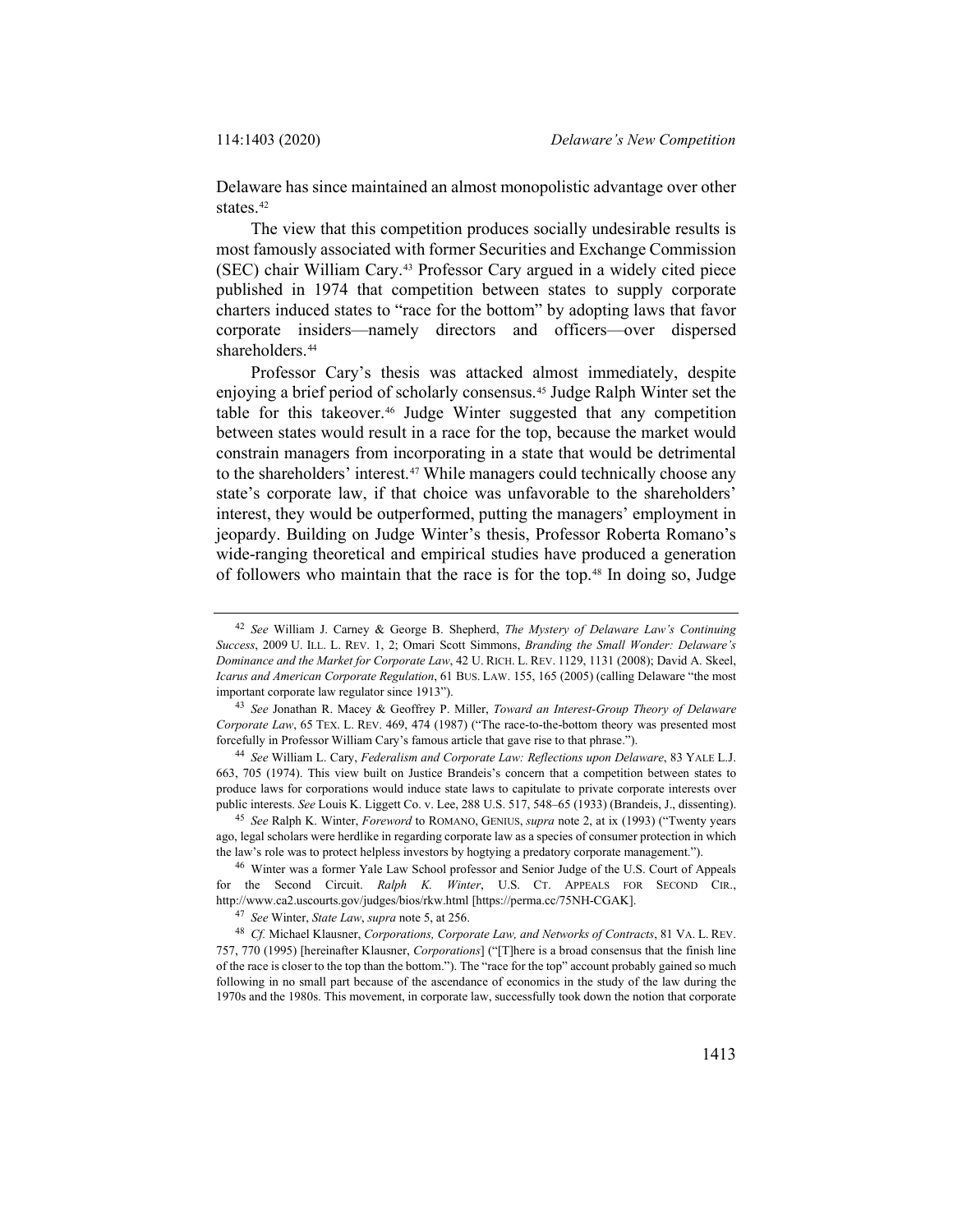Winter and Professor Romano successfully reshaped the dominant narrative in corporate law: competition between states leads to efficient production of corporate law while incentivizing socially beneficial corporate law innovations. This view is probably the mainstream view among modern corporate law circles, although the race for the bottom thesis continues to enjoy support, in various iterations.[49](#page-11-0)

The idea that competition even exists between states has been subject to sweeping revisionist accounts within the past two decades.<sup>50</sup> Professors Marcel Kahan and Ehud Kamar, for instance, have argued that the competition metaphor is largely a "myth," observing that "[o]ther than Delaware, no state is engaged in significant efforts to attract incorporations of public companies."[51](#page-11-2) Specifically, Professors Kahan and Kamar showed that no other state structures its corporate charter fees to attract publicly traded companies.<sup>52</sup>

<span id="page-11-1"></span><sup>50</sup> Most of this debate is framed around competition for publicly traded corporations. Professor Ian Ayres has observed that given the insignificance of close corporations for state revenues, there might not be a race in the interstate context. *See* Ian Ayres, *Judging Close Corporations in the Age of Statutes*, 70 WASH. U. L.Q. 365, 370 (1992). In a recent empirical study, Professors Bruce Kobayashi and Larry Ribstein argued that Delaware is also the market leader for close companies. *See* Bruce H. Kobayashi & Larry E. Ribstein, *Delaware for Small Fry: Jurisdictional Competition for Limited Liability Companies*, 2011 U. ILL. L. REV. 91, 91 ("[W]e find evidence that large LLCs, like large corporations, tend to form in Delaware, and that they do so for many of the same reasons—that is, for the quality of Delaware's legal system.").

<sup>51</sup> Kahan & Kamar, *Myth*, *supra* not[e 28,](#page-6-5) at 684.

<span id="page-11-3"></span><span id="page-11-2"></span><sup>52</sup> *Id.* at 687–88. Others, most notably Professors Lucian Bebchuk and Assaf Hamdani, have called the race a "leisurely walk," observing that "other states have not been making any visible efforts to mount a serious challenge to Delaware's dominance." Lucian Arye Bebchuk & Assaf Hamdani, *Vigorous Race or Leisurely Walk: Reconsidering the Competition over Corporate Charters*, 112 YALE L.J. 553, 556 (2002) [hereinafter Bebchuk & Hamdani, *Leisurely Walk*]. Professors Bebchuk and Hamdani attribute Delaware's preeminence in corporate law, instead, to network externalities. *Id.* at 559. The concept of

<span id="page-11-4"></span>law was a sovereign-based law and replaced it with economic theories suggesting that corporate law constituted private contracts, amendable to private choice. Thus, corporate law today is predominantly conceptualized as a nexus of standard form contracts, rather than a set of rules imposed by the state. *See, e.g.*, Easterbrook & Fischel, *The Corporate Contract*, *supra* not[e 38,](#page-9-5) at 1426 (referring to a corporation as a "nexus of contracts").

<span id="page-11-0"></span><sup>49</sup> *See, e.g.*, Lucian Bebchuk et al., *Does the Evidence Favor State Competition in Corporate Law?*, 90 CALIF. L. REV. 1775 (2002) (finding that state competition over corporate charters provides undesirable incentives that substantially affect corporate managers' private interests); Lucian Arye Bebchuk & Allen Ferrell, *Federalism and Corporate Law: The Race to Protect Managers from Takeovers*, 99 COLUM. L. REV. 1168 (1999) (discussing the incentives states have to produce rules that excessively protect incumbent managers and restrict hostile takeovers, often leading to rules that do not maximize shareholder value); Guhan Subramanian, *The Influence of Antitakeover Statutes on Incorporation Choice: Evidence on the "Race" Debate and Antitakeover Overreaching*, 150 U. PA. L. REV. 1795 (2002) (finding that managers generally migrate to typical antitakeover statutes, which increase managerial agency costs and reduce shareholder wealth, consistent with the "race to the bottom" view).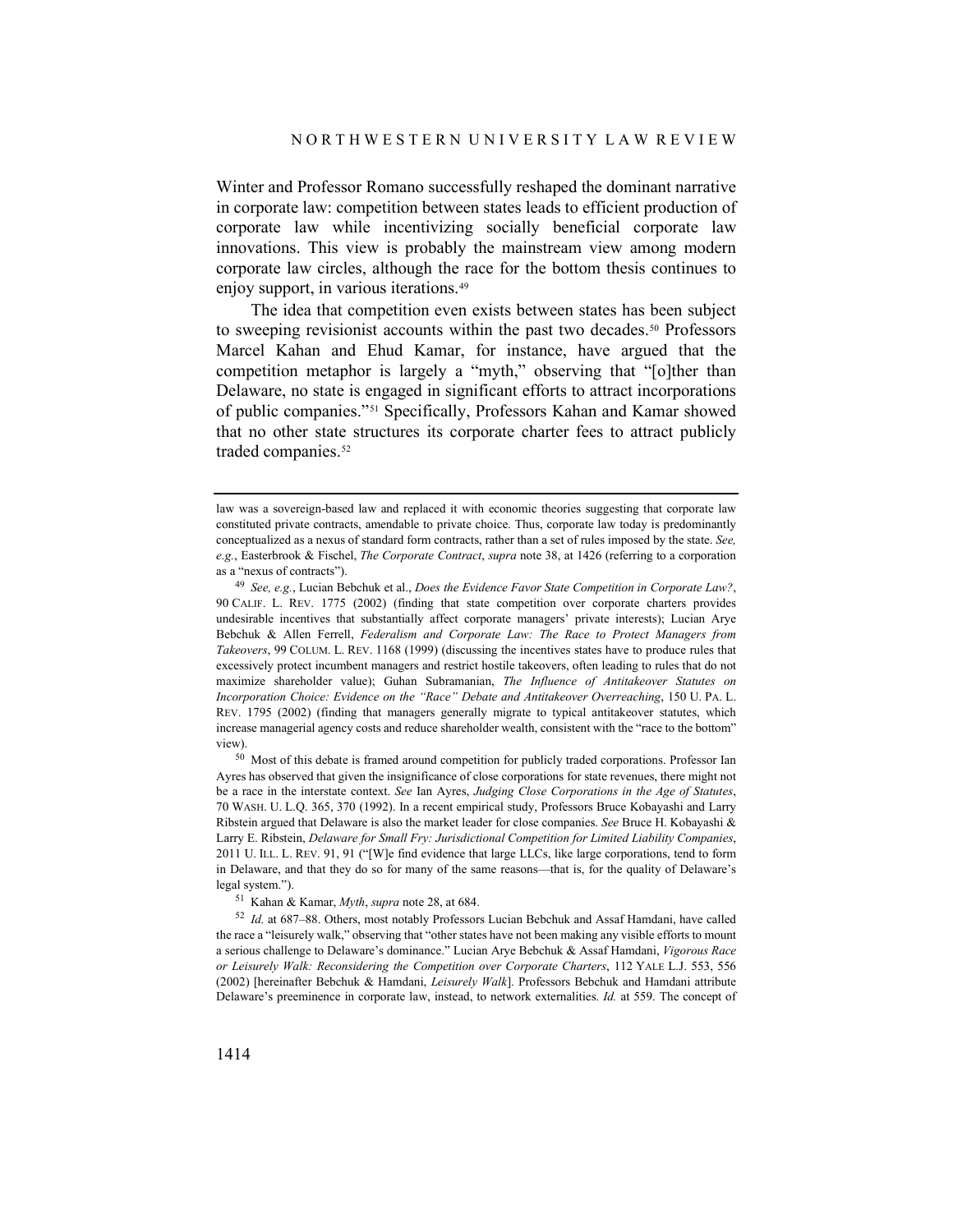<span id="page-12-5"></span>Other challengers to the traditional state competition theory identify the federal government in Washington D.C. as Delaware's *real* competition. Professor Mark Roe developed this argument in a series of law review articles starting in 2003.[53](#page-12-0) His argument is two-fold. First, Congress and the SEC already have important pieces of corporate governance rules on the books that displace certain segments of state corporate law[.54](#page-12-1) Thus, for instance, the Securities and Exchange Act of 1934 sets the minimum standards for proxy rules,<sup>[55](#page-12-2)</sup> and the Sarbanes-Oxley Act of 2002 mandates "internal managerial duties and allocates authority inside the firm."[56](#page-12-3) Second, because federal authorities can always preempt state corporate law under modern interpretations of the Commerce Clause, Delaware's corporate governance rules reflect "corporate law that the federal players tolerate."[57](#page-12-4) Many legal scholars now view the federal government as a significant

<span id="page-12-2"></span><sup>55</sup> *See* Bebchuk, *Desirable Limits*, *supra* note [5,](#page-2-6) at 1442 ("Federal law was totally silent on the internal governance of corporations until the enactment of the Securities Act of 1933.").

<span id="page-12-4"></span><sup>57</sup> *Id.* at 644.

network externalities refers to the benefits of incorporating in a jurisdiction where a large number of other firms have incorporated. *See* Klausner, *Corporations*, *supra* not[e 48,](#page-10-7) at 843–45. These benefits include (1) a robust body of case law enhancing the predictability of the law; and (2) a large group of lawyers who can efficiently provide legal services by the virtue of their extensive practice experience in one jurisdiction. Bebchuk & Hamdani, *Leisurely Walk*, *supra*, at 586–87. Network externalities help explain why Delaware has maintained a near monopolistic advantage in the corporate law world, even though other states could easily copy and paste Delaware's *substantive* law. Importantly, Delaware's corporate law statutes are typically written in open-ended language, all but guaranteeing a steady flow of cases. *See id.* at 601.

<span id="page-12-0"></span><sup>53</sup> *See, e.g.*, Roe, *Delaware's Competition*, *supra* note [5;](#page-2-6) Mark J. Roe, *Delaware's Politics*, 118 HARV. L. REV. 2491 (2005); Mark J. Roe, *Delaware's Shrinking Half-Life*, 62 STAN. L. REV. 125 (2009).

<span id="page-12-1"></span><sup>54</sup> Mark J. Roe, *Delaware and Washington as Corporate Lawmakers*, 34 DEL. J. CORP. L. 1, 10 (2009) [hereinafter Roe, *Delaware and Washington*] ("Washington makes corporate law . . . . It has made the main rules governing insider trading, stock buybacks, how institutional investors can interact in corporate governance, the structure of key board committees, board composition (how independent some board members must be), how far states could go in making merger law, how attentive institutional investors must be in voting their proxies, what business issues and transactional information public firms must disclose (which often affect the structure and duties of insiders and managers to shareholders in a myriad of transactions), the rules on dual class common stock recapitalizations, and duties and liabilities of gatekeepers like accountants and lawyers, and more.").

<span id="page-12-3"></span><sup>56</sup> Roe, *Delaware's Competition*, *supra* note [5,](#page-2-6) at 598; *see also id.* at 633–34 ("Sarbanes-Oxley mandates that the SEC make rules for audit committee independence. It controls executive compensation by requiring that a class of bonuses be forfeited back to the company. It requires that the board's audit committee, not management, control the hiring and firing of accountants, as well as the ancillary business that accountants do with the corporation. It mandates that audit partners rotate and pushes firms toward rotating their accountants. It orders the SEC to grab control of off-balance-sheet transactions and special purpose vehicles. It increases federal control over who may and may not sit on a corporate board. These matters were once for state law. Not anymore." (footnotes omitted)).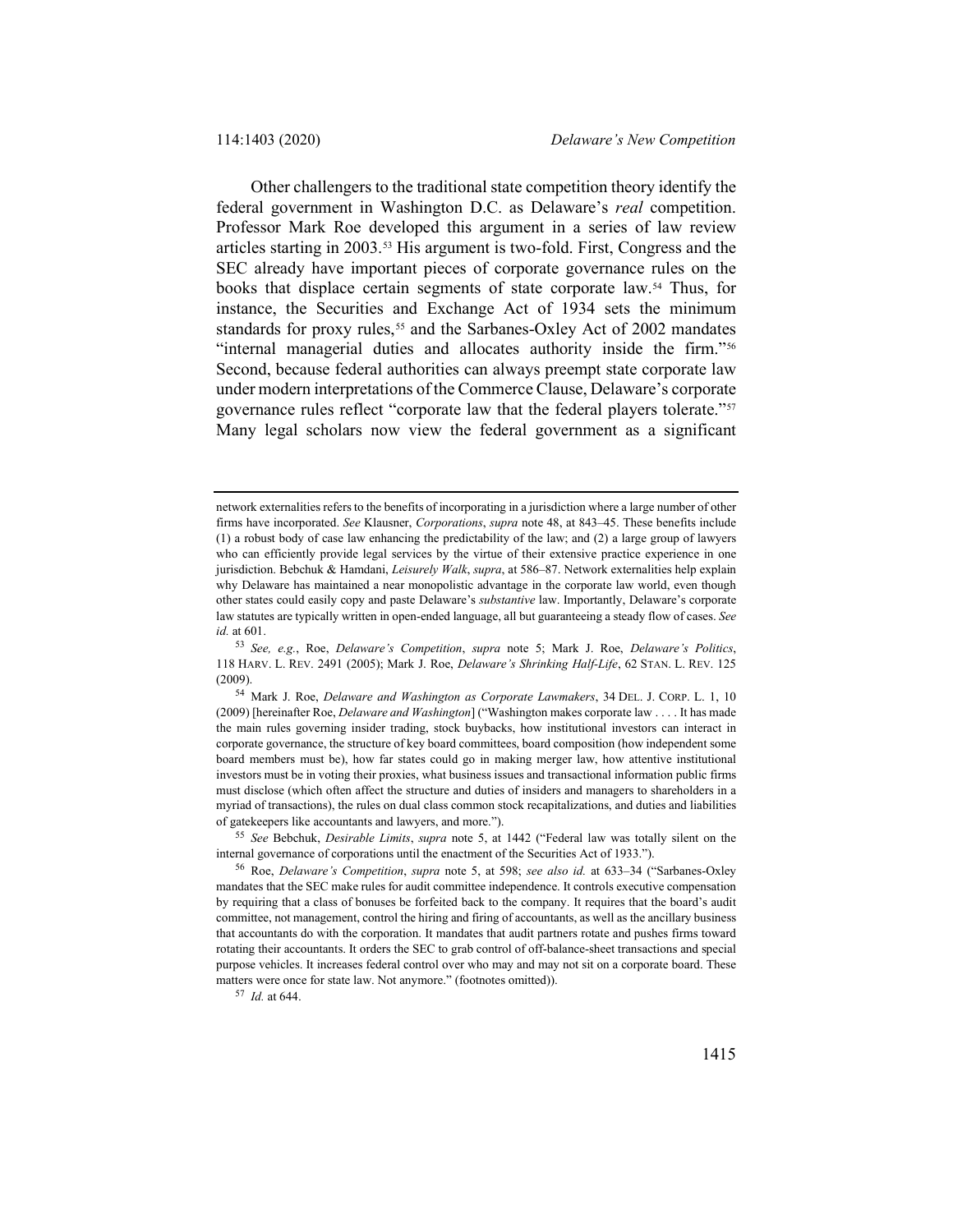contributor to American corporate law, principally by constraining Delaware.<sup>[58](#page-13-0)</sup>

While these studies should be celebrated for complicating and refining the study of American corporate law, they too tell an incomplete story. This is because Delaware competes not just with its fellow states (and maybe the federal government), but increasingly faces competition from foreign nations. The absence of foreign nations in the prevailing account is particularly notable if the market for corporate law is segmented: that is, corporations might not only be looking to one leading jurisdiction producing the "best" corporate law, but may also have an appetite for differentiated corporate law "products."[59](#page-13-1) That is, even if Delaware continues to dominate the market, there may be a significant number of firms looking for corporate governance regimes that substantially deviate from that of Delaware. Thus, no systematic study of American corporate law can be complete without considering foreign nations that supply corporate law to "American" corporations. The next Section develops a theoretical framework conceptualizing foreign nations as Delaware's emerging competition in the increasingly globalized market for corporate law.

#### *B. Nations as Laboratories of Corporate Law*

Under the standard account of American corporate law, states alone compete to supply corporate charters. This Article complicates the literature by introducing foreign nations as emerging suppliers in the race.

To be clear, this is not the first time someone has written about competition between nations to supply corporate law. For instance, there is a growing body of literature acknowledging possible competition between European nations, in part enabled by recent jurisprudence from the European Court of Justice.<sup>[60](#page-13-2)</sup>

<span id="page-13-0"></span><sup>58</sup> *See* William B. Chandler III & Leo E. Strine, Jr., *The New Federalism of the American Corporate Governance System: Preliminary Reflections of Two Residents of One Small State*, 152 U. PA. L. REV. 953, 958 (2003).

<span id="page-13-1"></span><sup>59</sup> Professor Michal Barzuza, drawing on Professor Michael Porter's influential work on competitive strategy, argued that the corporate law market may be explained by jurisdictions "dividing the market to serve distinct consumer groups with similar demand preferences." Barzuza, *supra* note [29,](#page-6-6) at 942 n.15 (citing MICHAEL E. PORTER, COMPETITIVE STRATEGY: TECHNIQUES FOR ANALYZING INDUSTRIES AND COMPETITORS 196–200 (1980)). Judge Richard Posner and Professor Kenneth Scott advanced an earlier version of the "market segmentation" thesis in 1980, hypothesizing that states differentiate their corporate law products. *See* RICHARD A. POSNER & KENNETH E. SCOTT, ECONOMICS OF CORPORATION LAW AND SECURITIES REGULATION 111 (1980).

<span id="page-13-2"></span><sup>60</sup> *See, e.g.*, Jens C. Dammann, *Freedom of Choice in European Corporate Law*, 29 YALE J. INT'L L. 477, 480–81 (2004) (arguing that the European Community should adopt free choice in corporate law); Martin Gelter, Centros *and Defensive Regulatory Competition: Some Thoughts and a Glimpse at the*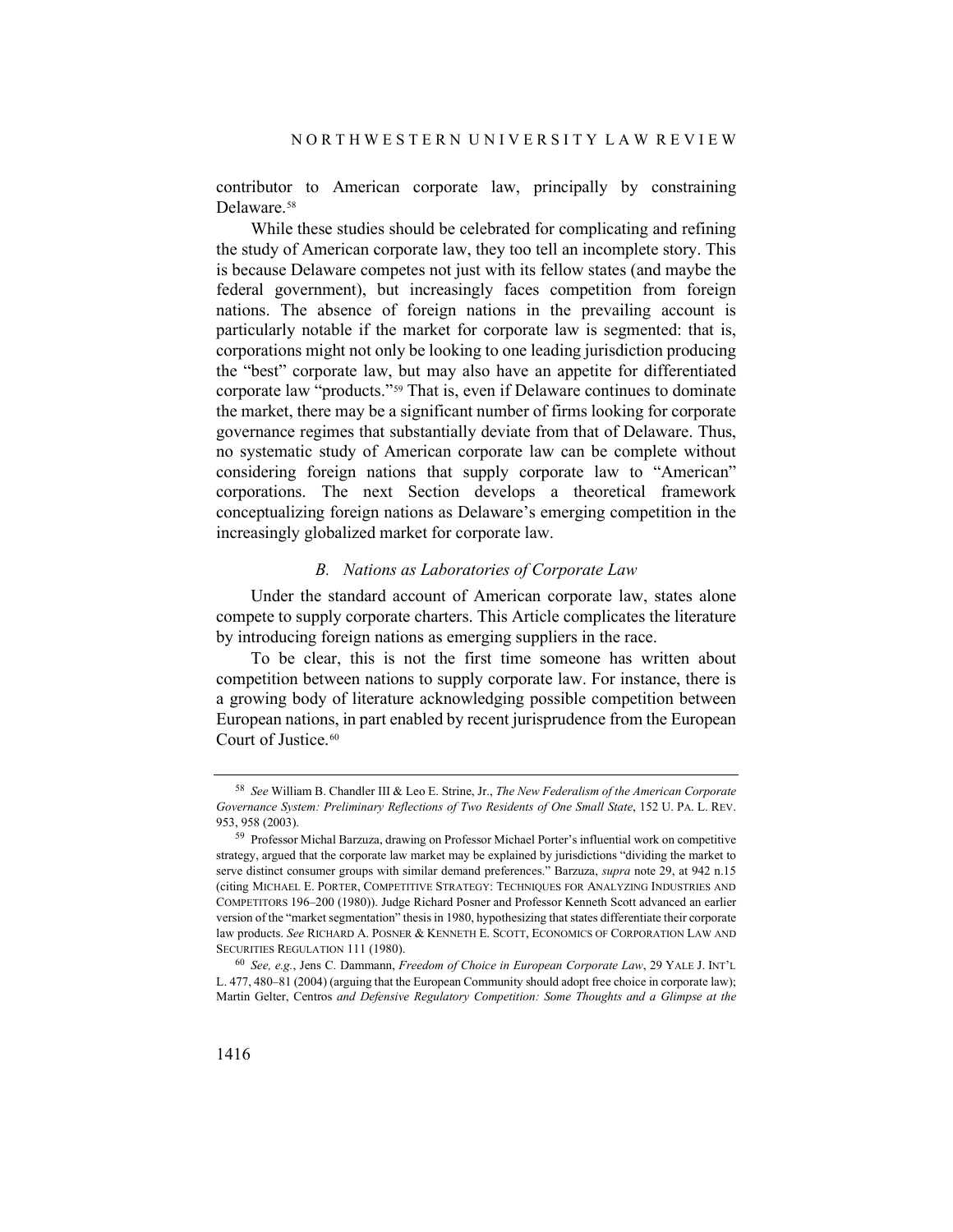<span id="page-14-6"></span>Legal scholars have also occasionally acknowledged the alarming rates at which American corporations are reincorporating in foreign "tax havens."<sup>[61](#page-14-0)</sup> But prior discussions have almost exclusively centered around the corporate inversion movement: American companies like Accenture Consulting or Chiquita Bananas reincorporating in notorious "tax havens" to reduce domestic tax liability. This line of scholarship tends to highlight the problematic aspects of U.S. tax rules being bundled with corporate governance rules, incentivizing domestic firms to choose "inferior" corporate governance rules in order to receive tax benefits in offshore havens.<sup>[62](#page-14-1)</sup> For example, Professors Mitchell Kane and Ed Rock describe corporate inversions as "unabashedly all about tax reduction."[63](#page-14-2) Professors Kane and Rock warn that "tax-motivated corporate locational decisions can lead to an efficiency cost to the extent that corporations are steered into suboptimal legal regimes from a corporate law standpoint."<sup>[64](#page-14-3)</sup>

In a more recent piece, Professor Eric Talley argues that foreign incorporation introduces material legal risks, "since they move the locus of corporate internal affairs out of conventional jurisprudential terrain and into the domain of a foreign jurisdiction whose law is—by comparison recondite and unfamiliar."[65](#page-14-4) Unsurprisingly, Professor Talley assesses that "a strong domestic corporate governance regime can provide a plausible buffer against a tax-induced incorporation exodus."[66](#page-14-5)

<sup>65</sup> *See, e.g.*, Talley, *supra* not[e 12,](#page-3-6) at 1652.

*Data*, 20 EUR. BUS. ORG. L. REV. 467 (2019) (providing a partial theoretical and empirical analysis of defensive regulatory competition); Martin Gelter, *The Structure of Regulatory Competition in European Corporate Law*, 5 J. CORP. L. STUD. 247 (2005) (analyzing the structural conditions of competition on the supply and demand sides of the market for European corporate law); Andrea Zorzi, *A European Nevada? Bad Enforcement as an Edge in State Competition for Incorporations*, 18 EUR. BUS. ORG. L. REV. 251 (2017) (stating that the possibility of one European state competing for a segment of the market for incorporations cannot be ruled out). The European model of corporate law governance has also long been on the radar of American corporate law scholars from a comparative law standpoint. *See, e.g.*, ROMANO, GENIUS, *supra* not[e 2,](#page-1-2) at 128–40; Bebchuk, *Desirable Limits*, *supra* not[e 5,](#page-2-6) at 1439.

<span id="page-14-0"></span><sup>61</sup> *See, e.g.*, Omri Marian, *Home-Country Effects of Corporate Inversions*, 90 WASH. L. REV. 1, 7–8 (2015).

<span id="page-14-2"></span><span id="page-14-1"></span><sup>62</sup> *See* Fleischer, *supra* not[e 17,](#page-4-7) at 276 ("In some circumstances, managers will opt to minimize taxes by choosing a tax haven or tax-friendly jurisdiction, even if that jurisdiction is suboptimal from the standpoint of corporate law.").

<sup>63</sup> Kane & Rock, *supra* not[e 18,](#page-4-8) at 1230.

<sup>64</sup> *Id.* at 1233.

<span id="page-14-5"></span><span id="page-14-4"></span><span id="page-14-3"></span><sup>66</sup> *Id.* In a similar vein, Professor Omari Scott Simmons observed in an excellent piece that Delaware's preeminence is intertwined with America's global strength, identifying "capital migration toward foreign markets, the growing appeal of foreign stock exchanges, multi-jurisdictional litigation, business firms eschewing courts for alternative dispute resolution, and corporate tax-inversion strategies" as potential global threats. Omari Scott Simmons, *Delaware's Global Threat*, 41 J. CORP. L. 217, 217 (2015). On the other side of the spectrum, a few scholars have pointed to offshore jurisdictions as offering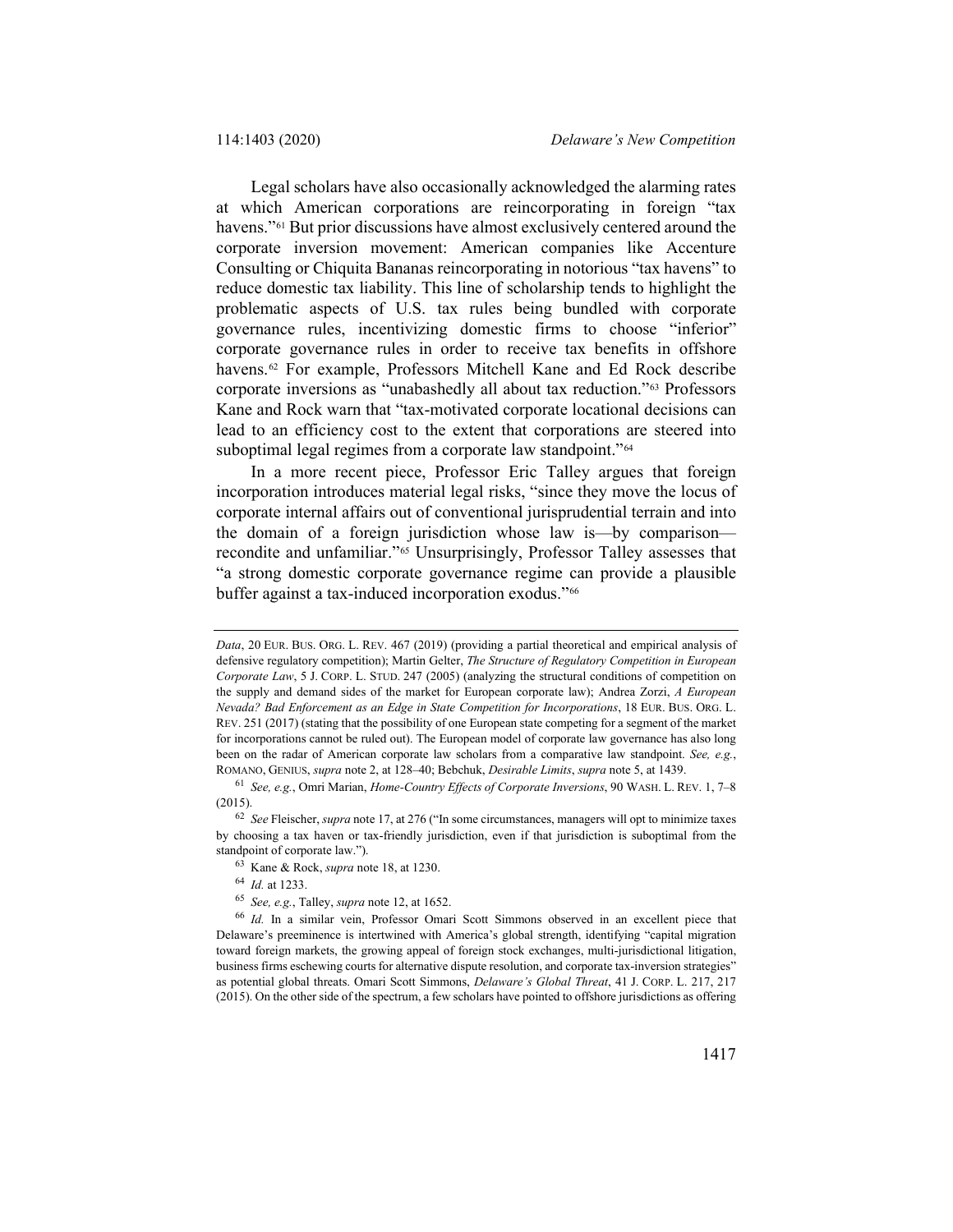Because the prevailing view considers tax to be the only driver of foreign incorporation, the existing literature is devoid of a serious inquiry into the substantive corporate governance laws of foreign nations. While appreciating insights from this current body of scholarship, this Article analyzes the viability of foreign nations competing with Delaware from a corporate governance perspective. This conversation is increasingly relevant as foreign nations continue to grow their market share of "American" corporations.

The following discussion documents recent domestic jurisprudence that sets the stage for an international market for the supply of corporate law.

#### *1. The Internal Affairs Doctrine Goes International*

In the United States, a small state like Delaware can dominate the corporate law market because of the widespread acceptance of the internal affairs doctrine.<sup>67</sup> The internal affairs doctrine is a conflict of laws principle—a set of state law rules principally developed by judges in the nineteenth century.[68](#page-15-1) The doctrine enables corporations to opt into any state's corporate law simply by incorporating in that state.<sup>[69](#page-15-2)</sup> Thus, the extent to which foreign corporate law can successfully govern the "internal affairs" of American companies—which in turn determines a range of issues including

innovative financial instruments. *See* CHRISTOPHER M. BRUNER, RE-IMAGINING OFFSHORE FINANCE: MARKET DOMINANT SMALL JURISDICTIONS IN A GLOBALIZING FINANCIAL WORLD 59–60 (2016) (highlighting Bermuda's success in the insurance industry); Anna Manasco Dionne & Jonathan R. Macey, *Offshore Finance and Onshore Markets: Racing to the Bottom, or Moving Toward Efficient?*, *in* OFFSHORE FINANCIAL CENTERS AND REGULATORY COMPETITION 8, 8–10 (Andrew P. Morriss ed., 2010). While this line of scholarship draws on the domestic corporate charter competition literature to make normative claims about the desirability of offshore financial products, it does not recognize offshore jurisdictions as competing with American states to supply corporate law for publicly traded corporations.

<span id="page-15-0"></span><sup>67</sup> Deborah A. DeMott, *Perspectives on Choice of Law for Corporate Internal Affairs*, 48 LAW & CONTEMP. PROBS. 161, 161 (1985) ("To many corporate lawyers, the 'internal affairs' doctrine . . . is irresistible if not logically inevitable.").

<span id="page-15-1"></span><sup>68</sup> *See* Tung, *supra* note [40,](#page-9-6) at 57–58. According to the U.S. Supreme Court, the internal affairs doctrine "is a conflict of laws principle which recognizes that only one State should have the authority to regulate a corporation's internal affairs—matters peculiar to the relationships among or between the corporation and its current officers, directors, and shareholders." Edgar v. MITE Corp., 457 U.S. 624, 645 (1982). To conflict of laws junkies, the internal affairs doctrine is an unusual doctrine, departing from the standard prescription that instructs courts to weigh multiple factors in order to determine the "correct" law applicable to a dispute involving more than one jurisdiction. *See* LEA BRILMAYER ET AL., CONFLICT OF LAWS: CASES AND MATERIALS 114–17, 177–85 (2015); Kent Greenfield, *Democracy and the Dominance of Delaware in Corporate Law*, 67 LAW & CONTEMP. PROBS. 135, 144 (2004) ("I believe the internal affairs doctrine is open to serious challenge. I believe it is best seen as simply an exception to conflict-of-laws rules . . . .").

<span id="page-15-2"></span><sup>69</sup> *See* Tung, *supra* not[e 40,](#page-9-6) at 45–46.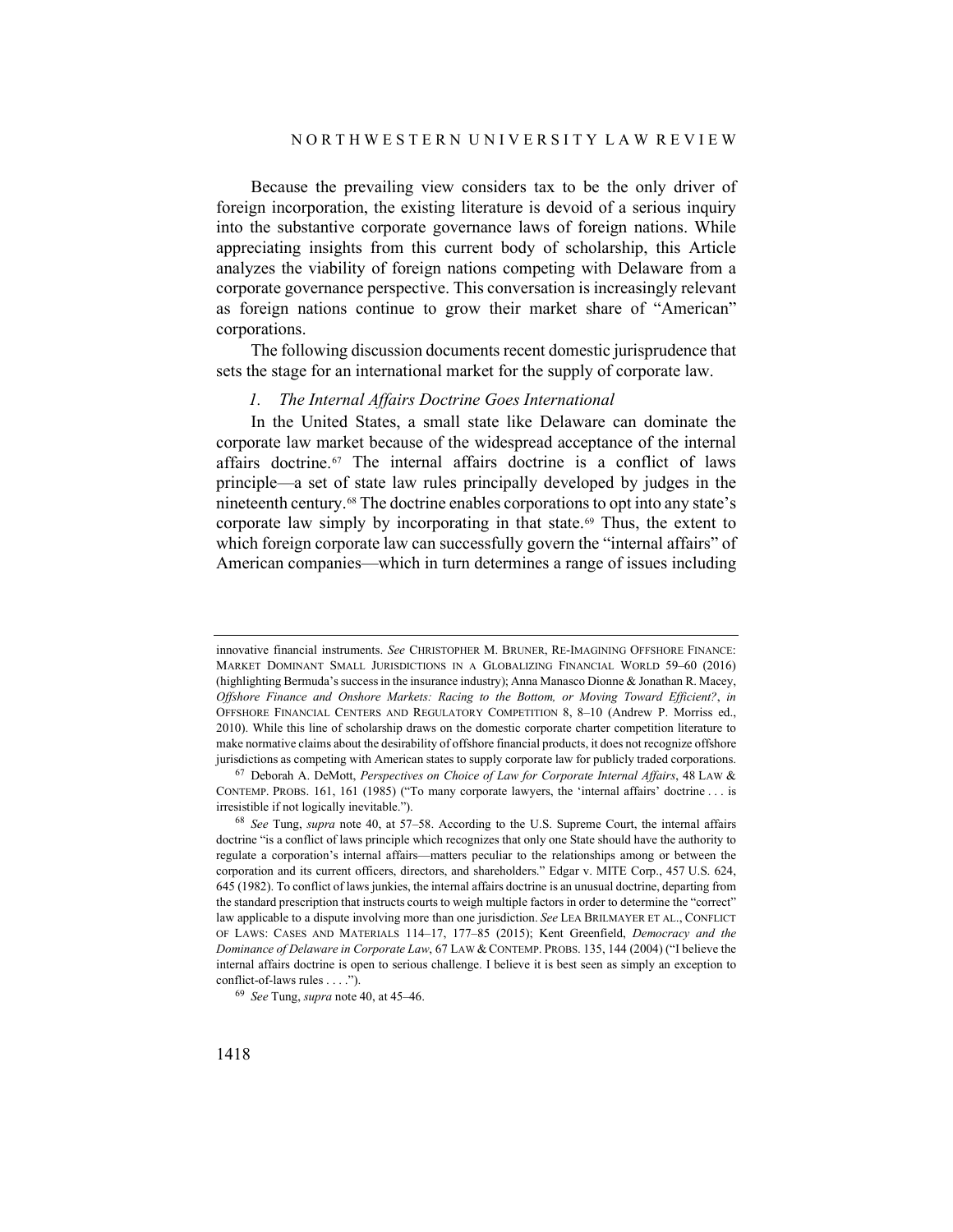derivative suits, fiduciary duties, and shareholder inspector rights<sup>[70](#page-16-0)</sup>—relies not just on foreign nations offering desirable sets of corporate governance rules, or even companies choosing to incorporate in those jurisdictions. It relies on domestic law honoring those choices.

Today, the internal affairs doctrine has a near-impeccable pedigree among judges in the United States.[71](#page-16-1) The Restatement (Second) of Conflict of Laws, which has been highly influential in federal and state courts,<sup>[72](#page-16-2)</sup> prescribes the application of "local law of the state of incorporation" for issues related to the internal affairs of corporations, except in unusual cases.[73](#page-16-3)

However, one cannot assume that the internal affairs doctrine automatically extends to corporations incorporated in foreign nations. First, the Restatement specifically crafts guidelines for American "states,"[74](#page-16-4) remaining silent on what judges ought to do in inter-*national* cases. Second, the internal affairs doctrine is said to have a "quasi-constitutional" status,<sup>[75](#page-16-5)</sup> operating under a few cryptic clues from the U.S. Supreme Court.[76](#page-16-6) Given

<span id="page-16-2"></span> $72$  Thus, for instance, in *NatTel, LLC v. SAC Capital Advisors LLC*, the Second Circuit referred to the Connecticut choice of law rule that "the state of incorporation normally determines issues relating to the internal affairs of a corporation," while noting that the rule is "consistent with provisions in the Restatement (Second) of Conflict of Laws." 370 F. App'x 132, 134 (2d Cir. 2006).

<span id="page-16-5"></span><span id="page-16-4"></span><span id="page-16-3"></span><sup>75</sup> *Compare* Richard M. Buxbaum, *Federalism and Company Law*, 82 MICH. L. REV. 1163, 1166 (1984) (questioning the internal affairs doctrine's constitutional pedigree), *with* Paul N. Cox, *The Constitutional "Dynamics" of the Internal Affairs Rule—A Comment on* CTS Corporation, 13 J. CORP. L. 317, 349 (1988) ("[T]he internal affairs rule of choice of law may have a constitutional dimension.").

<span id="page-16-6"></span><sup>76</sup> Edgar v. MITE Corp., 457 U.S. 624, 641–42 (1982) ("[I]n this case, MITE Corp., the tender offeror, is a Delaware corporation with principal offices in Connecticut. Chicago Rivet is a publicly held Illinois corporation with shareholders scattered around the country, 27% of whom live in Illinois. MITE's offer to Chicago Rivet's shareholders, including those in Illinois, necessarily employed interstate facilities in communicating its offer, which, if accepted, would result in transactions occurring across state lines . . . . It is therefore apparent that the Illinois statute is a direct restraint on interstate commerce and that it has a sweeping extraterritorial effect."). The Delaware Supreme Court has taken a step further, pronouncing that the internal affairs doctrine may be constitutionally required "under due process, the commerce clause and the full faith and credit clause—so that the law of one state governs the relationships of a corporation to its stockholders, directors and officers in matters of internal corporate governance." McDermott, Inc. v. Lewis, 531 A.2d 206, 216 (Del. 1987).

<span id="page-16-0"></span><sup>70</sup> *See* Vincent S.J. Buccola, *Opportunism and Internal Affairs*, 93 TUL. L. REV. 339, 339 (2018) ("The internal affairs doctrine is the sine qua non of modern corporate law."). Of course, whether a particular matter falls under the domain of the "internal affairs" of a corporation is not entirely straightforward. *See* James J. Park, *Reassessing the Distinction Between Corporate and Securities Law*, 64 UCLA L. REV. 116, 131–32 (2017).

<span id="page-16-1"></span> $71$  This need not be the rule, as a considerable number of foreign nations subscribe to the "real seat" approach to corporate law, assigning corporate governance rules based on where the corporation principally conducts its business. *See* Werner F. Ebke, *The "Real Seat" Doctrine in the Conflict of Corporate Laws*, 36 INT'L LAW. 1015, 1016 (2002) ("[T]he real seat doctrine . . . gives effect to the law of the state that has the most significant relationship to a corporation.").

<sup>73</sup> RESTATEMENT (SECOND) OF CONFLICT OF LAWS § 309 (AM. LAW INST. 1971).

<sup>74</sup> *See id.* (referring to the "local law of the *state of incorporation*" (emphasis added)).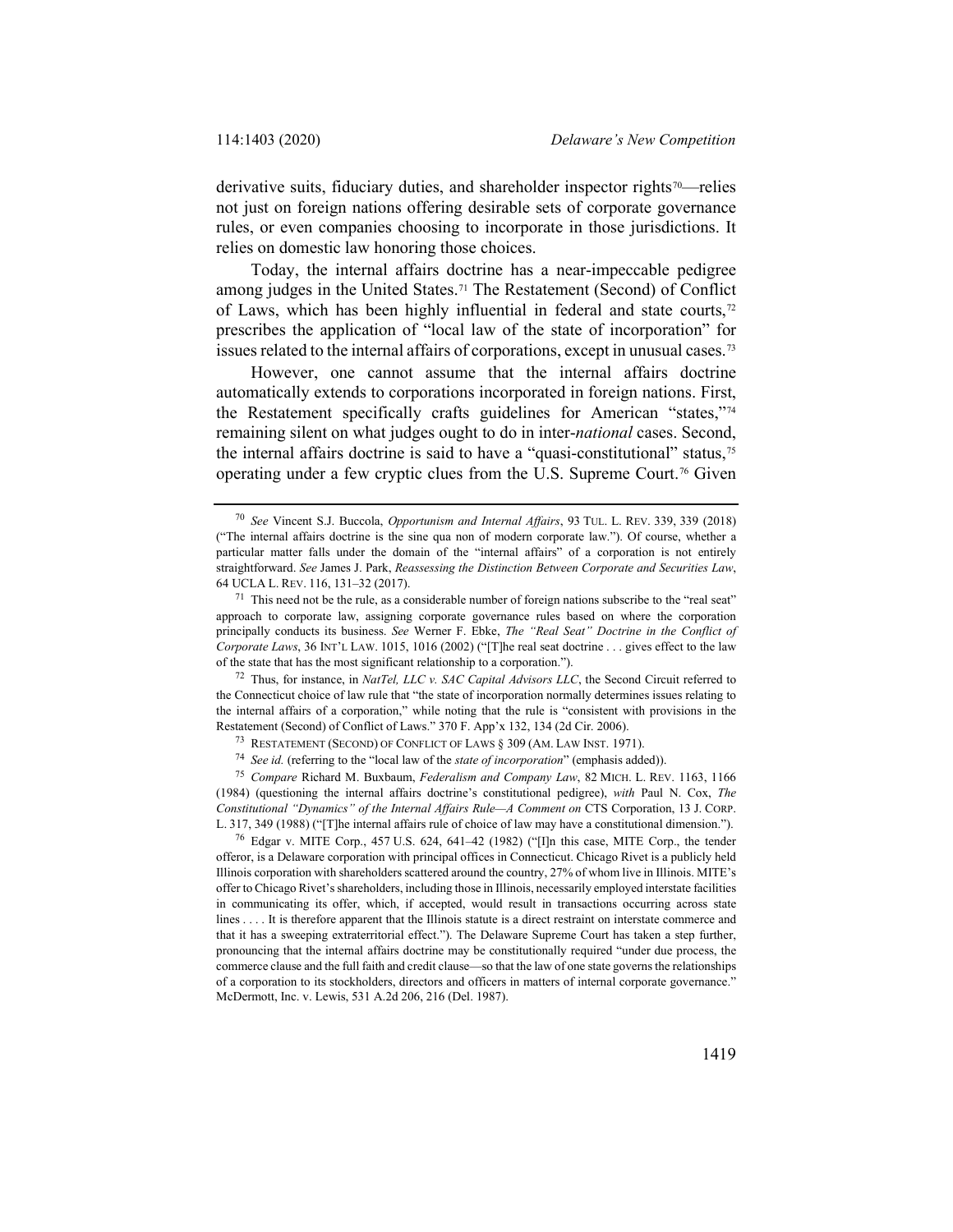that many of these constitutional doctrines have developed in a purely domestic context or are plainly inapplicable for the international setting, $\frac{7}{7}$  it is unclear if constitutional law adds much guidance. It may be for this reason that Judge Frank Easterbrook, one of the preeminent authorities in American corporate law, pronounced in 2009 that "this country does *not* recognize an internal-affairs doctrine in its dealings with other nations."[78](#page-17-1)

Putting aside the question of whether courts *ought to* extend the internal affairs doctrine internationally, a survey of domestic jurisprudential trends reveals that courts across the United States have already extended the internal affairs doctrine for American business entities incorporated in foreign nations. Indeed, federal and state courts across jurisdictions, including California,<sup>[79](#page-17-2)</sup> Connecticut,<sup>[80](#page-17-3)</sup> Delaware,<sup>[81](#page-17-4)</sup> Illinois,<sup>82</sup> Maryland,<sup>[83](#page-17-6)</sup> Minnesota, [84](#page-17-7) New York, [85](#page-17-8) New Jersey, [86](#page-17-9) Texas, 87 and the District of

<span id="page-17-0"></span><sup>77</sup> For example, the Full Faith and Credit Clause addresses the duties that states have to respect the "public Acts, Records, and judicial Proceedings of every *other State*." U.S. CONST. art. IV, § 1 (emphasis added).

<sup>78</sup> Easterbrook, *Race for the Bottom*, *supra* not[e 10,](#page-3-7) at 698.

<span id="page-17-2"></span><span id="page-17-1"></span><sup>79</sup> *See, e.g.*, Vaughn v. LJ Int'l, Inc., 94 Cal. Rptr. 3d 166, 168 (Ct. App. 2009) (applying British Virgin Islands law for "a fine jewelry company incorporated in the British Virgin Islands, [which] has no other connection to that jurisdiction").

<span id="page-17-3"></span><sup>80</sup> *See, e.g.*, NatTel, LLC v. SAC Capital Advisors, 370 Fed. App'x 132, 133 (2d Cir. 2006) (applying Bahamas law for shareholder's lawsuit involving an entity formed in the Bahamas).

<span id="page-17-4"></span><sup>81</sup> *See, e.g.*, Kostolany v. Davis, No. 13299, 1995 WL 662683, at \*2 (Del. Ch. Nov. 7, 1995) (applying Dutch law after reasoning that legal relations between "a corporation and its stockholders, directors, and officers are governed by the law of the state of incorporation").

<span id="page-17-5"></span><sup>82</sup> *See, e.g.*, Pittway Corp. v. United States, 88 F.3d 501, 503 (7th Cir. 1996) ("On this issue of internal corporate affairs, we look not to the law of any of the United States but to the law of France[,] a State in the international sense.").

<span id="page-17-6"></span><sup>83</sup> *See, e.g.*, Tomran, Inc. v. Passano, 891 A.2d 336, 342 (Md. 2006) ("[U]nder the internal affairs doctrine, an analysis of Irish law determines whether Tomran possesses a right to bring a derivative suit . . . .").

<span id="page-17-7"></span><sup>84</sup> *See, e.g.*, Varga v. U.S. Bank Nat'l Ass'n, 952 F. Supp. 2d 850, 855 (D. Minn. 2013) ("The Palm Beach Funds were formed in the Cayman Islands and, hence, whatever duties they were owed must have arisen under Cayman Islands law."), *aff'd*, 764 F.3d 833 (8th Cir. 2014).

<span id="page-17-8"></span><sup>85</sup> *See, e.g.*, *In re* Kingate Mgmt. Ltd. Litig., No. 09-CV-5386 (DAB), 2016 WL 5339538, at \*15 (S.D.N.Y. Sept. 21, 2016) ("The fact that Madoff and his fraudulent scheme arose out of New York is not sufficient to override BVI's interests in regulating the relationship between BVI corporations and their shareholders.").

<span id="page-17-9"></span><sup>86</sup> *See, e.g.*, Krys v. Aaron, 106 F. Supp. 3d 472, 479 (D.N.J. 2015) (applying "Cayman law in accordance with the internal affairs doctrine").

<span id="page-17-10"></span><sup>87</sup> *See, e.g.*, *In re* BP S'holder Derivative Litig., No. 10-md-2185, 2011 WL 4345209, at \*15 (S.D. Tex. Sept. 15, 2011) ("The primary concern of this derivative litigation is the internal affairs of an English corporation, and the suit seeks to recover damages for the benefit of BP only. Accordingly, England has a greater interest in the resolution of this dispute." (emphasis omitted)).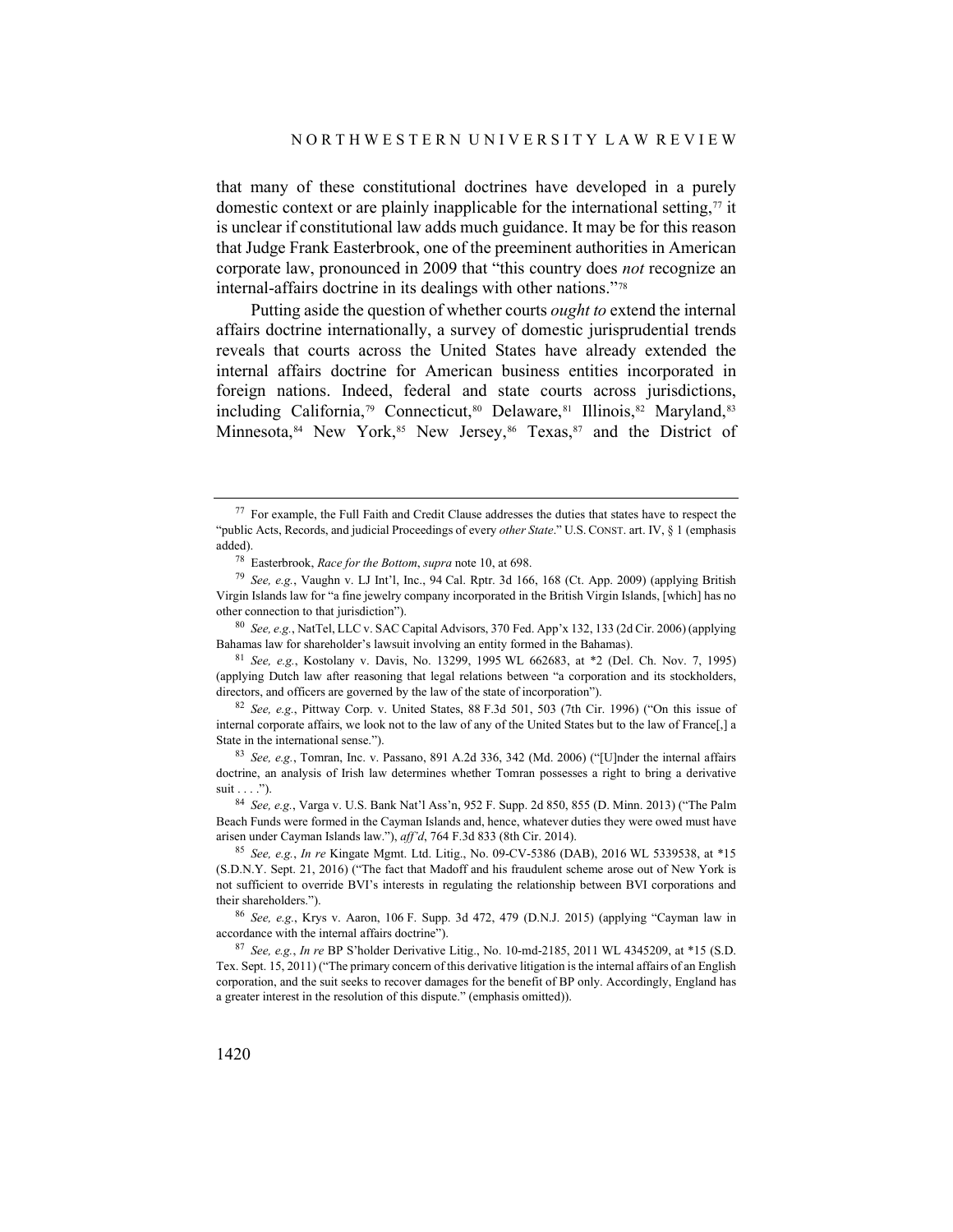Columbia,<sup>[88](#page-18-0)</sup> have recently extended the internal affairs doctrine for business entities incorporated in foreign nations.<sup>[89](#page-18-1)</sup>

Courts frequently apply precedent developed in the interstate context without distinguishing between states and foreign nations. For instance, in *Howe v. Bank of New York Mellon*, the Southern District of New York concluded that it "must apply Cayman Islands law to the question of derivative standing" given that the defendant "is an entity incorporated under the laws of the Cayman Islands."[90](#page-18-2) In other cases, courts have expressly held that the internal affairs doctrine applies outside of the United States. For instance, in *City of Harper Woods Employees' Retirement System v. Olver*, the D.C. Circuit applied English law to a company incorporated in England, holding that the "internal affairs doctrine applies to corporations incorporated outside of the United States."[91](#page-18-3)

To be sure, this is not a universal rule. A number of federal and state judges have declined to apply the internal affairs doctrine in international cases on the grounds that there was an insufficient nexus between the corporation's physical operations and the place of incorporation. For instance, in *UBS Securities LLC v. Highland Capital Management, L.P.*, a New York state trial court applied New York law in an internal affairs case involving a Cayman Islands corporation because "[o]ther than being incorporated in the Cayman Islands, [the corporation] has no obvious ties to that jurisdiction."[92](#page-18-4) In another case, Judge Scheindlin of the Southern District

<span id="page-18-0"></span><sup>88</sup> *See, e.g.*, City of Harper Woods Emps.' Ret. Sys. v. Olver, 577 F. Supp. 2d 124, 129 (D.D.C. 2008) ("The internal affairs doctrine is not limited to the application of the laws of the States of the United States . . . . Based on the internal affairs doctrine, BAE plc, incorporated in the U.K., is subject to U.K. law."), *aff'd*, 589 F.3d 1292 (D.C. Cir. 2009).

<span id="page-18-1"></span><sup>&</sup>lt;sup>89</sup> Not all opinions automatically deduce applicable corporate law from the corporate entity's place of incorporation. In some cases, the place of incorporation is just one factor in a judge's choice of law analysis. For instance, noting that the internal affairs doctrine may be excused in "unusual cases," a federal judge in New Jersey in *Krys v. Aaron* employed New Jersey's general choice of law analysis weighing "(1) the interests of interstate comity, (2) the interests of the parties, (3) the interests underlying the field of tort law, (4) the interests of judicial administration, and (5) the competing interests of the states." 106 F. Supp. 3d at 485. Even so, the court concluded that the law of the place of incorporation (Cayman Islands law) controlled, in part because "the parties will necessarily benefit from the application of a single standard." *Id.*

<sup>90</sup> 783 F. Supp. 2d 466, 475 (S.D.N.Y. 2011).

<sup>91</sup> 589 F.3d 1292, 1298 (D.C. Cir. 2009).

<span id="page-18-4"></span><span id="page-18-3"></span><span id="page-18-2"></span><sup>92</sup> 2011 WL 781481, at \*3 (N.Y. Sup. Ct. Mar. 1, 2011), *aff'd in part, modified in part*, 940 N.Y.S.2d 74 (App. Div. 2012). But given that New York as a state has not adopted that policy (other New York cases extend the doctrine internationally), this should be treated more like an exception. *See, e.g.*, NatTel, LLC v. SAC Capital Advisors, LLC, 370 F. App'x 132, 133 (2d Cir. 2006) (affirming the district court finding that "the law of the Bahamas—where ODC was incorporated—governed [the] dispute because NatTel's claims involved matters of internal corporate governance").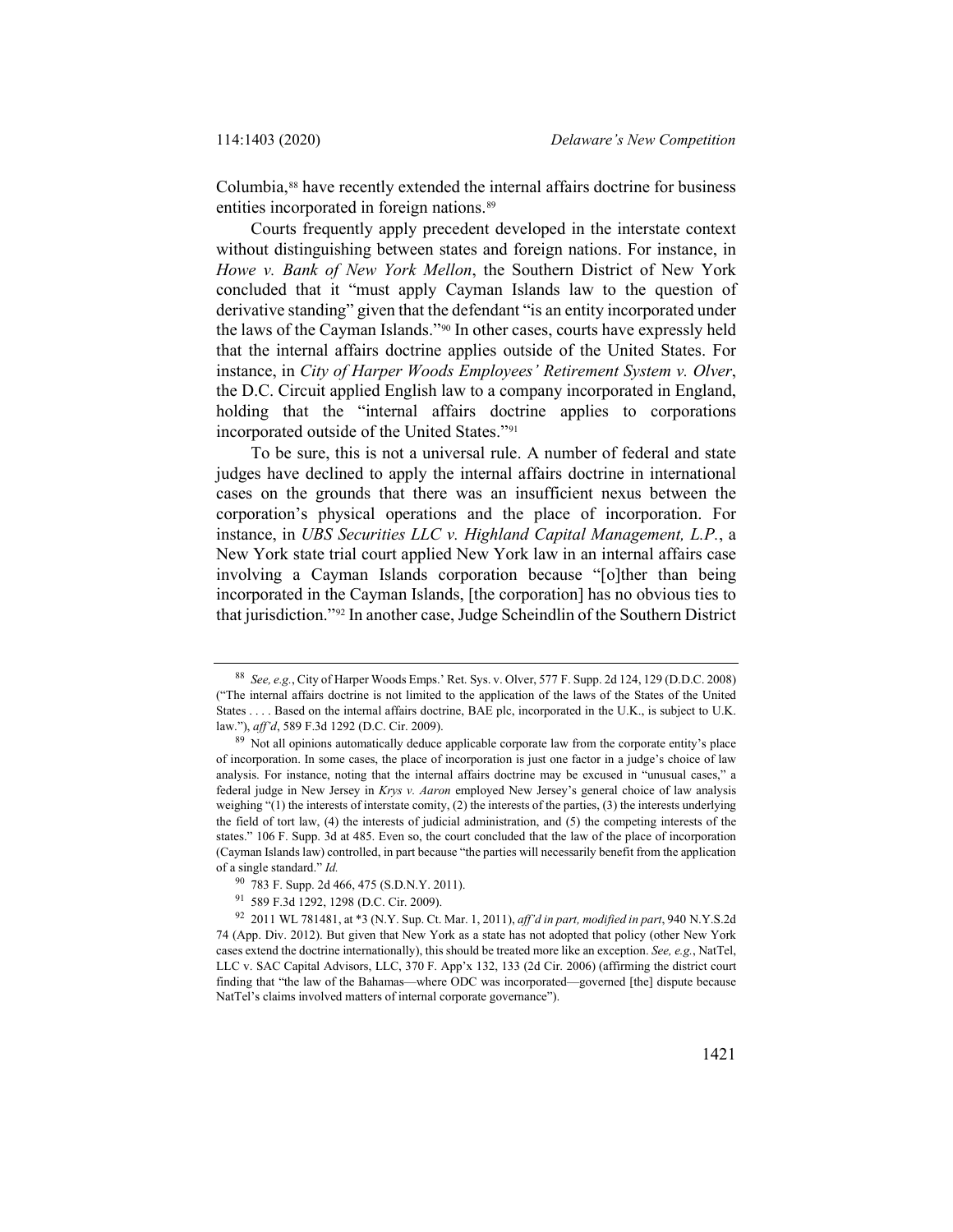of New York refused to apply British Virgin Islands law for suits brought by investors against British Virgin Islands hedge funds, reasoning in part that the "allegedly tortious conduct . . . in relation to the management of the Funds had little more than a nominal connection to the BVI."[93](#page-19-0) This line of cases derives from the concept of "pseudo-foreign" corporations, or business entities that have no physical presence in the state of incorporation other than the fact of incorporation.<sup>[94](#page-19-1)</sup>

For better or worse, the "pseudo-foreign" corporations exception surfaces from time to time in the domestic interstate context<sup>[95](#page-19-2)</sup> without detracting from the apparent robustness of the interstate charter competition market. While judges may be more hesitant to extend the internal affairs doctrine to corporations incorporated in foreign nations,<sup>[96](#page-19-3)</sup> the doctrine has been extended enough to enable foreign nations to effectively compete with Delaware for corporate charters.

<span id="page-19-0"></span><sup>93</sup> Pension Comm. of Univ. of Montreal Pension Plan v. Banc of Am. Sec., LLC, 446 F. Supp. 2d 163, 194 (S.D.N.Y. 2006); *see also* Tech. Dev. Co. v. Onischenko, No. 05-4282 (MLC), 2011 WL 6779552, at \*11 (D.N.J. Dec. 23, 2011) ("We further note that the section 6 factors may not favor application of Bermuda law, insofar as that jurisdiction has little connection to this claim with the exception of TTDC being incorporated there and TTDC having a bank account there.").

<span id="page-19-1"></span><sup>94</sup> *See* Summer Kim, *Corporate Long Arms*, 50 ARIZ. ST. L.J. 1067, 1083–84 (2018) ("[The pseudoforeign corporation] exception provides that if a corporation is chartered in one place but does *all* of its activities and business in another place (the host state), then the host state's laws will apply to the internal affairs of the corporation."); Elvin R. Latty, *Pseudo-Foreign Corporations*, 65 YALE L.J. 137, 144–45 (1955). Even the Restatement of Conflict of Laws recognizes that there may be unusual cases where the law of a state that is not the state of incorporation may govern, if that state has a more significant relationship to the corporation. *See* RESTATEMENT (SECOND) OF CONFLICT OF LAWS § 309 (AM. LAW INST. 1971) ("The local law of the state of incorporation will be applied to determine the existence and extent of a director's or officer's liability to the corporation, its creditors and shareholders, except where, with respect to the particular issue, some other state has a more significant relationship . . . ."); Kostolany v. Davis, 1995 WL 662683, at \*2 (Del. Ch. Nov. 7, 1995) (explaining that the law of the state of incorporation may not apply in an "extremely rare" situation where the "overriding interest of another state" requires a contrary result).

<span id="page-19-2"></span><sup>&</sup>lt;sup>95</sup> Most noteworthily, California has enacted a statutory exception to the internal affairs doctrine, mandating the application of California law for corporations that conduct the majority of their business in California, without regard to the corporations' place of incorporation. *See* CAL. CORP. CODE § 2115 (West 2010); *see also* Matt Stevens, Note, *Internal Affairs Doctrine: California Versus Delaware in a Fight for the Right to Regulate Foreign Corporations*, 48 B.C. L. REV. 1047, 1047 (2007) ("The Internal Affairs Doctrine ('IAD') has traditionally been a categorical rule mandating that in corporate conflict-oflaws scenarios, only the incorporating state has the right to regulate a corporation's internal affairs. California has created a statutory exception to the IAD, however, that allows regulation of the internal affairs of out-of-state corporations in limited circumstances.").

<span id="page-19-3"></span><sup>96</sup> *See, e.g.*, UBS Sec. LLC v. Highland Capital Mgmt., L.P., No. 650097/2009, 2011 WL 781481, at \*3 (N.Y. Sup. Ct. Mar. 1, 2011) ("Application of the law of New York is also mandated on the ground that SOHC has almost no ties to the Cayman Islands. . . . Other than being incorporated in the Cayman Islands, SOHC has no obvious ties to that jurisdiction."), *aff'd in part, modified in part*, 940 N.Y.S.2d 74 (App. Div. 2012).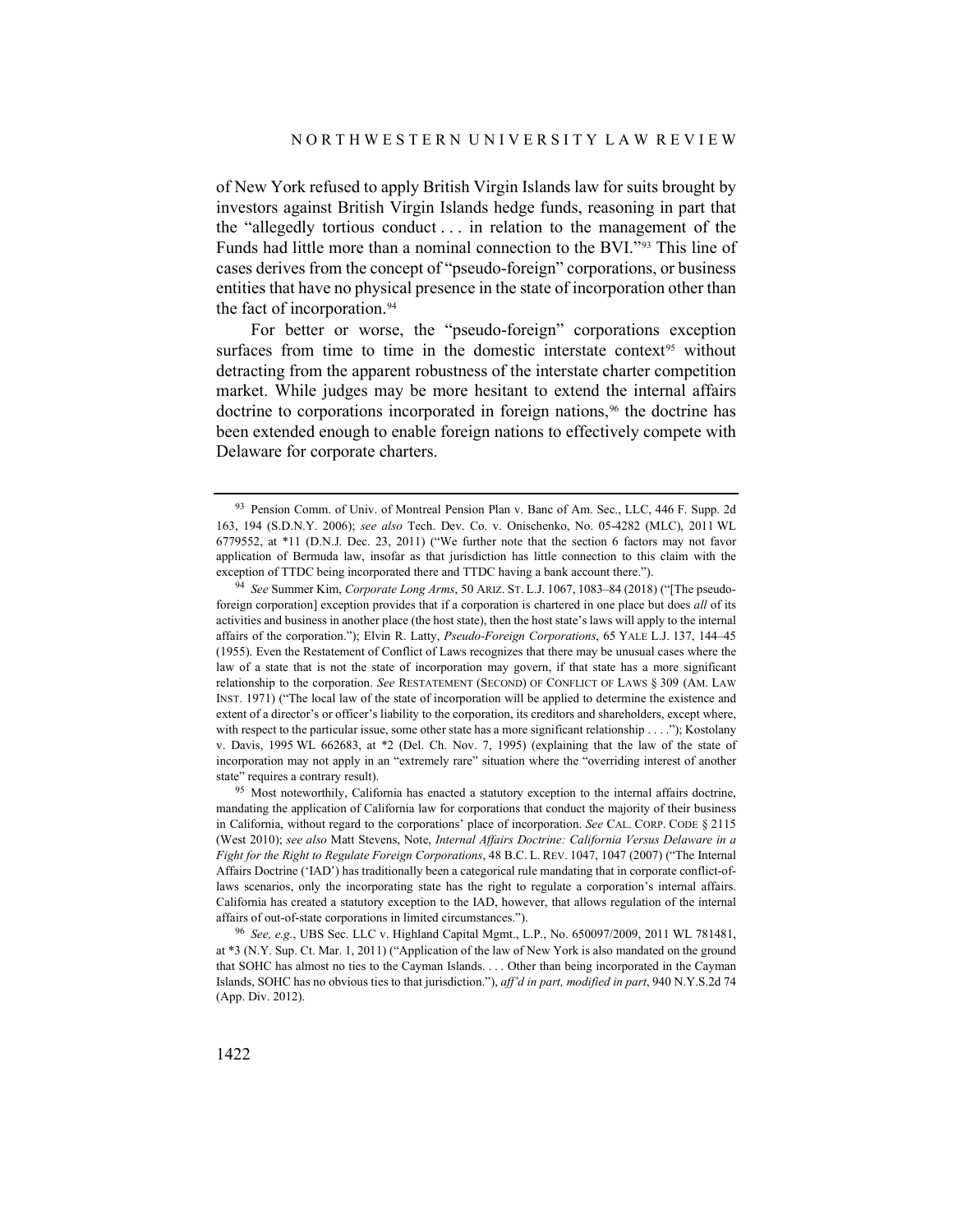## II. EVIDENCE OF MORE PLAYERS IN THE RACE: THE MAKING OF OFFSHORE CORPORATE LAW HAVENS

This Part describes the extent to which foreign nations are starting to compete with Delaware to supply corporate charters. Because of their prominence in this general trend, this study primarily focuses on three foreign nations that it refers to as "offshore corporate law havens": Bermuda, the British Virgin Islands, and the Cayman Islands.<sup>[97](#page-20-0)</sup> The structure of this Part is as follows. Section A presents data on corporations listed in American securities markets that are increasingly opting to incorporate in foreign nations—in particular, offshore corporate law havens. Section B explores the structural design of offshore lawmaking processes. Unlike most American states, but similar to Delaware, offshore corporate law havens are small enough to make incorporation business a worthwhile venture for local lawmakers. Indeed, lawmakers in these jurisdictions rely heavily on incorporation fees, allowing them to credibly commit to maintaining favorable corporate governance rules.<sup>[98](#page-20-1)</sup> Section C explains how "local" lawyers and other interest groups in key offshore jurisdictions benefit from generating litigation and transactional work arising out of American corporations incorporated locally. This Section also explains how private law firms work closely with local lawmakers to swiftly enact corporate law statutes. Section D documents the emergence of specialized business courts in offshore jurisdictions that supply the judicial infrastructure necessary to handle complex corporate law disputes.

## <span id="page-20-2"></span>*A. The Rise of Offshore Corporate Law Havens*

Any analysis discussing trends on where "American" corporations choose to incorporate will inevitably confront definitional challenges regarding what type of corporations qualify as "American" corporations. The prevailing literature tends to use the term to describe corporations that are publicly traded in American securities markets *and* incorporated in one of

<span id="page-20-0"></span> $97$  It is worth reemphasizing that I focus on these three jurisdictions only to concretize the concept of an international market for corporate law. This study should therefore not be taken to suggest that other foreign nations besides these offshore jurisdictions do not or cannot attract publicly traded American corporations. Indeed, the Marshall Islands and Ireland have also had some success attracting American corporations.

<span id="page-20-1"></span><sup>98</sup> This is because corporate charters are relational contracts. As Professor Romano explains, because a charter "binds the state and firm in a multi-period relationship in which performance under the contract is not simultaneous . . . a state needs a mechanism by which it can commit to firms that it will maintain its code and otherwise not undo existing rules to firms' disadvantage." Roberta Romano, *The States as a Laboratory: Legal Innovation and State Competition for Corporate Charters*, 23 YALE J. ON REG. 209, 212 (2006) [hereinafter Romano, *States as a Laboratory*].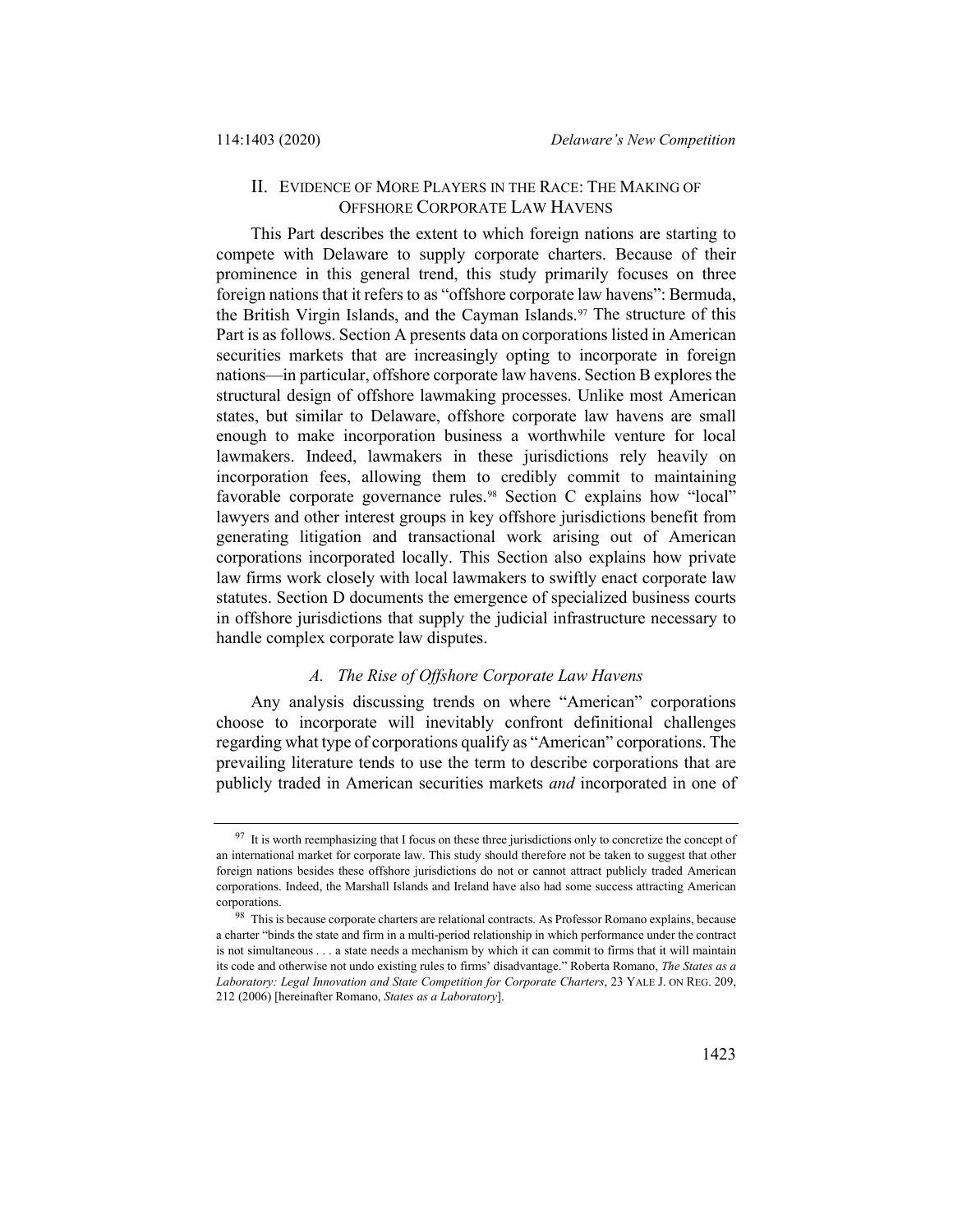the constituent states of the United States.<sup>99</sup> This approach does not account for at least two types of corporations: (1) corporations that principally operate within the territory of the United States but nevertheless choose foreign nations as their place of incorporation; and (2) corporations that principally operate outside the territory of the United States but may consider shopping for U.S. corporate law when choosing to list in American securities markets like the New York Stock Exchange. The semantic debate over what should count as an "American" corporation falls outside the scope of this paper. Instead, this Article investigates whether corporations with a substantial American factual nexus—corporations that operate physically in the United States or corporations that raise capital by listing in American securities markets—shop for corporate law produced by foreign nations.

Specifically, I surveyed all publicly traded corporations listed in American securities markets, principally made up of corporations listed in the New York Stock Exchange and the NASDAQ.[100](#page-21-1) Using Standard & Poor's Compustat database, a compilation of public financial data for publicly traded corporations, I gathered more than thirty years of all publicly available data from 1985 to 2018.[101](#page-21-2) As shown in Table 1, over 14% of firms trading on American securities markets are now incorporated in foreign nations. This represents a substantial growth from 1985, when only 2.7% of entities were incorporated in foreign nations. While Delaware continues to dominate the market, foreign nations now account for more than triple the number of companies incorporated in Nevada, which has been identified as

<span id="page-21-0"></span><sup>99</sup> *See, e.g.*, Marcel Kahan, *The Demand for Corporate Law: Statutory Flexibility, Judicial Quality, or Takeover Protection?*, 22 J.L. ECON. & ORG. 340, 348 (2006) ("Our initial sample consists of all public new issues of common stock between 1990 and 2002 by companies headquartered and incorporated in one of the 50 states or the District of Columbia contained in the SDC database."); Peter Dodd & Richard Leftwich, *The Market for Corporate Charters: "Unhealthy Competition" Versus Federal Regulation*, 53 J. BUS. 259, 261–62 (1980) (studying the proportion of firms incorporated in Delaware out of the total number of companies incorporated in the United States); *id.* at 263–64 (studying New York Stock Exchange-listed firms that reincorporated from one American state to another American state).

<span id="page-21-1"></span><sup>&</sup>lt;sup>100</sup> Data are on file with author. NASDAQ and the New York Stock Exchange are the two biggest securities markets in the United States. Other securities markets included in the study are companies listed in the American Stock Exchange, OTC Bulletin Board, Boston Stock Exchange, Midwest Exchange, Pacific Exchange, and Philadelphia Exchange.

<span id="page-21-2"></span><sup>&</sup>lt;sup>101</sup> A few details on the methodology of data collection are worth mentioning. I aggregated the data using Wharton Research Data Services' Compustat. This aggregated dataset consisted of a large number of duplicate inputs. I filtered out the duplicates using the statistics software SPSS. Because Compustat includes firms listed in both Canadian and American securities markets, I used SPSS to filter out "Canadian" firms (for instance, firms that are only listed in the Toronto Stock Exchange are excluded). Because OTC includes both American and Canadian firms, I also excluded those firms listed in OTC that trade in Canadian currency. I also went through firms that did not have currency information manually to exclude Canadian firms. Using SPSS, I also disaggregated the data by jurisdiction of incorporation (coded "fic" for foreign nations and "loc" for constituent states of the United States).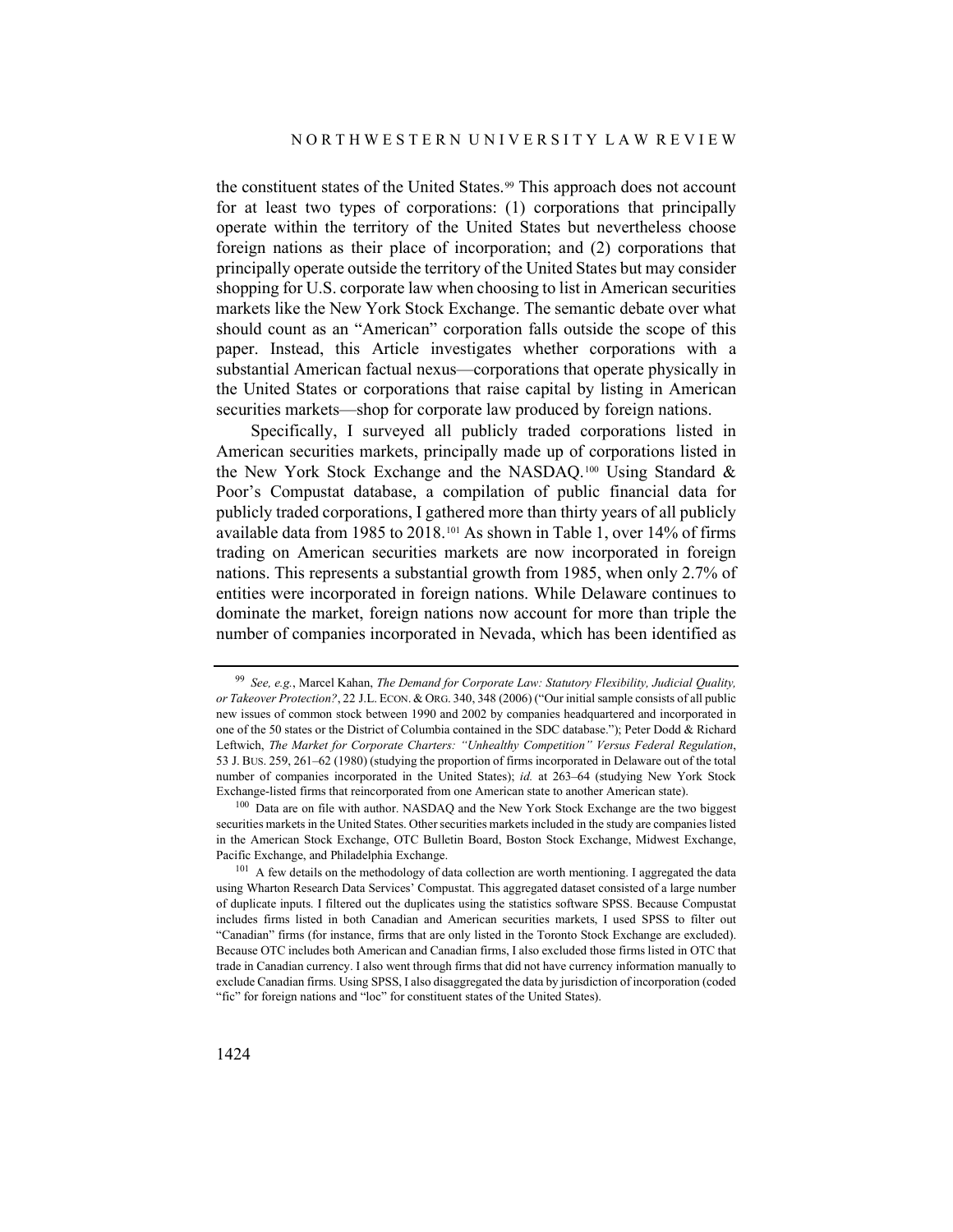the only other state besides Delaware actively vying to draw corporations that physically operate outside of its borders.<sup>[102](#page-22-0)</sup>

|                           | 1985  | 1990  | 1995  | 2000  | 2005  | 2010  | 2015  | 2016  | 2017  | 2018  |
|---------------------------|-------|-------|-------|-------|-------|-------|-------|-------|-------|-------|
| <b>Delaware</b>           | 42.4% | 47.4% | 49.2% | 48.1% | 47.6% | 47.1% | 48.5% | 48.7% | 48.3% | 49.2% |
| Nevada                    | 2.5%  | 2.5%  | 2.5%  | 4.9%  | 5.3%  | 6.6%  | 5.8%  | 5.2%  | 4.8%  | 4.3%  |
| Foreign<br><b>Nations</b> | 2.7%  | 4.2%  | 6.6%  | 9.7%  | 11.7% | 12.2% | 13.6% | 14.4% | 15.1% | 14.9% |

TABLE 1: INCORPORATION DECISIONS OF PUBLICLY TRADED CORPORATIONS LISTED IN AMERICAN SECURITIES MARKETS

Several caveats warrant attention. Most notably, a significant part of the increase in foreign incorporation may be attributable to the changing demographics of firms trading in American securities markets.[103](#page-22-1) More specifically, it may be an indication of growth in the number of companies principally headquartered in foreign nations that are raising capital in American securities markets. For instance, Toyota Motors is a Japanese automobile manufacturer headquartered in Tokyo, but made its debut in the New York Stock Exchange in 1999.[104](#page-22-2) There are certainly increases attributable to these types of firms. These corporations typically use the corporate law of their "home" nation, appearing not to shop for corporate law.[105](#page-22-3)

<sup>102</sup> *See* Barzuza, *supra* not[e 29,](#page-6-6) at 940.

<span id="page-22-1"></span><span id="page-22-0"></span><sup>&</sup>lt;sup>103</sup> It is worth noting here that it is difficult (if not impossible) to compute the percentage of firms incorporated in foreign nations that are physically headquartered in the United States merely by collecting data on the firms' stated headquarters reported to the SEC. This is because the SEC has not defined the "principal place of business," and it is common for firms to abuse this shortcoming. *See Where Is Your Corporation's Principal Executive Office?*, CAL. CORP. & SEC. L. BLOG, https://www.jdsupra.com/legalnews/where-is-your-corporation-s-principal-80235/

<sup>[</sup>https://perma.cc/6HMW-G4JX] ("The Securities and Exchange Commission, however, has not defined 'principal executive offices' for purposes of Form 10-K."). It is also relatively easy to manipulate the firms' stated headquarters in certain industries. *See* Moon, *Regulating Offshore Finance*, *supra* note [12,](#page-3-6)  at 12–15. Thus, this study relies on various indirect metrics to measure the growing market share captured by foreign nations.

<span id="page-22-2"></span><sup>104</sup> *Financial Information & Stock Price*, TOYOTA, https://www.toyota.com/usa/investors/index.html [https://perma.cc/AH9Y-AFXL].

<span id="page-22-3"></span><sup>105</sup> Thus, for instance, Toyota Motors is incorporated in Japan and governed by Japanese corporate law, despite being listed on the New York Stock Exchange. *See* Toyota Motor Corp., Annual Report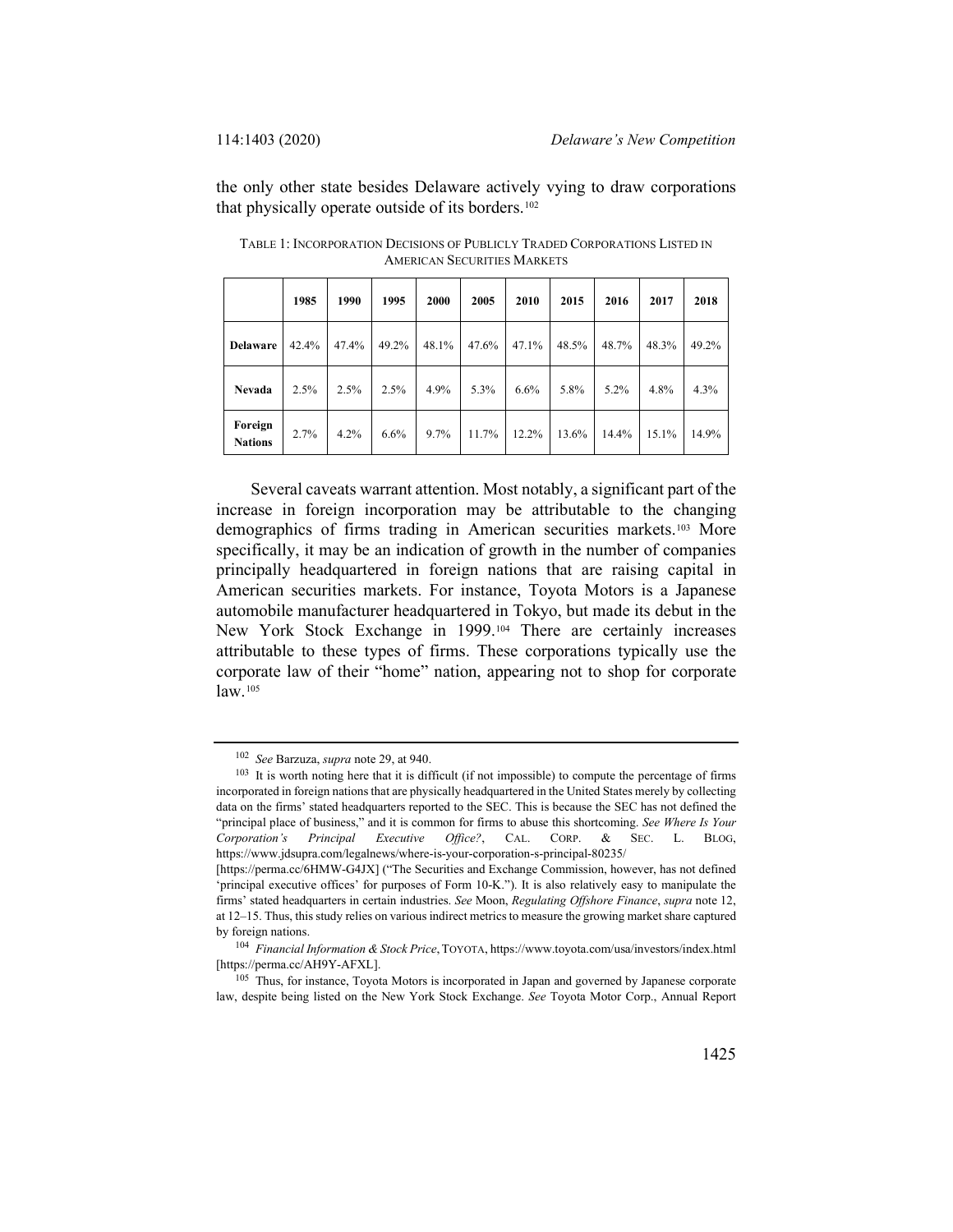But a sizable portion of the expanded share is attributable to firms that principally operate in the United States. As shown in Table 2, about a quarter of firms incorporated in foreign nations are accounted for by three jurisdictions that this Article has identified as "offshore corporate law havens": the Cayman Islands, Bermuda, and the British Virgin Islands. This figure is important because the vast majority of corporations formed in these jurisdictions, which are widely known to draw clients from the United States,<sup>106</sup> do not actually conduct their operations in those jurisdictions.<sup>[107](#page-23-1)</sup> Typically, these corporations physically operate in "onshore" jurisdictions like the United States and have no connection to offshore jurisdictions other than the fact of incorporation—essentially glorified paperwork.[108](#page-23-2) This is the case even when corporations claim to have their headquarters in offshore jurisdictions. Consider, for instance, Theravance Biopharma, a company incorporated in the Cayman Islands. The company declares a P.O. Box in George Town, Cayman Islands, as its headquarters in its SEC filings.[109](#page-23-3) But even a cursory examination of the company's disclosed real estate holdings in the same filings indicates that its physical headquarters are located in South San Francisco, California.[110](#page-23-4)

<span id="page-23-5"></span>While still a small portion of the overall market, there is a clear trend in terms of the increase of market share captured by offshore corporate law havens.

<sup>(</sup>Form 20-F) 131–32 (June 25, 2018), https://www.sec.gov/Archives/edgar/data/1094517/ 000119312518201591/d549954d20f.htm [https://perma.cc/33QF-ZSZD].

<span id="page-23-0"></span><sup>106</sup> *See, e.g.*, SIEMENS, *supra* not[e 14,](#page-3-8) at 9. To be clear, these jurisdictions do not exclusively cater to firms based in the United States. For instance, firms based in China that are listed in NASDAQ or the New York Stock Exchange are frequently incorporated in the Cayman Islands or the British Virgin Islands. *See* William J. Moon, Delaware's Global Competitiveness 5, 16 (Oct. 30, 2019) (unpublished manuscript) (on file with author). Bermuda, however, appears to heavily cater to firms physically headquartered in the United States. According to my survey of SEC disclosures looking at real property ownership and revenue source data, for instance, approximately 40% to 50% of all publicly traded Bermuda companies listed in the United States today appear to be actually headquartered in the United States, notwithstanding the fact that the majority of these firms claim that they are headquartered in Bermuda. William J. Moon, Appendix 1: "Bermuda" Corporations Listed in American Securities Markets (on file with author). 107 *See* Moon, *Regulating Offshore Finance*, *supra* not[e 12,](#page-3-6) at 9.

<span id="page-23-2"></span><span id="page-23-1"></span><sup>108</sup> *See* William J. Moon, *Tax Havens as Producers of Corporate Law*, 116 MICH. L. REV. 1081, 1095 (2018) [hereinafter Moon, *Tax Havens*]. This shows that a sizable portion of the increase is attributable to firms that shop for the corporate law. *See* Barzuza, *supra* note [29,](#page-6-6) at 948 n.33.

<sup>109</sup> *See, e.g.*, Theravance Biopharma, Inc., Annual Report (Form 10-K) (Dec. 31, 2017).

<span id="page-23-4"></span><span id="page-23-3"></span><sup>110</sup> *See id.* at 56 ("Our principal physical properties in the US consist of approximately 170,000 square feet of office and laboratory space leased in two buildings in South San Francisco, California. The lease was extended in November 2017 and expires in May 2030.").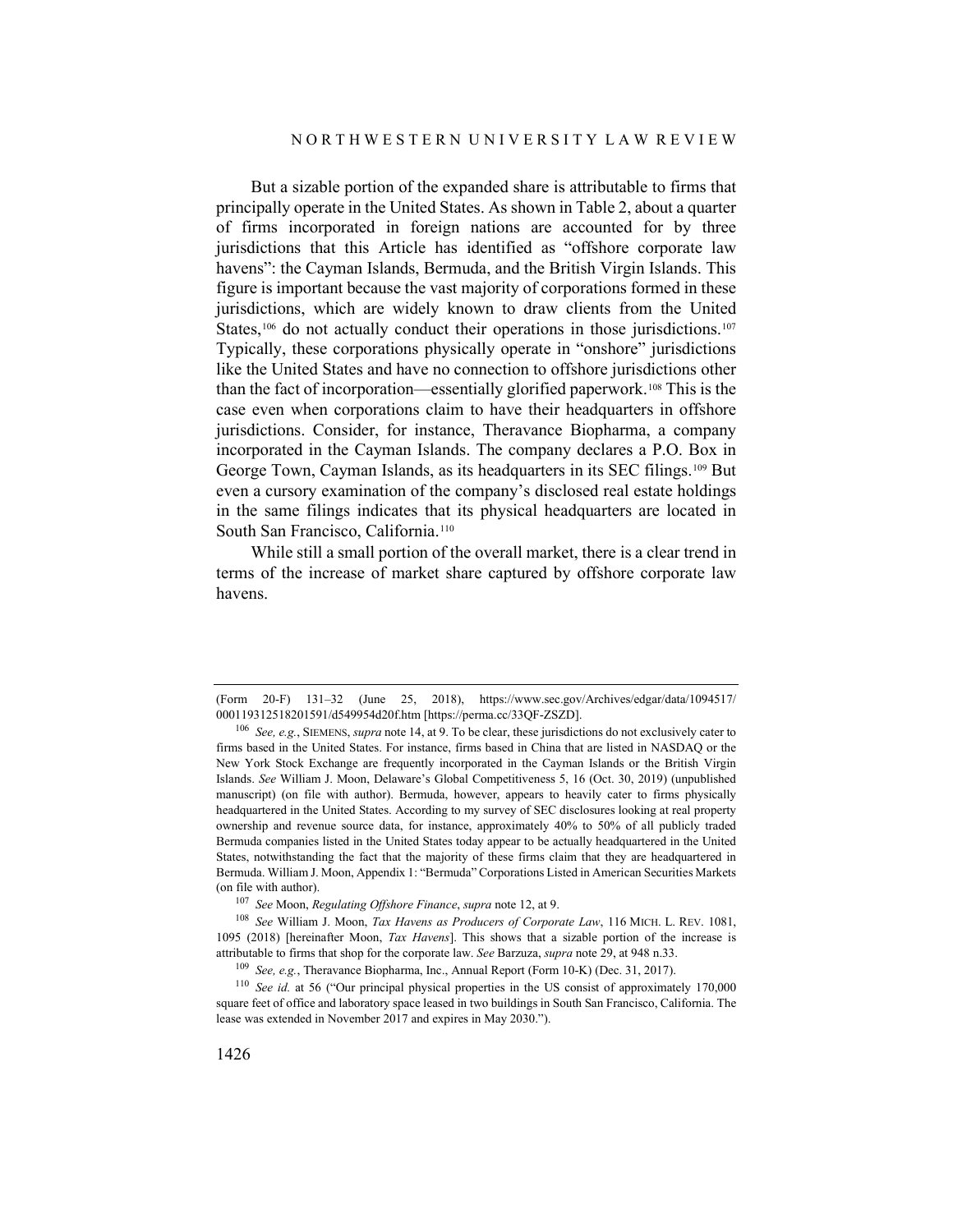|                                            | 1985 | 1990    | 1995  | 2000  | 2005  | 2010  | 2015  | 2016  | 2017  | 2018  |
|--------------------------------------------|------|---------|-------|-------|-------|-------|-------|-------|-------|-------|
| Bermuda                                    | 5.1% | 5.8%    | 8.2%  | 6.6%  | 7.5%  | 6.9%  | 6.3%  | 6.3%  | 5.8%  | 5.8%  |
| Cayman<br><b>Islands</b>                   | 2.3% | $3.0\%$ | 2.5%  | 2.8%  | 7.9%  | 15.4% | 13.9% | 15.6% | 18.5% | 18.5% |
| <b>British</b><br>Virgin<br><b>Islands</b> | 0.6% | 1.8%    | 2.1%  | 2.6%  | 2.5%  | 4.1%  | 4.3%  | 4.8%  | 4.7%  | 4.5%  |
| <b>Total</b>                               | 8.0% | 10.6%   | 12.8% | 12.0% | 17.9% | 26.4% | 24.5% | 26.7% | 29.0% | 28.8% |

TABLE 2: FOREIGN CORPORATIONS INCORPORATED IN OFFSHORE CORPORATE LAW HAVENS

To be sure, whether corporations incorporate in foreign nations for corporate law or for some other reason, like tax reduction, is difficult to test. But the prevailing account that attributes everything to tax incentives breaks down under deeper consideration.

For one, there are dozens of "tax havens" that offer 0% corporate and capital gains tax.[111](#page-24-0) Yet, corporations traded on American securities markets like the New York Stock Exchange tend to cluster around only a handful of jurisdictions,[112](#page-24-1) suggesting that there is something more than tax motivating their behavior. Second, far from offering archaic corporate governance rules, offshore corporate law havens frequently update their corporate law statutes—largely in response to private sector demand. For instance, the Cayman Islands has updated its Companies Law at least fifty-eight times since originally enacted in 1964.<sup>[113](#page-24-2)</sup> Official government publications do not

<span id="page-24-0"></span><sup>111</sup> According to one notable study, there are "roughly 40 major tax havens in the world today." Dhammika Dharmapala & James R. Hines Jr., *Which Countries Become Tax Havens?*, 93 J. PUB. ECON. 1058, 1058 (2009).

<sup>112</sup> *See supra* Table 1 and Table 2.

<span id="page-24-2"></span><span id="page-24-1"></span><sup>113</sup> *See* CONYERS DILL & PEARMAN, CAYMAN ISLANDS COMPANIES LAW 1–2 (2018), https://www.conyers.com/wp-content/uploads/2019/02/Cayman\_Companies\_Law\_Conyers.pdf [https://perma.cc/A8EW-37XN]. The frequency of updates is not unusual for leading offshore

jurisdictions. Bermuda, for instance, has amended or updated its corporate law at least forty-five times. *See* CONYERS, DILL & PEARMAN, BERMUDA COMPANIES ACT 1981 AND RELATED LEGISLATION 3–4 (2018), https://www.conyers.com/wp-content/uploads/2018/08/ Bermuda\_Companies\_Act\_1981\_Conyers.pdf [https://perma.cc/6CAZ-J33W].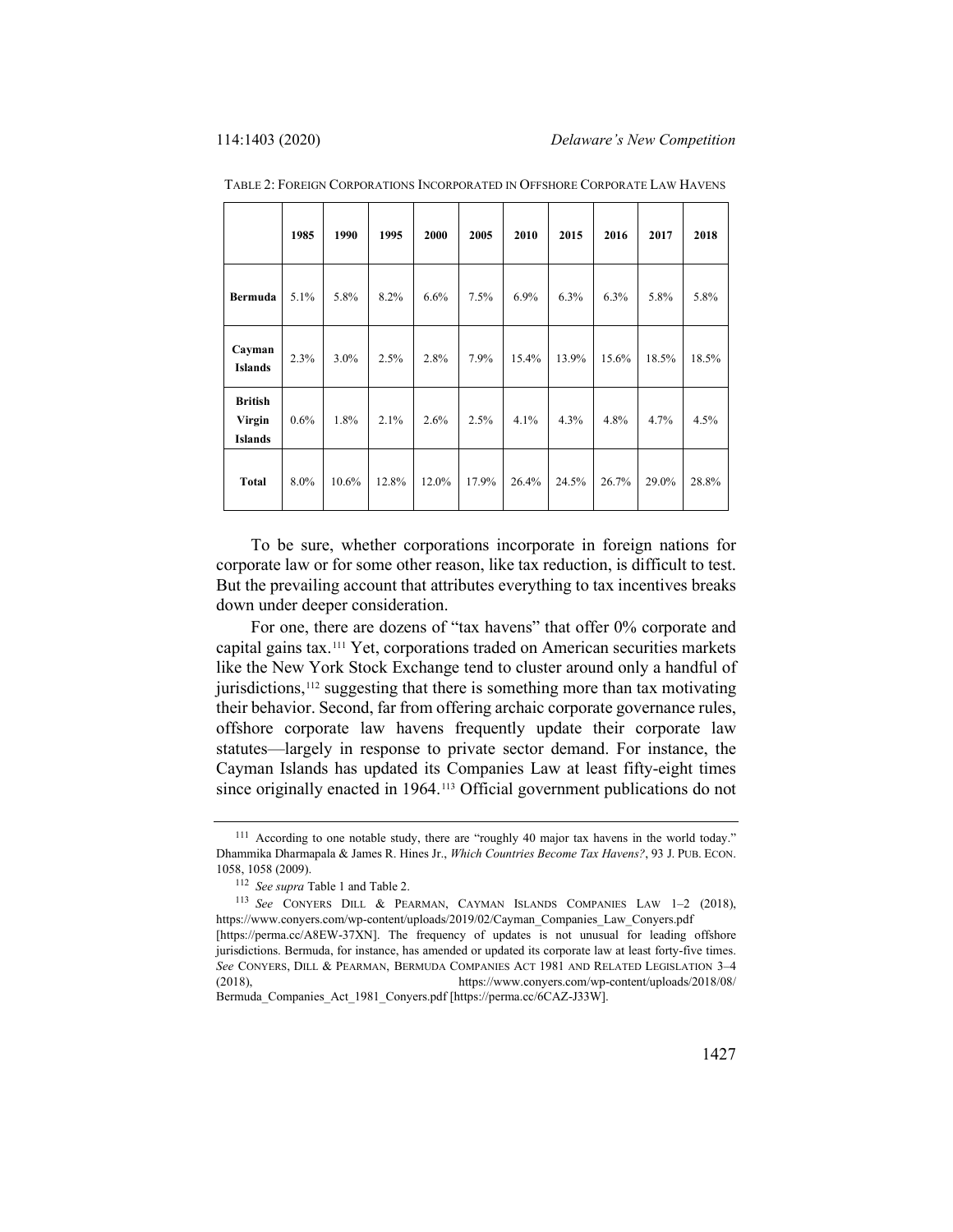<span id="page-25-5"></span>shy away from pronouncing the factors motivating amendments to their corporate law statutes. For instance, the Cayman Islands government describes the purpose of legal updates as improving "the competitiveness and attractiveness of companies incorporated in the jurisdiction."[114](#page-25-0) Indeed, if offshore jurisdictions were just about tax reduction, they might simply try to copy and paste Delaware's General Corporation Law. But, as elaborated in Part III, offshore corporate law havens have opted to differentiate their corporate law from that of Delaware. Third, even after several federal legislation and administrative orders in the United States aimed at curbing tax avoidance, many corporations have remained incorporated in foreign nations.[115](#page-25-1) This may be due to path dependency, but it could also be driven by attractive corporate governance rules offered in foreign jurisdictions.

Incorporation decisions of American firms following the new federal tax bill provide a particularly important datapoint. The Tax Cuts and Jobs Act of 2017,<sup>116</sup> which includes a provision designed to reduce the incentive for transnational corporate tax arbitrage,<sup>[117](#page-25-3)</sup> does not appear to have slowed down offshore incorporation. Connecticut-based Biohaven Pharmaceuticals, New Jersey-based Watford Holdings, Massachusetts-based Kiniksa Pharmaceuticals, New York-based Replay Acquisition Corporation, and New Jersey-based Hudson Group are a few recent examples of corporations listed on the New York Stock Exchange or NASDAQ that chose to incorporate offshore, instead of in Delaware, to go public.[118](#page-25-4) Publicly available SEC filings indicate that the companies choosing to incorporate in

<span id="page-25-4"></span><sup>118</sup> *See* Biohaven Pharm. Holding Co., Prospectus (Form 424B4) 10 (Dec. 12, 2018) (Virgin Is.); Watford Holdings, Ltd., Prospectus (Form 424B3) 236 (Mar. 26, 2019) (Berm.); Kiniksa Pharm., Ltd., Prospectus (Form 424B4) 7 (May 23, 2018) (Berm.); Replay Acquisition Corp., Prospectus (Form 424B4) 1 (Apr. 3, 2019) (Cayman Is.); Hudson Grp., Ltd., Prospectus (Form 424B1) 10 (Jan. 31, 2018) (Berm.).

<span id="page-25-0"></span><sup>114</sup> CAYMAN IS. GOV'T, PLAN AND ESTIMATES FOR THE 2018 FINANCIAL YEAR & FOR THE 2019 FINANCIAL YEAR 26 (2017), http://www.gov.ky/portal/pls/portal/docs/1/12612394.PDF [https://perma.cc/VM67-ZKX3] [hereinafter CAYMAN IS. GOV'T, PLAN & ESTIMATES].

<sup>115</sup> *See, e.g.*, Talley, *supra* not[e 12,](#page-3-6) at 1748–51.

<sup>116</sup> Tax Cuts and Jobs Act, Pub. L. No. 115-97, 131 Stat. 2054 (2017).

<span id="page-25-3"></span><span id="page-25-2"></span><span id="page-25-1"></span><sup>117</sup> *See* David Kamin et al., *The Games They Will Play: Tax Games, Roadblocks, and Glitches Under the 2017 Tax Legislation*, 103 MINN. L. REV. 1439, 1488 (2019) ("[T]he old system of U.S. international tax rules, prior to the new tax legislation, was also the subject of considerable tax gaming and inefficiency. As measured against the baseline of old law, some of the new rules represent modest improvements."); Susan C. Morse, *International Cooperation and the 2017 Tax Act*, 128 YALE L.J. F. 362, 380 (2018) (assessing that the new tax bill's base erosion and anti-abuse tax "should function as an anti-tax haven measure"); Jonathan D. Rockoff & Nina Trentmann, *New Tax Law Haunts Companies That Did 'Inversion' Deals*, WALL STREET J. (Feb. 11, 2018, 7:00 AM), https://www.wsj.com/articles/new-taxlaw-haunts-companies-that-did-inversion-deals-1518350401 [https://perma.cc/QC37-9832].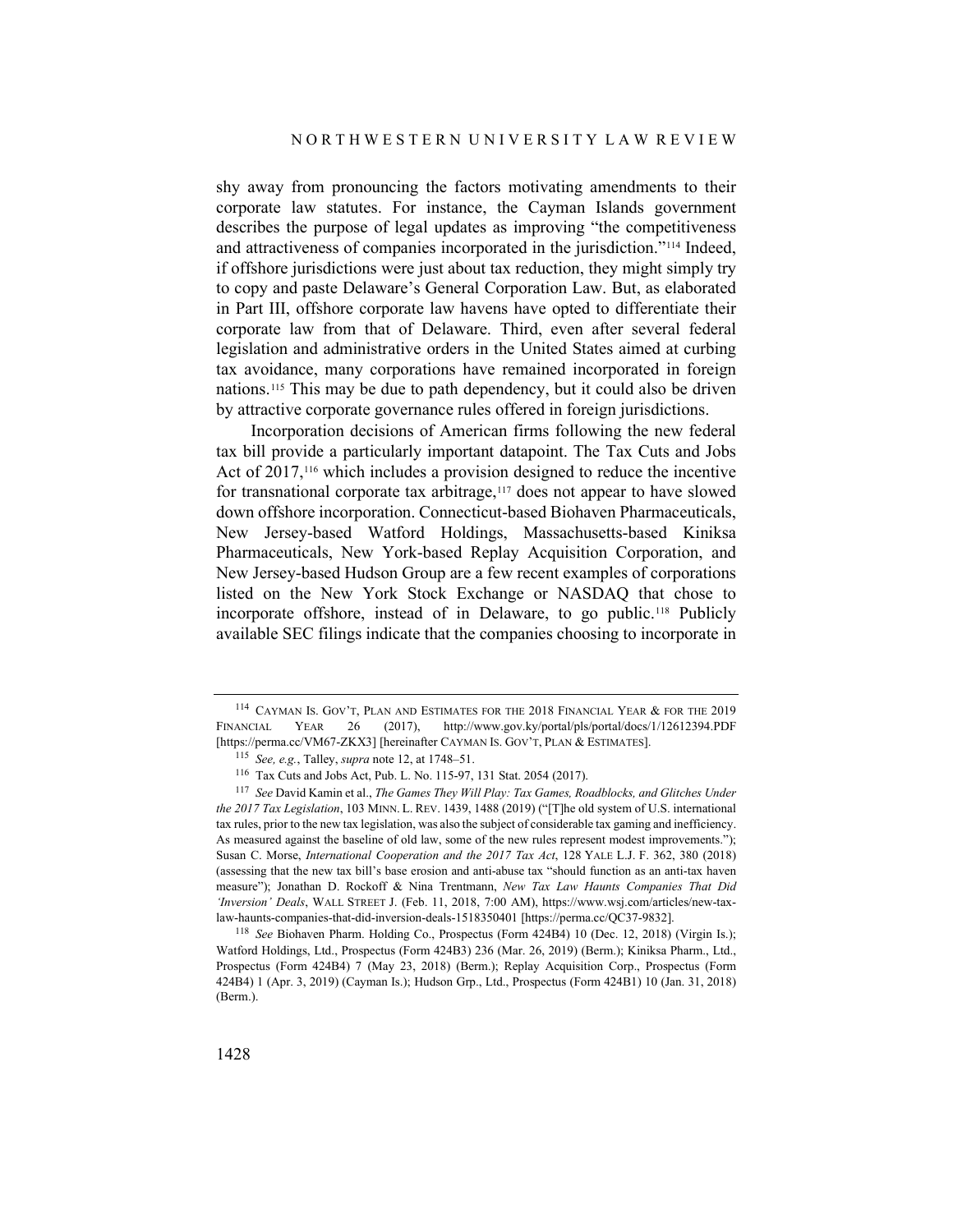foreign nations are well-counseled about the content of offshore corporate law—presumably indicating that they are making informed decisions.<sup>[119](#page-26-0)</sup>

## *B. "Captured" Lawmakers: Offshore Governments Rely Heavily on Incorporation Fees*

Of course, the proposition that offshore governments even produce laws accommodating private sector preferences cannot be taken for granted. At least in theory, the government revenue generated from firms incorporated offshore ought to be significant enough from the local lawmakers' point of view to make the venture worthwhile[.120](#page-26-1) This Section thus examines the extent to which offshore lawmakers are reliant on incorporation-related revenue—namely, franchise tax and incorporation fees—as a rough metric of understanding legislative behavior.

Revenue data, assembled from official government publications of the British Virgin Islands, Bermuda, and the Cayman Islands, help to assess whether lawmakers in these jurisdictions are indeed reliant on fees from locally incorporated firms.<sup>[121](#page-26-2)</sup> These data appear to back up anecdotal accounts that these lawmakers—lacking a source of significant revenue besides tourism—rely heavily on incorporation fees[.122](#page-26-3) As shown in Tables 3 through 5, this reliance is not uniformly strong across these jurisdictions. In recent years, the British Virgin Islands, for example, has derived over half of its government revenue from incorporation-related fees. Bermuda, on the other hand, derived 6.3% to 7.1% of its revenues from annual incorporation fees. To put these numbers in perspective, Delaware's incorporation fee revenues, which are often heralded as the textbook case of legislative

<sup>119</sup> *See infra* Section III.A.

<sup>120</sup> *See* Kahan & Kamar, *Myth*, *supra* not[e 28,](#page-6-5) at 687–88.

<span id="page-26-2"></span><span id="page-26-1"></span><span id="page-26-0"></span><sup>&</sup>lt;sup>121</sup> Several notes on the limitation of the data presented here are worth mentioning. First, exact yearto-year comparison is not possible, because both Bermuda and the Cayman Islands report revenue figures from mid-year to mid-year. Second, these jurisdictions do not supply revenue data broken down by type of business entity. Therefore, the numbers include fees derived from both closely held and publicly traded business entities, although the data exclude fees from "funds" or "banking," where possible. Even if a significant proportion of their revenues are derived from closely held business entities, the fact that offshore corporate law havens regularly update their corporate law statutes makes it likely that they derive a significant percentage of their revenue from publicly traded corporations.

<span id="page-26-3"></span><sup>122</sup> Ezra Fieser, *Indebted Caribbean Tax Havens Look to Tax Foreign Investors*, CHRISTIAN SCI. MONITOR (Nov. 26, 2012), https://www.csmonitor.com/World/Americas/2012/1126/Indebted-Caribbean-tax-havens-look-to-tax-foreign-investors [https://perma.cc/2PNJ-MD49] ("[I]ndustry analysts and tax specialists believe new fees and taxes will bring in needed money for government coffers while doing little harm to the business community.").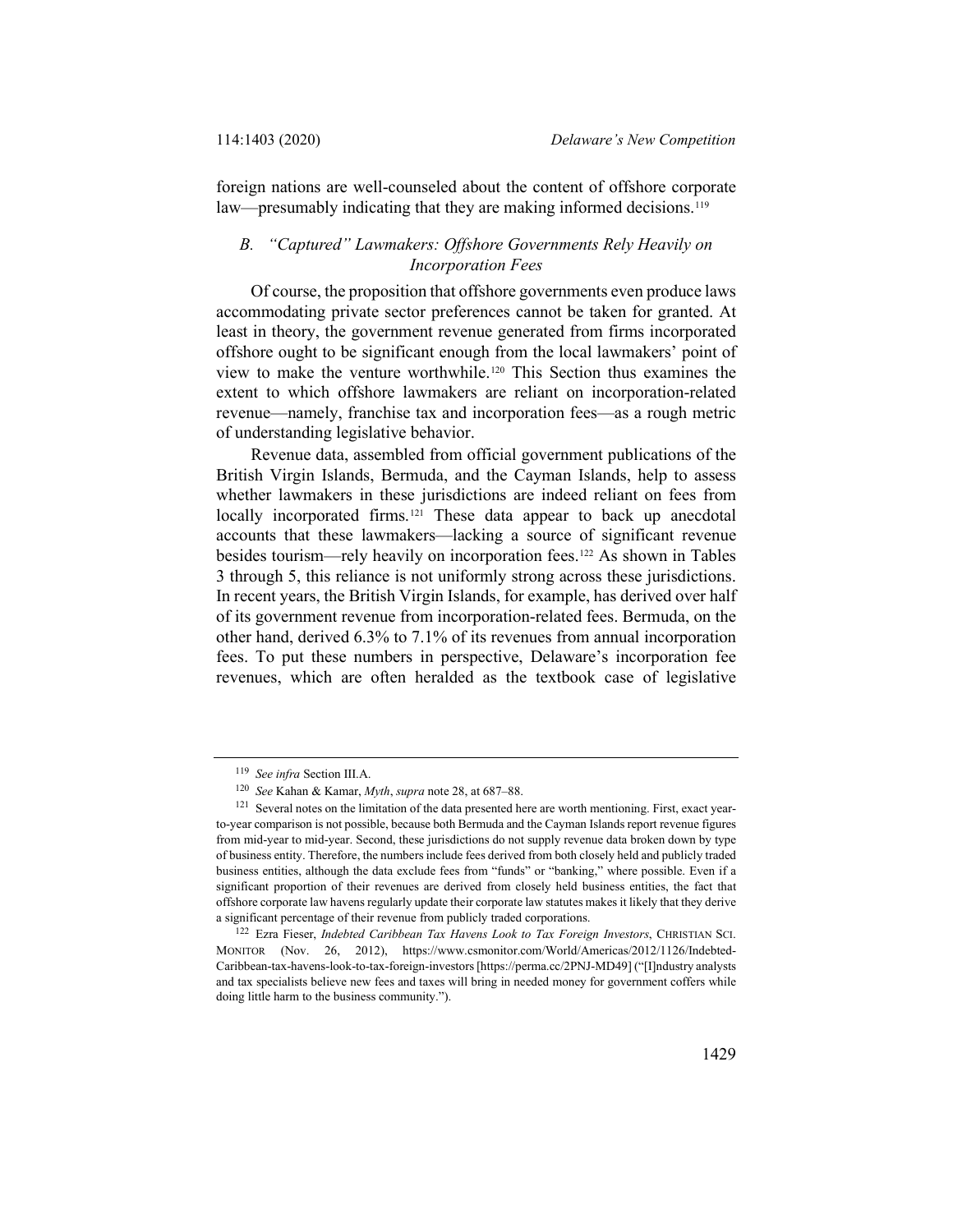dependence on corporate charter fees, averaged 17% of the state's total tax revenue over the past several decades.<sup>123</sup>

|           | "Fees, Permits &<br>Licenses" from<br>"International"<br>Companies" | <b>Total Government</b><br>Revenue | Percentage of<br>Government<br>Revenue |  |  |
|-----------|---------------------------------------------------------------------|------------------------------------|----------------------------------------|--|--|
| 2014-2015 | $$62.78$ million                                                    | \$880.41 million                   | 7.13%                                  |  |  |
| 2015-2016 | \$60.82 million                                                     | \$935.43 million                   | 6.50%                                  |  |  |
| 2016-2017 | $$62.61$ million                                                    | \$987.99 million                   | 6.34%                                  |  |  |

TABLE 3: BERMUDA REVENUE SOURCE (IN BERMUDIAN DOLLARS)[124](#page-27-1)

<span id="page-27-3"></span>TABLE 4: THE BRITISH VIRGIN ISLANDS REVENUE SOURCE (IN U.S. DOLLARS)<sup>[125](#page-27-2)</sup>

|      | <b>Taxes Related to</b><br>"Registry of Corporate"<br>Affairs" | <b>Total Government</b><br>Revenue | Percentage of<br>Government<br>Revenue |  |  |
|------|----------------------------------------------------------------|------------------------------------|----------------------------------------|--|--|
| 2015 | $$171.16$ million                                              | $$314.70$ million                  | 54.39%                                 |  |  |
| 2016 | $$164.94$ million                                              | \$307.06 million                   | 53.71%                                 |  |  |
| 2017 | $$170.04$ million                                              | \$290.98 million                   | 58.43%                                 |  |  |

<span id="page-27-0"></span><sup>123</sup> Romano, *States as a Laboratory*, *supra* note [98,](#page-20-2) at 212–13 ("This financial dependency on incorporation fees makes Delaware highly responsive to the requirements of corporations for an updated legal regime; it cannot afford to lose domestic corporations from being slow to update its code. Because it would lose a major revenue source if the number of domestic incorporations markedly declined, Delaware is a hostage to its own success, which makes credible a commitment to corporate law responsiveness.").

<span id="page-27-1"></span><sup>124</sup> GOV'T OF BERM., 2016–2017 BUDGET STATEMENT 40 (2016), https://www.gov.bm/sites/default/files/2016-2017-Budget-Statement.pdf [https://perma.cc/6H29-SY7S] (2014–2015 revenue data and 2015–2016 revenue data); GOV'T OF BERM., 2018–2019 BUDGET STATEMENT 33 (2018), https://www.gov.bm/sites/default/files/2018-Budget-Statement\_Web.pdf [https://perma.cc/UG5Y-ZQYV] (2016-2017 revenue data).

<span id="page-27-2"></span><sup>125</sup> GOV'T OF THE VIRGIN IS., 2018 BUDGET ESTIMATES 7-9 (2018), http://www.bvi.gov.vg/pub/2018%20Budget%20Estimates.pdf [https://perma.cc/7UQN-57HT] (2016– 2017 revenue data) [hereinafter BVIBUDGET 2018]; GOV'T OF THE VIRGIN IS., 2017 BUDGET ESTIMATES 8–10 (2017), http://www.bvi.gov.vg/pub/2017%20Budget%20Estimates.pdf [https://perma.cc/9NF9- PXAQ] (2015 revenue data).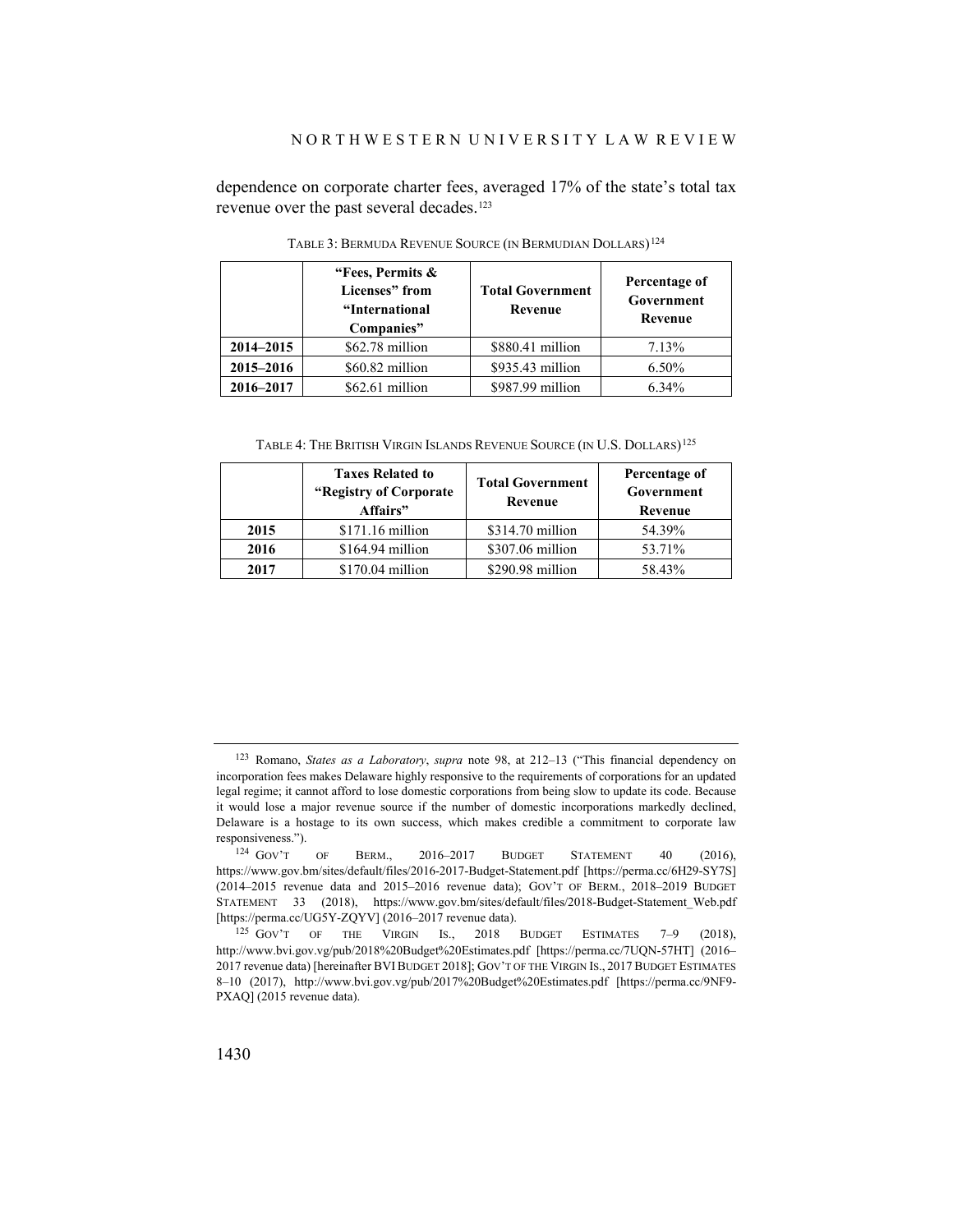|                         | "Company Fees" from<br><b>Exempt, Foreign, and</b><br><b>Nonresident</b><br><b>Companies</b> | <b>Total Government</b><br><b>Revenue</b> | Percentage of<br>Government<br><b>Revenue</b> |
|-------------------------|----------------------------------------------------------------------------------------------|-------------------------------------------|-----------------------------------------------|
| 2014-2015               | \$98.49 million                                                                              | \$891.07 million                          | 11.05%                                        |
| 2015-2016               | \$99.86 million                                                                              | $$712.42$ million                         | 14.02%                                        |
| 2016-2017<br>(estimate) | $$79.85$ million                                                                             | $$623.21$ million                         | 12.81%                                        |

TABLE 5: THE CAYMAN ISLANDS REVENUE SOURCE (IN CAYMAN ISLANDS DOLLARS)<sup>[126](#page-28-0)</sup>

These data are crucial for several reasons. Primarily, heavy reliance on incorporation fees makes offshore lawmakers highly sensitive to private sector preferences on corporate governance rules.<sup>[127](#page-28-1)</sup> Relatedly, this reliance lends credibility to lawmakers' responsiveness to private sector demand in the face of evolving market conditions.<sup>[128](#page-28-2)</sup>

This analysis also helps demystify a degree of perplexity about the motivations driving offshore jurisdiction competition to attract foreign companies. Professor Talley, for instance, has observed that the objectives of offshore tax havens appear to "have little to do with tax earnings maximization,"[129](#page-28-3) suggesting that these jurisdictions potentially "crave international fame and prominence that comes with a high market share of incorporations"[130](#page-28-4) or share some sort of "commitments on taxes."[131](#page-28-5) Offshore corporate law havens, however, do not typically levy corporate taxes or taxes imposed on income derived from local activities for foreign corporations incorporated locally. These data instead suggest that the motives of offshore

<span id="page-28-0"></span><sup>126</sup> CAYMAN IS. GOV'T, PLAN & ESTIMATES, *supra* not[e 114,](#page-25-5) at 332, 405 (2015–2016 revenue data and 2016–2017 data estimate); CAYMAN IS. GOV'T, PLAN & ESTIMATES FOR THE 18-MONTH PERIOD ENDING 31 DECEMBER 2017, at 365, 386 (2013), http://www.gov.ky/portal/pls/portal/docs/1/12310534.PDF [https://perma.cc/ZY7C-SAMZ] (2014–2015 revenue data).

<span id="page-28-1"></span><sup>&</sup>lt;sup>127</sup> The governments in these jurisdictions are acutely aware of the competition from other foreign nations. *See, e.g*., BVI BUDGET 2018, *supra* not[e 125,](#page-27-3) at ix ("There are jurisdictions competing to take on our market share in financial services . . . if and where we fall short.").

<span id="page-28-5"></span><span id="page-28-4"></span><span id="page-28-3"></span><span id="page-28-2"></span><sup>128</sup> *See* ROMANO, GENIUS, *supra* note [2,](#page-1-2) at 38 ("[A] state with a large proportion of its budget financed by the franchise tax will be responsive to firms, since it has so much to lose.").

<sup>129</sup> Talley, *supra* not[e 12,](#page-3-6) at 1716.

<sup>130</sup> *Id.*

<sup>131</sup> *Id.*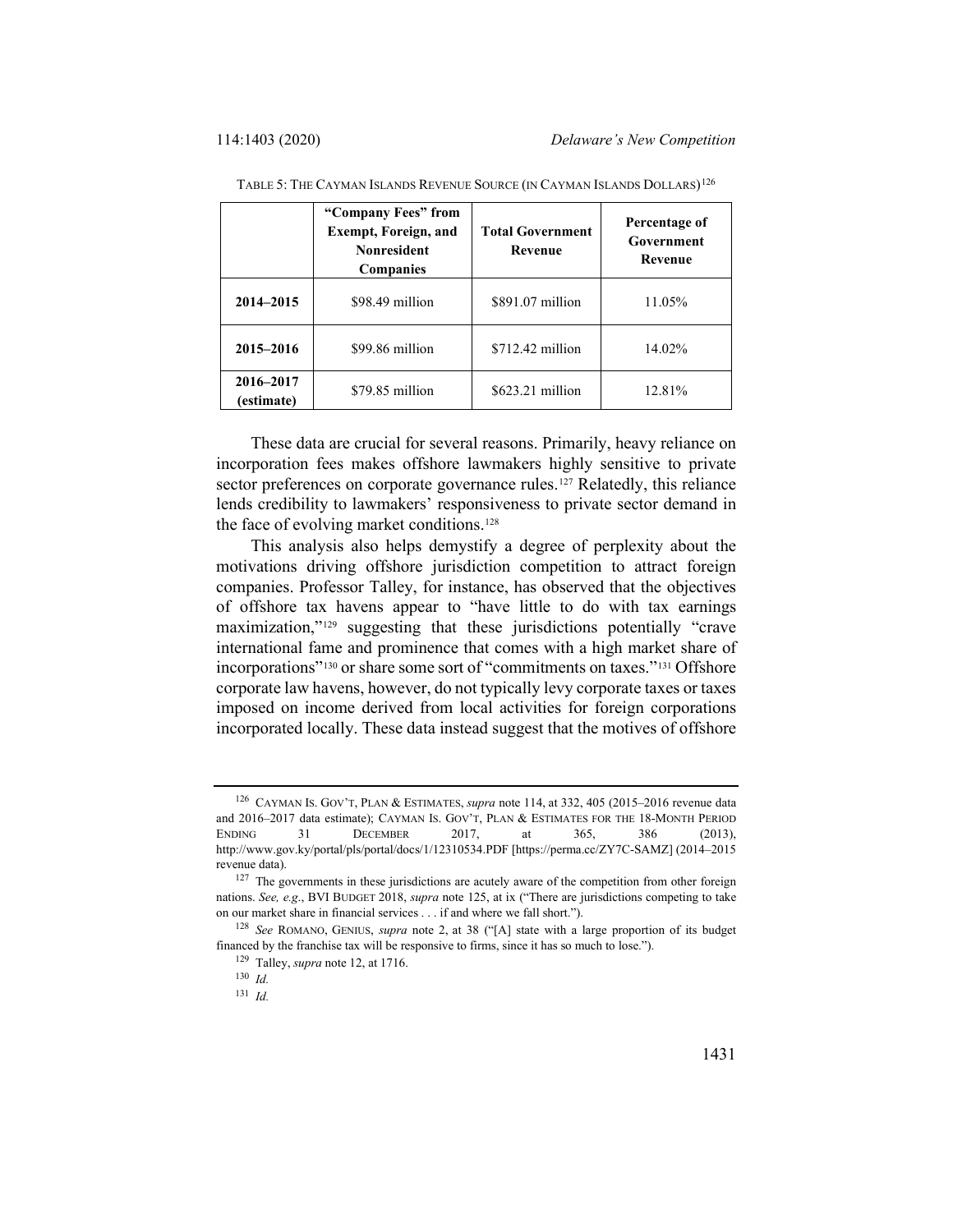corporate law havens are not too different than those of Delaware.[132](#page-29-0) And, like Delaware, offshore corporate law havens rely on the profits from recurring franchise and incorporation fees received from locally registered business entities.[133](#page-29-1) This reliance sets the stage for offshore lawmakers to be "captured" by the private sector in their production of corporate law.

#### <span id="page-29-4"></span>*C. The Role of Lawyers and Other "Local" Interest Groups*

To focus exclusively on government coffers to explain the behavior of legislators would neglect another pivotal aspect of corporate lawmaking process—the various interest groups, including lawyers, accountants, and other stakeholders who stand to benefit from attracting foreign corporations, that also drive the corporate lawmaking process in offshore corporate law havens, just as they do in the domestic context.<sup>[134](#page-29-2)</sup> Accounting for these interest groups refines the crude theory of legislative behavior that presupposes revenue maximization as the objective of domestic and offshore governments.[135](#page-29-3)

Studying Delaware, Professors Jonathan Macey and Geoffrey Miller laid the theoretical foundation for an interest group approach to studying

<span id="page-29-0"></span><sup>132</sup> *See* Moon, *Regulating Offshore Finance*, *supra* not[e 12,](#page-3-6) at 10–11. The lack of corporate tax thus accounts for Professor Talley's assessment, as well as that of critics of "tax havens" who characterize these jurisdictions as parasitic entities that enable corporations to evade or avoid domestic tax. *See also*  Moon, *Tax Havens*, *supra* not[e 108,](#page-23-5) at 1081–82.

<span id="page-29-1"></span><sup>&</sup>lt;sup>133</sup> Consistent with others who have observed that market-dominant jurisdictions are able to command higher annual franchise tax, offshore corporate law havens appear to be able to charge high annual franchise fees. It is well-established that Delaware exploits its market-dominant position in the incorporation market to price discriminate. As Professors Marcel Kahan and Ehud Kamar explain, "Delaware uses its uniquely structured franchise tax to charge a higher incorporation price to public corporations than it does to nonpublic corporations, and that among public corporations, it charges a higher price to larger corporations than it does to smaller ones." Marcel Kahan & Ehud Kamar, *Price Discrimination in the Market for Corporate Law*, 86 CORNELL L. REV. 1205, 1209 (2001) [hereinafter Kahan & Kamar, *Price Discrimination*]. Similar traits are found in offshore corporate law havens. In Bermuda, for instance, annual fees start at \$2,095 and increase on a sliding scale up to \$32,676 calculated according to issued share capital. *See* WALKERS, CLIENT MEMO: GLOBAL – COMPARISON OF COMPANIES – CAYMAN ISLANDS, BRITISH VIRGIN ISLANDS, BERMUDA, JERSEY, GUERNSEY AND IRELAND 3 (2019), https://www.walkersglobal.com/images/Publications/Memo/Global/ Global\_Comparison\_of\_Companies.pdf [https://perma.cc/5FPS-DH69].

<span id="page-29-2"></span><sup>134</sup> Melvin Aron Eisenberg, *The Structure of Corporation Law*, 89 COLUM. L. REV. 1461, 1511 (1989) ("Not all states are motivated solely by the goal of maximizing franchise-tax revenues. Many states are at least weakly motivated by the goal of maximizing the revenues of the local corporate bar . . . . Furthermore, legislatures are not private sellers, but public actors. Attracting the business of principals by making side payments to agents is a morally dubious enterprise. For some legislators, public morality will be an important constraint on the willingness to engage in that enterprise. The extent of that willingness also undoubtedly varies from state to state.").

<span id="page-29-3"></span><sup>135</sup> *See* Romano, *Law as a Product*, *supra* not[e 37,](#page-9-7) at 228.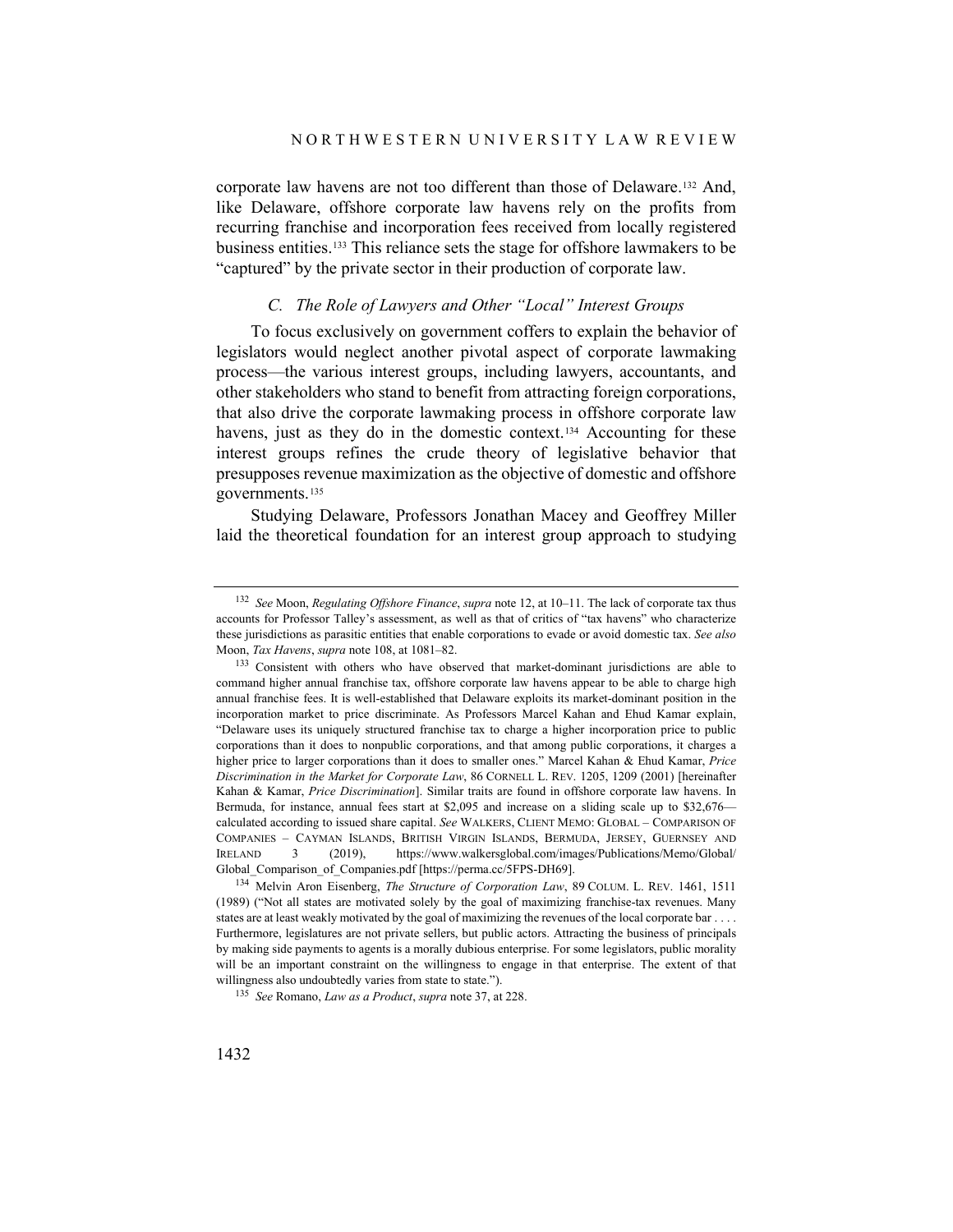American corporate law.[136](#page-30-0) Their account revealed that attracting corporate charters not only benefits the state legislature that accrues franchise taxes annually, but also various interest groups that benefit from the spillover effects of drawing incorporation business.[137](#page-30-1) Professors Macey and Miller concluded that Delaware's preeminent corporate law regime principally serves to benefit "Wilmington lawyers who practice corporate law in the state."<sup>[138](#page-30-2)</sup>

In the international context, evaluating offshore corporate law havens within an interest group framework also reveals the inner workings of these jurisdictions. Generally, the ability of local lawmakers to raise a sizable portion of their budget from incorporation fees, principally from foreign sources, allows offshore corporate law havens to lower taxes on domestic constituents.[139](#page-30-3) However, certain local constituencies, or special interest groups, tend to benefit more than others. Special beneficiaries include local residents that provide services to locally incorporated corporations, from registered agents to property owners leasing small offices or mailboxes, to foreign business entities.[140](#page-30-4) A number of locals also explicitly benefit from laws that increase the value of their residency status. For instance, under Bermuda law, at least one director, secretary, or representative of a corporation must be a resident of Bermuda.[141](#page-30-5) Local residents routinely serve

<sup>136</sup> *See* Macey & Miller, *supra* not[e 43.](#page-10-8)

<span id="page-30-1"></span><span id="page-30-0"></span><sup>137</sup> Others have extended this framework, building an impressive catalog of law review articles devoted to studying Delaware using an interest group framework. *See, e.g.*, Douglas M. Branson, *Indeterminacy: The Final Ingredient in an Interest Group Analysis of Corporate Law*, 43 VAND. L. REV. 85 (1990).

<span id="page-30-2"></span><sup>138</sup> Macey & Miller, *supra* not[e 43,](#page-10-8) at 472. This account has been highly influential, although scholars assign different persuasive value as to its explanatory power. *See, e.g.*, ROMANO, GENIUS, *supra* note [2,](#page-1-2) at 30 ("Although I am skeptical of the strong form of Macey and Miller's claim that Delaware's corporation code favors lawyers over shareholders, Delaware's commanding position in the charter market may possibly enable the corporate bar to siphon a share of Delaware's monopoly rents by generating some laws that decrease firm value and increase attorney income.").

<span id="page-30-3"></span><sup>&</sup>lt;sup>139</sup> This is strictly from the point of view of that jurisdiction. From the international community's standpoint, welfare effects are mixed at best. *See* Moon, *Tax Havens*, *supra* not[e 108,](#page-23-5) at 1094 ("When accounting for tax incentives, the fact that consumers of corporate law have not advocated a replacement of the current system, which is often taken as the best evidence of the welfare-enhancing effects of jurisdictional competition, cannot be assumed." (citation omitted)).

<span id="page-30-4"></span><sup>140</sup> To be sure, whether the distribution of benefits is completely lopsided within these jurisdictions depends on the level of public services that the governments in these jurisdictions provide to their citizens and how these are distributed. This is because presumably the level of local public service would be lower without franchise revenues. I am grateful to Professor Romano for this point.

<span id="page-30-5"></span><sup>141</sup> Bermuda Companies Act of 1981, § 130(1) (Berm.); Natalie Town & Jonathan Betts, *Corporate Governance and Directors' Duties in Bermuda*: *Overview*, THOMPSON REUTERS PRAC. L. (2015), https://content.next.westlaw.com/Document/I2030ee541cb611e38578f7ccc38dcbee/View/FullText.htm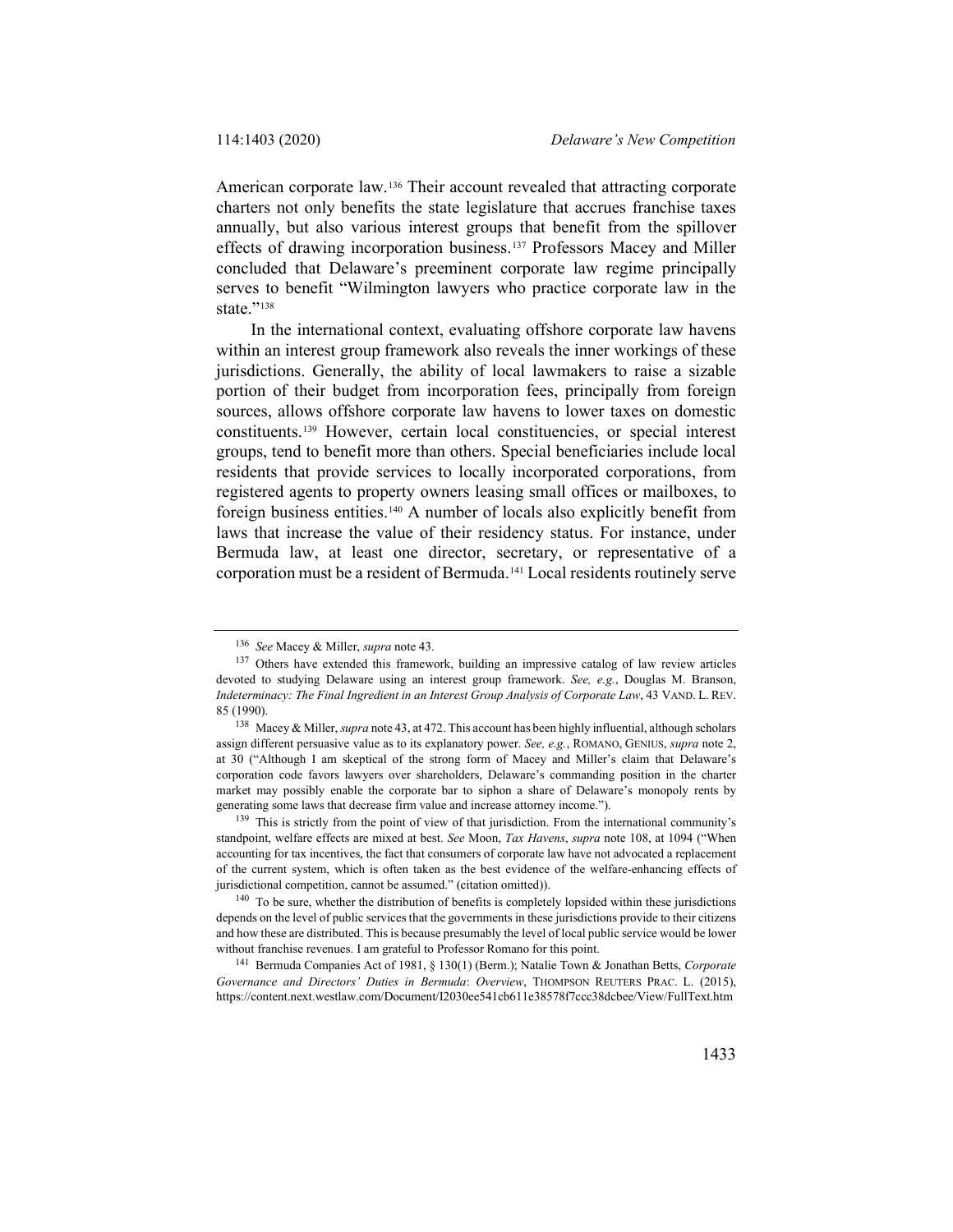as "dummy" directors for hundreds, if not thousands, of companies, playing little or no actual role in the entities' operations.[142](#page-31-0) Foreign corporations thus help create jobs in the local economy. Lawyers, unsurprisingly, benefit from the structure of offshore incorporations as well. In Delaware, the bulk of the financial gains go to corporate transactional lawyers and litigators, as evidenced by the fact that Delaware lawyers have the highest average income in the country.[143](#page-31-1) The corporate lawyers that benefit offshore, fascinatingly, are not entirely "local." They are principally made up of an elite cadre of lawyers who work in "offshore magic circle" law firms—a colloquial term given to law firms that have established physical offices in strategic offshore jurisdictions like Jersey, Bermuda, the British Virgin Islands, Hong Kong, and the Seychelles.[144](#page-31-2) A significant fraction of the lawyers who practice law in these jurisdictions are foreign citizens who move offshore and are accredited to practice locally. In addition to warm weather and sandy beaches, these jurisdictions offer minimal income tax rates to attract foreign talent.[145](#page-31-3) These offshore law firms typically work with larger international

<span id="page-31-1"></span><sup>143</sup> Kahan & Kamar, *Myth*, *supra* not[e 28,](#page-6-5) at 695. According to the influential public choice theory, lawyers in Delaware financially benefit from the steady stream of shareholder litigation (and related business law disputes) brought involving Delaware corporations. *See* Jonathan Macey, *Delaware: Home of the World's Most Expensive Raincoat*, 33 HOFSTRA L. REV. 1131, 1136–37 (2005) ("[T]he . . . sophisticated body of corporate law in Delaware comes with a heavy price, extracted by powerful interest groups within the state, particularly lawyers, who enjoy the dominant position within the culture that generates corporate law rules.").

<span id="page-31-3"></span><sup>145</sup> As a *Financial Times* spread explains, offshore law firms actively recruit foreign lawyers who are "drawn by the sun, low income tax rates and the prospect of becoming a partner faster." Madison Marriage & Barney Thompson, *'Offshore Magic Circle' Law Firms Fear Paradise Papers Fallout*, FIN. TIMES (Nov. 9, 2017), https://www.ft.com/content/8aff482c-c4a3-11e7-b2bb-322b2cb39656 [https://perma.cc/4AWF-SMJ4]. Unsurprisingly, specialized recruitment firms have emerged, recruiting lawyers from the United States by promising low tax rates, warm weather, and proximity to the United States. *See* HAMILTON RECRUITMENT, LIVING & WORKING OFFSHORE: A GUIDE FOR LAWYERS 2,

<span id="page-31-4"></span>l?contextData=(sc.Default)&transitionType=Default&firstPage=true&bhcp=1. [https://perma.cc/TFY7- JNCQ].

<span id="page-31-0"></span><sup>&</sup>lt;sup>142</sup> The same is true for many closely held business entities. To form feeder funds in the Cayman Islands, managers must hire directors who are physically present in the territory of the Cayman Islands. These directors, who serve as directors in hundreds—if not thousands—of entities, typically play little or no role in the management of the fund—explaining why they typically do not exist in domestic hedge funds. *See* Moon, *Regulating Offshore Finance*, *supra* not[e 12,](#page-3-6) at 50. As Professor John Morley explains, the so-called "dummy directors" exist in offshore jurisdictions like the Cayman Islands "typically because quirks of law in offshore jurisdictions require it." John Morley, *The Separation of Funds and Managers: A Theory of Investment Fund Structure and Regulation*, 123 YALE L.J. 1228, 1253 (2014) [hereinafter Morley, *Investment Fund*].

<span id="page-31-2"></span><sup>144</sup> An example of a successful "offshore magic circle" law firm is Appleby. The firm, which gained international notoriety in 2017 from massive document leaks that made international headlines as the Paradise Papers, has offices in Bermuda, the British Virgin Islands, the Cayman Islands, Guernsey, Hong Kong, Isle of Man, Jersey, Mauritius, the Seychelles, and Shanghai. *About Us*, APPLEBY, https://www.applebyglobal.com/about/ [https://perma.cc/FB7R-L8FQ].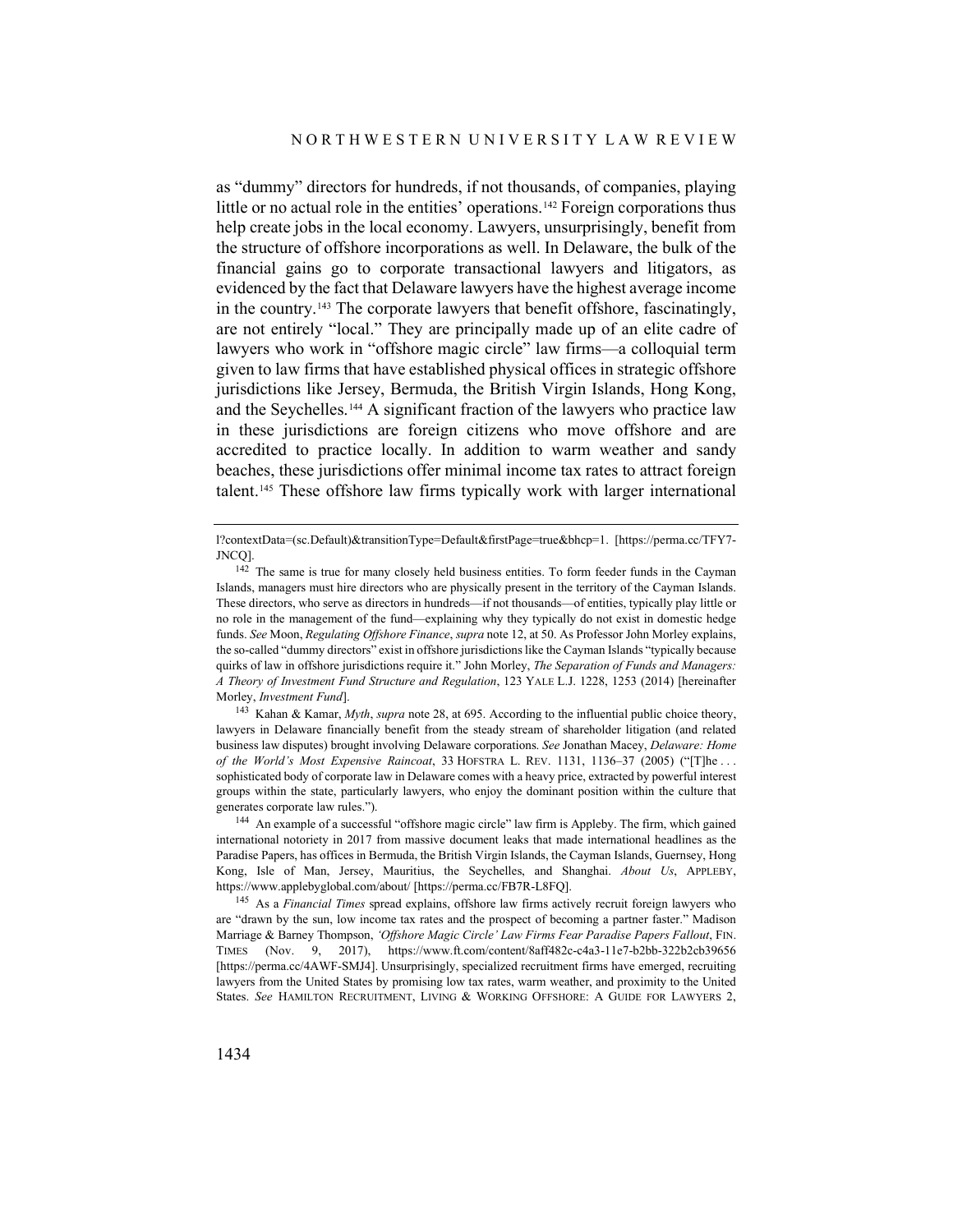law firms to draw clients from the United States and the United Kingdom,<sup>[146](#page-32-0)</sup> although some New York "Big Law" firms have recently entered alone to get a share of this booming business.[147](#page-32-1)

Of course, there is nothing inherently pernicious about lawyers getting rich. Indeed, a crucial ingredient in Delaware's corporate law regime is the legislature's responsiveness to local interest groups.[148](#page-32-2) In Delaware, there is an "unwritten compact between the bar and the state legislature," wherein Delaware lawmakers regularly "call upon the expertise of the Corporation Law Section of the Delaware Bar Association to recommend, review and draft almost all amendments to the statute."[149](#page-32-3) The lawmaking process in offshore corporate law havens is not too different from Delaware, although fewer lawyers control the lawmaking process. In virtually all these incorporation havens, the process of proposing and drafting corporate legislation is controlled by as few as one or two firms.[150](#page-32-4) This process is far from a secret. It is not unusual for law firms to advertise their close working

<span id="page-32-4"></span><sup>150</sup> Briant, *supra* not[e 35,](#page-8-2) at 63.

http://www.hamilton-recruitment.com/HR\_Downloads/OffshoreGuideForLawyers.pdf

<sup>[</sup>https://perma.cc/V7BB-HN9S] ("Bermuda, the British Virgin Islands and the Cayman Islands share the characteristics of low tax, a common law legal system, the benefits of a Caribbean-style climate and proximity to the United States.").

<span id="page-32-0"></span><sup>146</sup> *See* Marriage & Thompson, *supra* not[e 145](#page-31-4) ("Large international law firms in New York and London, many of which work with offshore companies to help their clients structure their investments, have warned staff against discussing the Paradise Papers publicly. DLA Piper, which was itself hit by a cyber-attack this year, sent a memo to staff on Tuesday, seen by the *Financial Times*, warning them against publicly commenting on the documents, as several of its clients were affected by the leak.").

<span id="page-32-1"></span><sup>147</sup> *See, e.g.*, Press Release, Sidley, Sidley Advises on Successful US \$3.8 Billion Restructuring of Ocean Rig UDW (Sept. 22, 2017), https://www.sidley.com/en/newslanding/ newsannouncements/2017/09/sidley-advises-on-successful-us-3-8-billion-restructuring-of-ocean-rigudw [https://perma.cc/R2QY-7A7G] ("Sidley represented Simon Appell of AlixPartners and Eleanor Fisher of Kalo . . . . The restructuring was implemented through four separate and interconnected Cayman Islands-law governed schemes of arrangement . . . ."); *see also* Scott Flaherty, *What It Takes to Dominate in the Elite Game of International Litigation*, AM. LAW. (Sept. 28, 2017), https://kobrekim.com/assets/Uploads/What-It-Takes-to-Dominate-in-the-Elite-Game-of-International-Litigation-The-American-Lawyer.pdf [https://perma.cc/U3R2-U8Y7] ("Kobre & Kim has lawyers stationed in offshore jurisdictions like the British Virgin Islands and Cayman Islands—something that can come in handy if, say, a client needs a lawyer in Hong Kong but is going up against a BVI-registered company . . . .").

<span id="page-32-2"></span><sup>148</sup> Romano, *Corporate Law Redux*, *supra* note [29,](#page-6-6) at 363 (calling Delaware's corporate bar the "catalyst" when corporate codes are updated).

<span id="page-32-3"></span><sup>149</sup> LEWIS S. BLACK,JR., WHY CORPORATIONS CHOOSE DELAWARE 4 (2007). This group consists of twenty-one transactional and litigation attorneys representing small and large law firms in Wilmington, Delaware. *See* Hamermesh, *supra* not[e 31,](#page-7-4) at 1755–56; *see also* Romano, *Corporate Law Redux*, *supra* note [29,](#page-6-6) at 364 (explaining that the powerful corporate bar "monitors and identifies needed legislative changes . . . and the Delaware legislature in turn responds to the bar's pulling the fire alarm by enacting the proposed initiatives").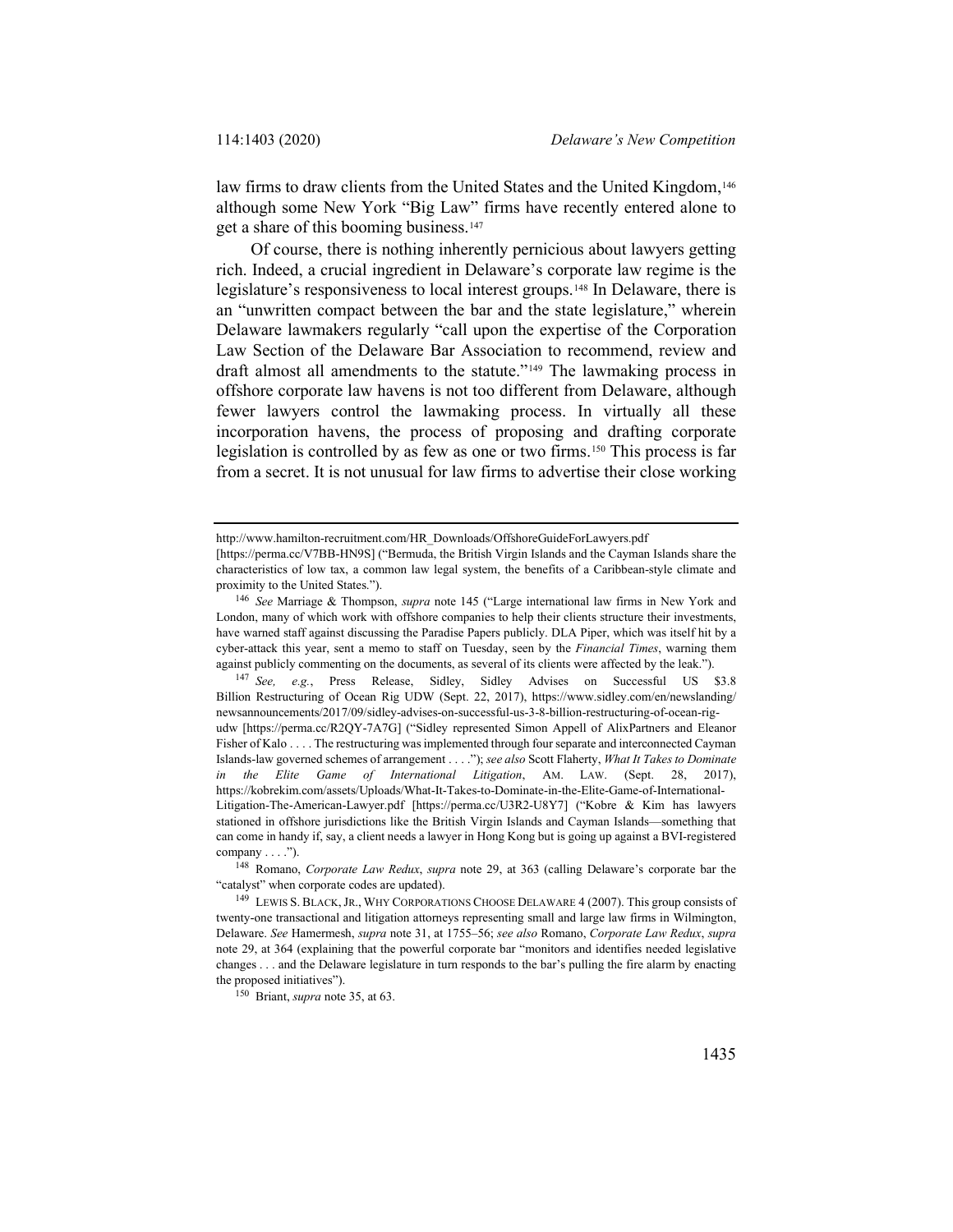<span id="page-33-0"></span>relationships with offshore legislatures to their clients.[151](#page-33-1) According to a report commissioned by the British Virgin Islands government, the country's financial services law is a byproduct of "regular meetings with the private sector," which includes the Bankers Association and the Financial Services Advisory Committee.<sup>[152](#page-33-2)</sup> Indeed, the legendary legislation that gave birth to an offshore financial services market in the British Virgin Islands was introduced by a Shearman & Sterling lawyer from New York.<sup>[153](#page-33-3)</sup> This process of public–private partnership ensures that the laws on the books stay up-todate and reflect private sector preferences.<sup>154</sup> In the British Virgin Islands, for instance, a group of prominent private sector lawyers serving on the Financial Services Commission provide specific input relating to amendments on the British Virgin Islands' Companies Act (BVI's corporate law statute).<sup>[155](#page-33-5)</sup> For example, as recently as June 2018, the Commission advised the cabinet of the British Virgin Islands to revise the Companies Act by lowering penalties for corporate noncompliance.<sup>[156](#page-33-6)</sup>

Legislative committees in the Cayman Islands similarly illustrate how the private sector dictates the content of corporate law. The Cayman Islands Constitution formally recognizes the Attorney General as the chief legal

<span id="page-33-4"></span><sup>154</sup> *See, e.g.*, *Government Boards and Committees*, GOV'T BERM., https://www.gov.bm/governmentboards-and-committees [https://perma.cc/GQS8-K9SD].

<span id="page-33-1"></span><sup>151</sup> *See* John Christensen, *Do They Do Evil? The Moral Economy of Tax Professionals*, *in* NEOLIBERALISM AND THE MORAL ECONOMY OF FRAUD 72, 80 (David Whyte & Jörg Wiegratz eds., 2016) ("Appleby Partners have been members of the elected legislatures, and ministers in governments in a number of offshore financial centres." (footnote omitted)).

<span id="page-33-2"></span><sup>152</sup> LAWS CONSOL.,INC., CONSULTANT'S REPORT FOR BRITISH VIRGIN ISLANDS:COMPUTERISATION AND THE ADMINISTRATION OF JUSTICE 3–4 (1998), http://lawsconsolidated.com/cms3/phocadownload/Reports/British%20Virgin%20Islands%20Report.pd f [https://perma.cc/4FAM-GHRA].

<span id="page-33-3"></span><sup>153</sup> *See* Colin Riegels, *British Virgin Islands: A Tough Act to Follow*, MONDAQ (July 20, 2014), http://www.mondaq.com/x/327334/offshore+financial+centres/A+Tough+Act+To+Follow [https://perma.cc/GD7S-5YDU] (describing how the International Business Companies Act in the British

Virgin Islands was drafted by "a Wall Street lawyer named Paul Butler from renowned New York law firm Shearman & Sterling").

<span id="page-33-5"></span><sup>155</sup> *See* THE VIRGIN IS. FIN. SERVS. COMM'N, ANNUAL REPORT 2014, at 43 (2014), http://www.bvifsc.vg/sites/default/files/annual\_report\_2014.pdf [https://perma.cc/6LJM-NXB8] (explaining how the commission helps draft bills, regulations, and other subsidiary legislation); *see also Governance*, VIRGIN IS. FIN. SERVS. COMMISSION, http://www.bvifsc.vg/about-us/governance/board-ofcommissioners [https://perma.cc/SAJ8-4ASY] (providing the names and biographies of the Commission's membership). Michael Riegels, a founding partner of the offshore law firm Harneys and one of the original drafters of the BVI Companies Act, was selected as the first chairman of the board. *See* Press Release, Virgin Is. Fin. Servs. Comm'n, British Virgin Islands Financial Services Commission Board Appoints an Additional External Commissioner (June 12, 2012), http://www.bvifsc.vg/news/british-virgin-islands-financial-services-commission-board-appointsadditional-external [https://perma.cc/Q57T-6WT3]; Riegels, *supra* note [153.](#page-33-0)

<span id="page-33-6"></span><sup>156</sup> *See* Business Companies Act (Amendment of Schedule 1) (No. 2) Order, 2018 (Virgin Is.).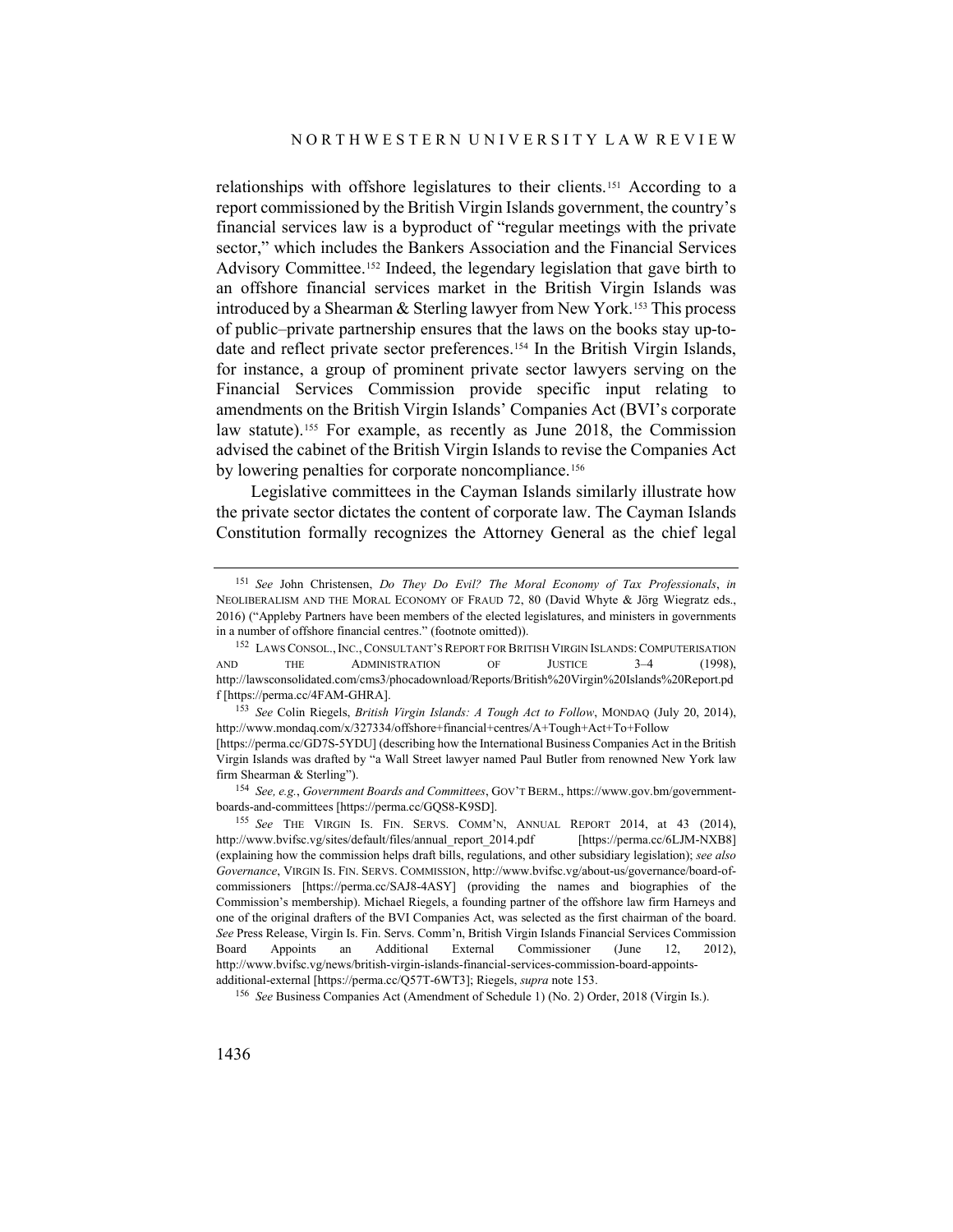adviser to the Legislative Assembly.<sup>[157](#page-34-0)</sup> The Attorney General delegates this authority to several subcommittees to allow leading offshore lawyers to draft actual legislation. The former managing partner of a prominent offshore law firm, Maples and Calder, described the process bluntly: "[T]he private sector [identifies] areas of particular need and tak[es] a first cut at drafting the legislation to meet it. The private sector will always be best placed to undertake that role because of its relations with onshore professionals who can pinpoint precisely what needs to be drafted to achieve the effect they seek."<sup>[158](#page-34-1)</sup>

The private sector not only helps draft laws, but also helps corporate clients navigate local administrative requirements. Local law firms typically bundle and sell corporate law "packages" that satisfy all local administrative requirements, ranging from appointing resident directors to maintaining corporate books in the territory of the incorporating jurisdiction.<sup>[159](#page-34-2)</sup>

All in all, prominent private sector lawyers are instrumental in writing the content of corporate governance rules in leading offshore jurisdictions, exerting influence as de facto lawmakers.

#### *D. The Rise of Offshore Business Courts*

Despite their arguably favorable corporate governance regimes, offshore corporate law havens may still lack the judicial infrastructure necessary to compete with Delaware. While any given jurisdiction can copy and paste laws from Delaware, it is difficult to transplant Delaware's renowned judicial system. This is the principal explanation offered to explain why other states like Maryland have not been successful at competing with Delaware. The advantages offered by Delaware include: (1) the Delaware Chancery Court, where judges who have corporate law expertise resolve

<span id="page-34-0"></span><sup>157</sup> *Portfolio of Legal Affairs*, CAYMAN IS. GOV'T, http://www.gov.ky/portal/page/portal/plghome/ what-we-do [https://perma.cc/H9KR-YEZS].

<span id="page-34-1"></span><sup>158</sup> Charles Jennings, *The Financial Services Legislative Committee*, CAYMAN FIN. REV. MAG. (Aug. 3, 2011), https://www.caymanfinancialreview.com/2011/08/03/the-financial-services-legislativecommittee/ [https://perma.cc/F72F-K3QW].

<span id="page-34-2"></span><sup>&</sup>lt;sup>159</sup> One leading law firm in Bermuda, for instance, arranges for the following services under a standard agreement: "i) Bermuda resident directors (if required); ii) Company secretary (to maintain the corporate records of the client company); iii) Maintaining the minute book, share register and register of directors & officers; iv) Providing registered office facilities for the client company; v) Liaising with government departments with respect to annual filings and any changes to the constitutional documents of the company; vi) Liaising with banks and other service providers such as accountants and auditors." ATTRIDE-STIRLING & WOLONIECKI, INCORPORATION OF AN EXEMPTED COMPANY IN BERMUDA 6–7 (2008), http://www.aswlaw.com/wp-content/uploads/2011/03/Incorporation-of-an-Exempted-Company-in-Bermuda.pdf [https://perma.cc/UZ3X-BNC8].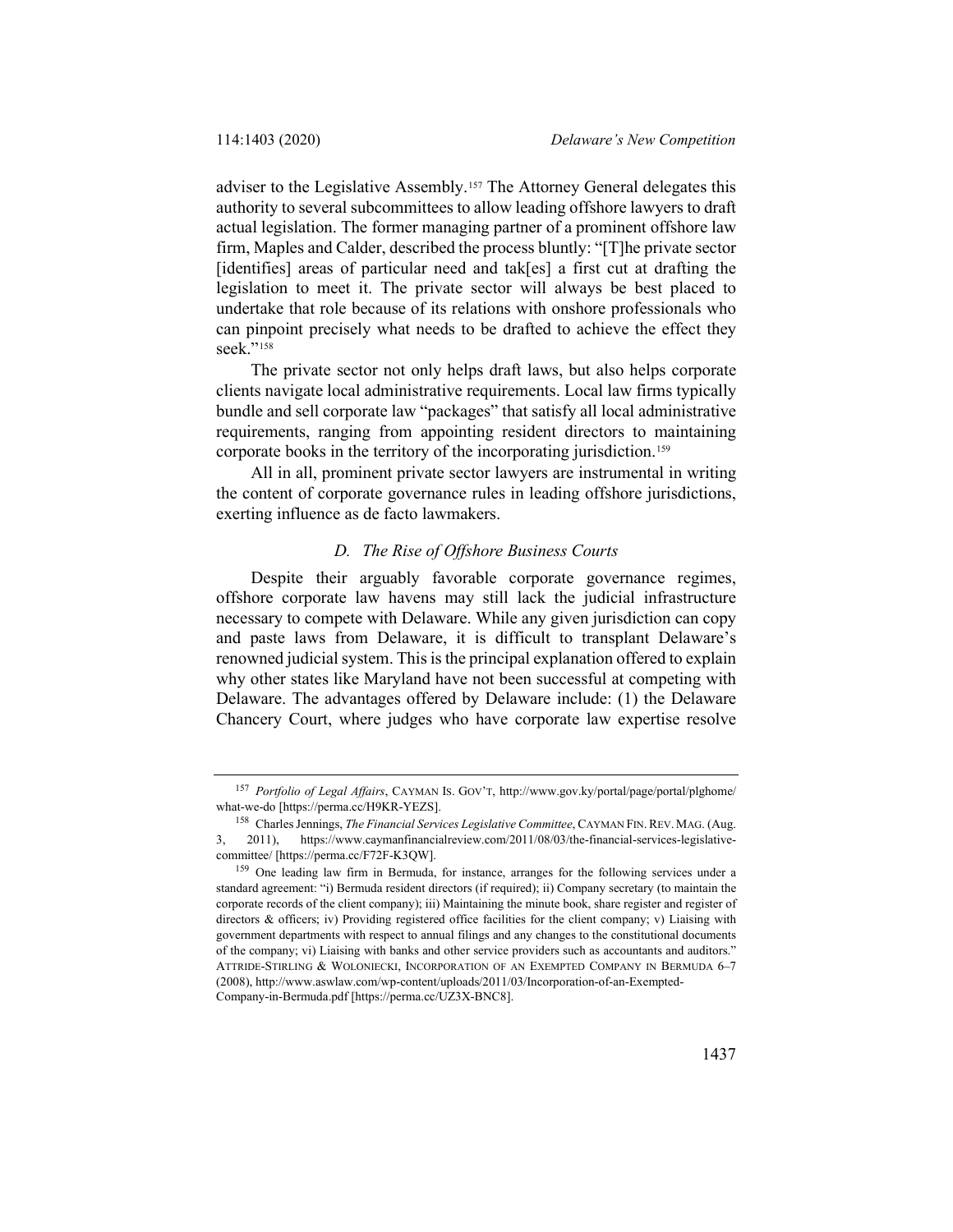<span id="page-35-8"></span>disputes without juries;<sup>[160](#page-35-0)</sup> (2) the meritocratic nature of selecting Chancery Court judges;<sup>[161](#page-35-1)</sup> and (3) the steady production of case law that reduces uncertainty in the application of substantive law.[162](#page-35-2) These advantages amount to an unusually high barrier to entry that make it difficult for other *states* to compete.[163](#page-35-3) Although other states are aware of Delaware's lucrative revenue stream,<sup>[164](#page-35-4)</sup> few have attempted to give a run for Delaware's money, and even fewer have actually succeeded.<sup>[165](#page-35-5)</sup>

That assumption does not hold true for small foreign nations. In the past decade or two, offshore corporate law havens have launched specialized business courts aimed at resolving complex commercial disputes: the Bermuda Commercial Court (2006), the Commercial Division of High Court in the British Virgin Islands (2009), and the Financial Services Division of the Cayman Islands Grand Court (2009).<sup>[166](#page-35-6)</sup> These specialized business courts were built specifically to resolve disputes that arise from foreign firms incorporated locally, typically separated from the garden variety of local civil and criminal matters. For instance, in the Cayman Islands, all actions under Part XVII of the Companies Act (Cayman's corporate law statute) are required to be brought in the Financial Services Division.[167](#page-35-7) Moreover, like

<span id="page-35-9"></span><span id="page-35-0"></span><sup>160</sup> Kahan & Kamar, *Myth*, *supra* note [28,](#page-6-5) at 708; *see also* Bernard S. Black, *Is Corporate Law Trivial?: A Political and Economic Analysis*, 84 NW. U. L. REV. 542, 590 (1990) ("Delaware's governor, mindful of the value of corporate charters, often deliberately appoints judges with corporate expertise."); Mark J. Roe, *Juries and the Political Economy of Legal Origin*, 35 J. COMP. ECON. 294, 294 (2007) [hereinafter Roe, *Juries*] ("[T]he usual view in legal circles is that the jury's absence (and the resulting decision-making by expert judges, not juries), is a strength of the court, not a weakness.").

<span id="page-35-1"></span><sup>161</sup> Kahan & Kamar, *Myth*, *supra* note [28,](#page-6-5) at 708 (stating that a nominating commission chooses Chancery Court judges).

<sup>&</sup>lt;sup>162</sup> *See id.* (explaining that Delaware's widely published case law provides guidance to practitioners).

<span id="page-35-3"></span><span id="page-35-2"></span><sup>&</sup>lt;sup>163</sup> See id. ("One would expect states trying to attract incorporations to establish similar courts. But none has." (citation omitted)).

<span id="page-35-4"></span><sup>&</sup>lt;sup>164</sup> In recent decades, Delaware has earned approximately "\$440 million per year in franchise taxes and related fees." Fisch, *Peculiar Role*, *supra* not[e 23,](#page-5-4) at 1061.

<span id="page-35-5"></span><sup>165</sup> *See* John F. Coyle, *Business Courts and Interstate Competition*, 53 WM. & MARY L. REV. 1915, 1920 (2012) (stating that other states have not replicated unique aspects of Delaware courts, including their focus on corporate law and lack of juries); Kahan & Kamar, *Myth*, *supra* not[e 28,](#page-6-5) at 724–36.

<span id="page-35-6"></span><sup>166</sup> TIM PRUDHOE & ALEXANDER W. HEYLIN, KOBRE & KIM, BRITISH VIRGIN ISLANDS (2018), https://kobrekim.com/assets/Uploads/PDFs/Getting-the-Deal-Through-Asset-Recovery-2018-British-Virgin-Islands-2.PDF?url=/assets/Uploads/Getting-the-Deal-Through-Asset-Recovery-2018-British-Virgin-Islands-2.PDF [https://perma.cc/B56P-P4MA]; *Bermuda's Commercial Court: The First Five Years*, ROYAL GAZETTE (Mar. 2, 2012, 8:12 AM), http://www.royalgazette.com/article/20120302/BUSINESS/703029943 [https://perma.cc/2R27-ZAR4]; Alan Markoff, *Cayman's Judiciary Grows with the Times*, CAYMAN FIN. REV. (Jan. 5, 2011), https://www.caymanfinancialreview.com/2011/01/05/caymans-judiciary-grows-with-the-times/ [https://perma.cc/N7GH-4RVH].

<span id="page-35-7"></span><sup>167</sup> Sam Dawson & Peter Sherwood, *Litigation and Enforcement in the Cayman Islands: Overview*, THOMPSON REUTERS PRAC. L. (2019), https://us.practicallaw.thomsonreuters.com/2-633-8594 (last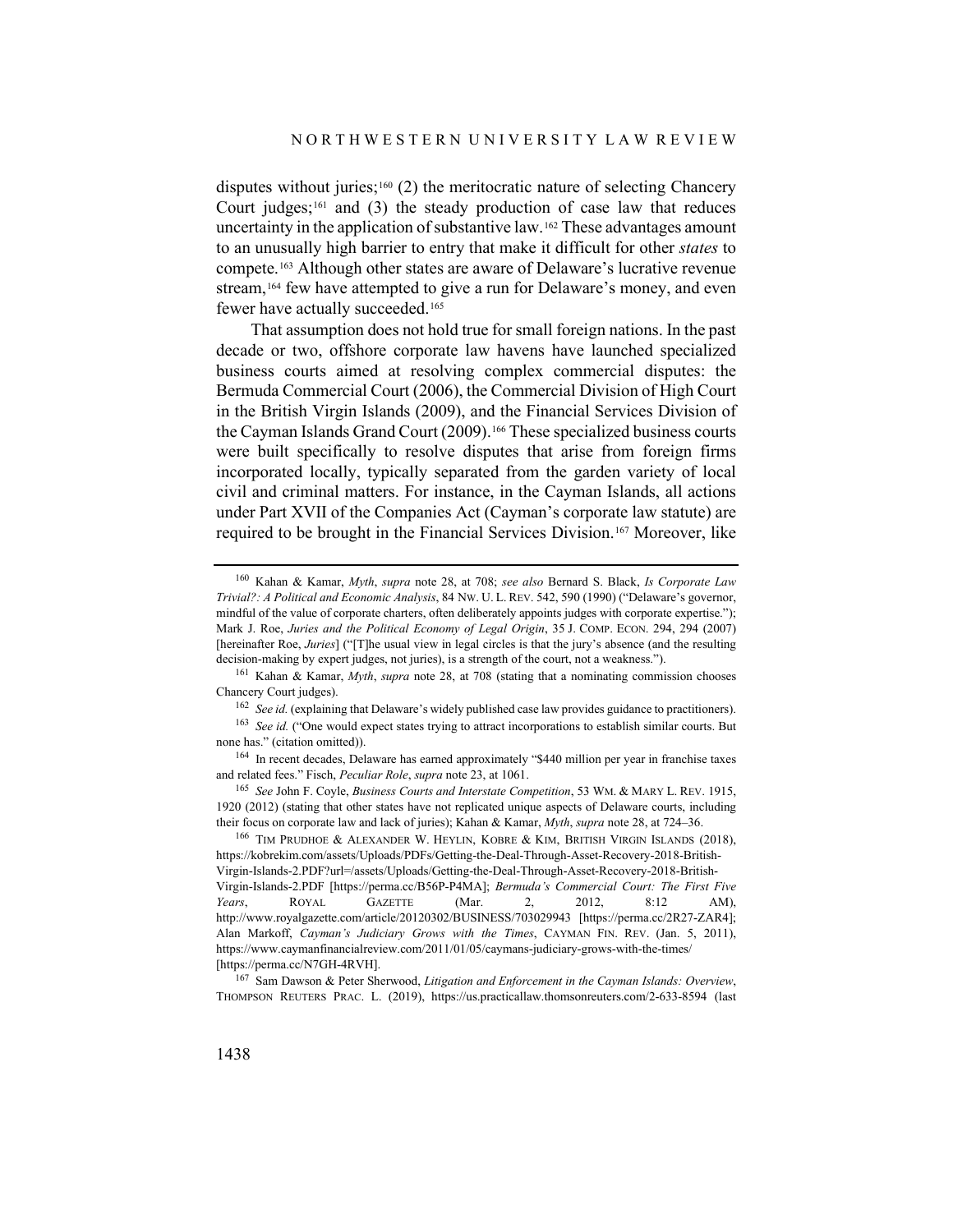Delaware, offshore corporate law havens have uniformly eliminated jury trials for corporate law disputes,<sup>[168](#page-36-0)</sup> allowing cases to be resolved relatively swiftly and predictably.

Reminiscent of judges on the Delaware Court of Chancery, offshore corporate law havens are staffed by judges with business law expertise who are commissioned on a merit-based system.[169](#page-36-1) But there are important differences. Unlike Delaware's Chancery Court judges, who are required to be "Delaware citizens,"[170](#page-36-2) offshore judges in many circumstances are foreign citizens. Consider the Financial Services Division of the Grand Court in the Cayman Islands. Of the six judges in the Financial Services Division, only one judge is a Cayman Islands citizen.[171](#page-36-3) One of the Financial Division

[https://perma.cc/SA58-P9YY].

visited Apr. 12, 2020). The British Virgin Islands screens for these cases by requiring that "[t]he minimum value for a claim to be brought in the Commercial Court is US\$500,000, although most cases are considerably larger than that." *See Supreme Court (High Court)*, GOV'T VIRGIN IS., http://www.bvi.gov.vg/supreme-court-high-court [https://perma.cc/VC57-HVB6]. Finally, claims arising out of the Bermuda Companies Act are required to be resolved by the Bermuda Commercial Court. *See* RULES OF THE SUPREME COURT 1985, Order 72/1 (Berm.), http://www.bermudalaws.bm/laws/ Consolidated%20Laws/Rules%20of%20the%20Supreme%20Court%201985.pdf

<span id="page-36-0"></span><sup>168</sup> APPLEBY, GUIDE TO THE LEGAL SYSTEM IN THE CAYMAN ISLANDS 4 (2015), https://www.applebyglobal.com/wp-content/uploads/2019/04/guide-to-the-legal-system-of-the-caymanislands.pdf [https://perma.cc/2JBV-J6T4] ("Civil cases before the Grand Court, by contrast, are often heard by judge alone unless the matter is one which can be heard by judge and jury (e.g. in cases of defamation)."); David Kessaram et al., *Bermuda*, *in* LITIGATION & DISPUTE RESOLUTION 24, 24 (Ted Greeno ed., 6th ed. 2017), https://www.globallegalinsights.com/practice-areas/litigation-and-disputeresolution-laws-and-regulations [https://perma.cc/246H-35WB] ("The judges in the Commercial Court are experienced in commercial matters and decide cases without a jury."); Roe, *Juries*, *supra* not[e 160,](#page-35-8) at 294 ("America's premier corporate court—the Delaware Chancery court—sits without a jury . . . ."); Andrew Thorp et al., *British Virgin Islands*, *in* COMPLEX COMMERCIAL LITIGATION 19, 26 (Simon Bushnell & Daniel Spendlove eds., 2019) (available by subscription), https://gettingthedealthrough.com/area/102/jurisdiction/128/complex-commercial-litigation-britishvirgin-islands/ [https://perma.cc/5T6Q-YEQ9] ("Jury trials are not the norm and there is no provision for this mode of trial in the Commercial Court procedural rules. The BVI Commercial Court appoints single judges to perform the function of both tribunal of fact and law when determining the issues at trial.").

<span id="page-36-1"></span><sup>169</sup> *See, e.g.*, Guy Manning et al., *Cayman Islands*, *in* DISPUTE RESOLUTION 2017, at 48 (Martin Davies & Kavan Bakhda eds., 2017) (available by subscription), https://gettingthedealthrough.com/area/9/jurisdiction/59/dispute-resolution-cayman-islands/

<sup>[</sup>https://perma.cc/2RDM-DKA6] ("[T]he selection process takes the form of a significant application form, shortlisting and interview."). While commercial courts in offshore jurisdictions tend to be called "divisions" within courts that handle garden variety of criminal and civil cases, commercial cases are funneled into specialized divisions with judges with business law expertise, effectively constituting separate court systems.

<span id="page-36-2"></span><sup>170</sup> *Judicial Officers*, DEL. CTS., https://courts.delaware.gov/chancery/judges.aspx [https://perma.cc/7YYS-A6D8\].

<span id="page-36-3"></span><sup>171</sup> *Judges*, CAYMAN IS. JUD. ADMIN., https://www.judicial.ky/judicial-administration/judges [https://perma.cc/N8CF-KKFX]; *Margaret Ramsay-Hale Gets Top Judge Job in TCI*, CAYMAN NEWS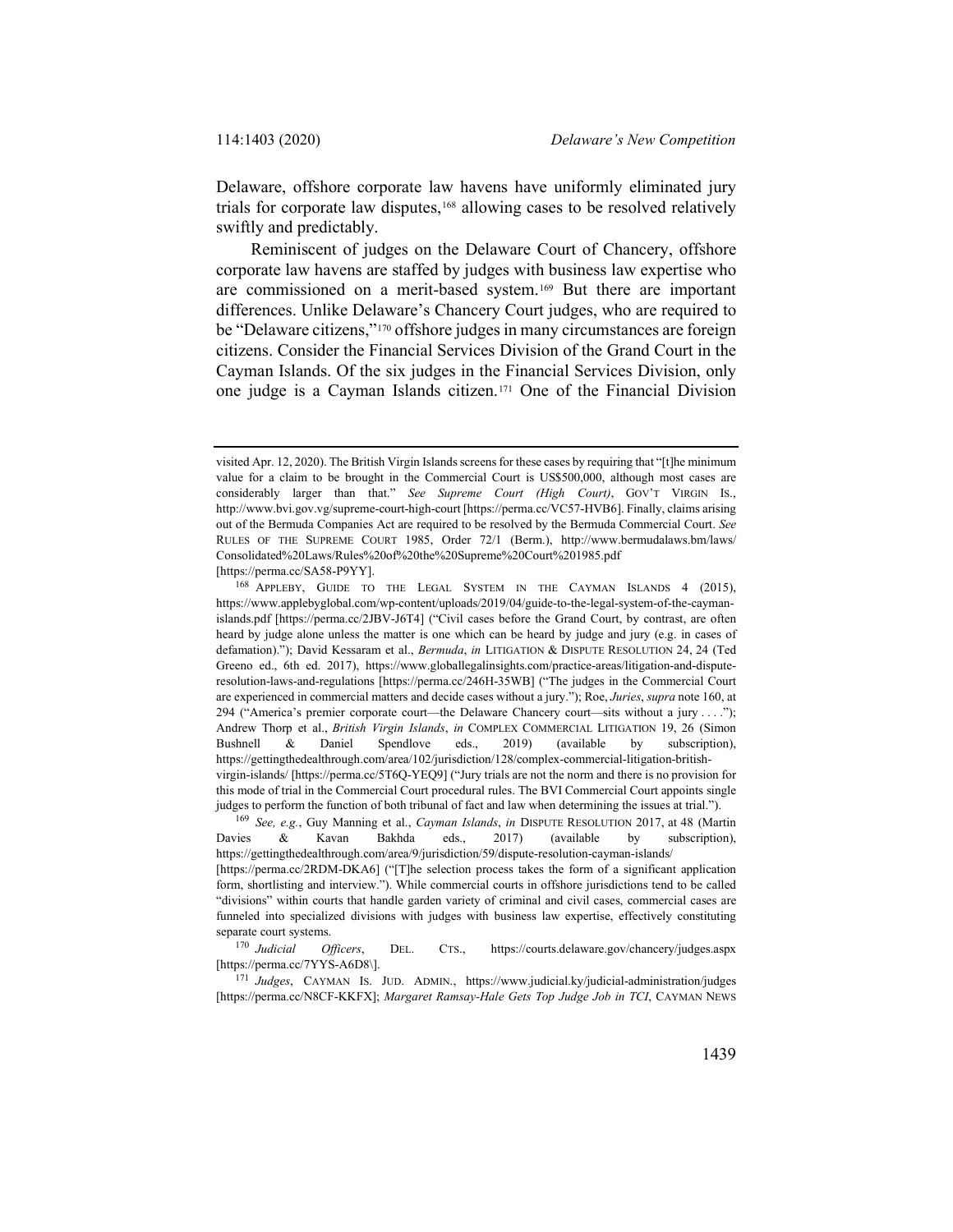judges in the Cayman Islands was also a partner in the London office of the renowned international law firm Freshfields Bruckhaus Deringer LLP (Freshfields) and is now a barrister at a barristers' chambers in London.[172](#page-37-0) Another recently appointed judge in the same court is a former solicitor and partner at Freshfields and current associate at a barristers' chambers located in London.[173](#page-37-1) In Bermuda, the Chief Justice has recently appointed nine "assistant justices," a group of experienced commercial lawyers, who sit on the commercial court on an as-needed basis.[174](#page-37-2)

Although many court opinions are publicly available, and precedents do help contribute to filling gaps left in statutory language, offshore jurisdictions come nowhere close to the case law maintained by Delaware.<sup>[175](#page-37-3)</sup> In contrast to Delaware's judicial system, these jurisdictions also do not have every opinion available to the public. Of the three offshore jurisdictions, the Cayman Islands is most secretive. According to a recent report, 55% of cases litigated at the Financial Services Division of the Cayman Islands were sealed over a sixty-eight-day period.[176](#page-37-4) While unsealed opinions are published either in the Cayman Islands Law Reports or on the Cayman

<span id="page-37-2"></span><sup>174</sup> Most "assistant justices" are also fellows at the Chartered Institute of Arbitrators. GOV'T OF BERM., ASSISTANT JUSTICES' PANEL-CIVIL AND COMMERCIAL (Sept. 28, 2017), https://www.gov.bm/sites/default/files/ASSISTANT%20JUSTICES%20PANEL.PDF [https://perma.cc/UL2A-TGUA].

SERV. (June 20, 2014), http://archive.caymannewsservice.com/2014/06/20/margaret-ramsay-hale-getstop-judge-job-in-tci/ [https://perma.cc/KXP4-P45M].

<span id="page-37-0"></span><sup>172</sup> *See Nick Segal*, ERSKINE CHAMBERS, https://www.erskinechambers.com/barrister/nick-segal/ [https://perma.cc/8624-65KE].<br><sup>173</sup> Rai Parker. M

<span id="page-37-1"></span>Parker, MATRIX CHAMBERS, https://www.matrixlawinternational.com/wpcontent/uploads/2016/11/Raj-Parker-CV.pdf [https://perma.cc/8G5N-JN89]; *Raj Parker CV*, CT. INNOVATIVE ARB., coia.org/CV-Raj-Parker.PDF [https://perma.cc/3XGE-7GVX]. In the Cayman Islands, the judiciary also solicits applications for "part-time" judges for the Financial Division, who work an average of fifteen to twenty days per month. *See Application for Acting Grant Court Judges*, CAYMAN IS. GOV'T (2017), http://www.judicialandlegalservicescommission.ky/upimages/ckeditor/AD\_GCJ-FSD\_January%202017.pdf [https://perma.cc/3PN5-ECGS].

<span id="page-37-3"></span><sup>&</sup>lt;sup>175</sup> It is worth emphasizing that the secrecy element is not completely different from Delaware. In Delaware, although opinions are public, important rulings or insights into future rulings are made from the bench during trial and motion practice. *See* Mohsen Manesh, *Dictum in Alternative Entity Jurisprudence and the Expansion of Judicial Power in Delaware*, *in* RESEARCH HANDBOOK ON PARTNERSHIPS, LLCS AND ALTERNATIVE FORMS OF BUSINESS ORGANIZATIONS 336, 350 (Robert W. Hillman & Mark J. Loewenstein eds., 2015) ("Transcript opinions, like dictum and the bench's professional and scholarly engagement, have provided Delaware's judges with alternative means by which to mold and refine the law, beyond the holdings of their written opinions."). Although hearing transcripts are not public, law firms typically purchase them and use them as quasi-precedents. My thanks to Professor Romano for this point.

<span id="page-37-4"></span><sup>176</sup> David Marchant, *Cayman Court Secrecy on the Rise: 55% of Recent Financial Cases Are Sealed*, OFFSHORE ALERT (Aug. 6, 2018), https://www.offshorealert.com/secrecy-at-financial-services-divisiongrand-court-of-cayman-islands.aspx [https://perma.cc/DE6X-U6AV].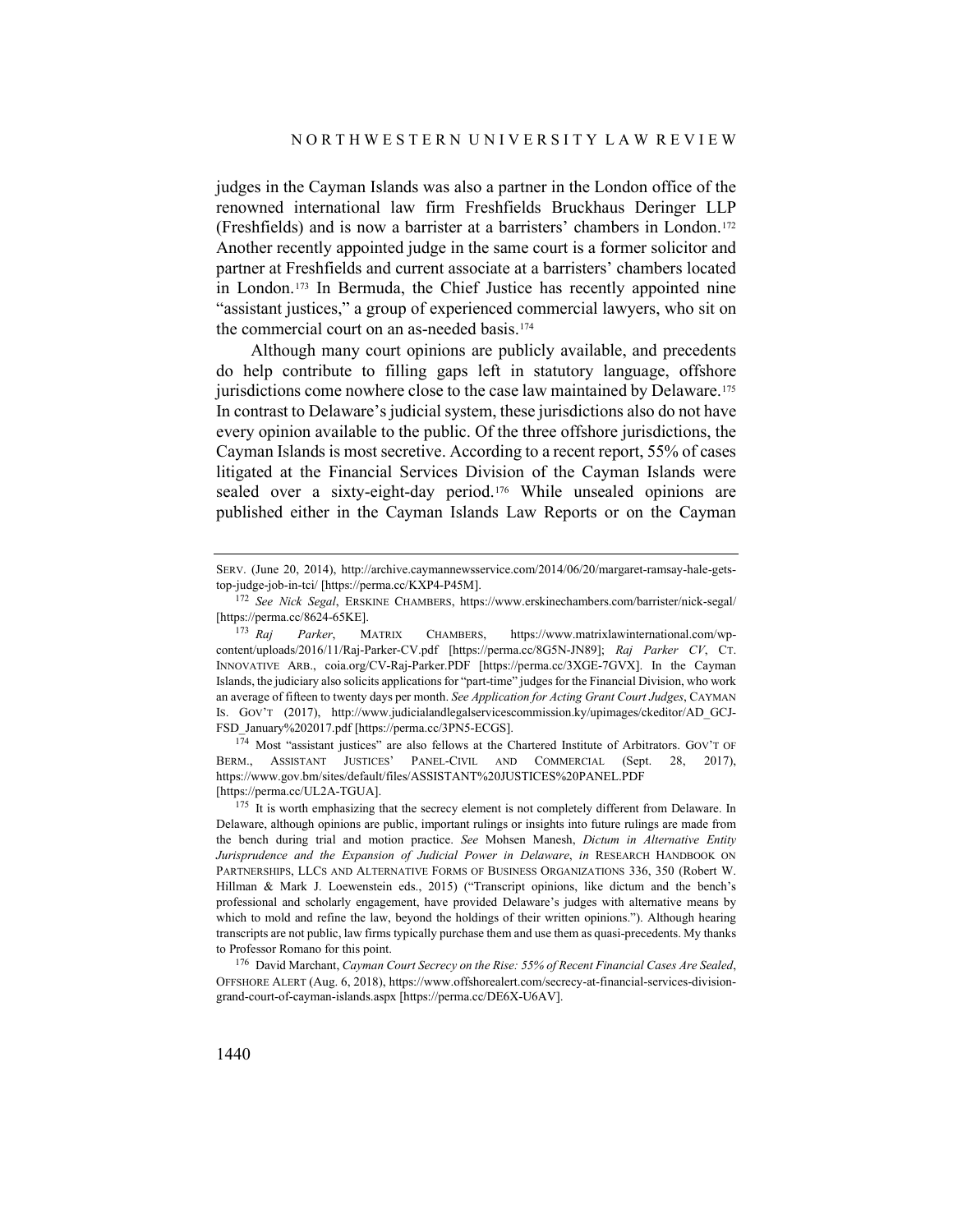Islands Judicial Administration's website, full and unlimited access to the Cayman Islands Law Reports is available only to registered users who pay an annual fee. $177$  In Bermuda, the official government website publishes judicial opinions of commercial disputes, but many cases are adjudicated confidentially and not subject to public disclosure.[178](#page-38-1) Some British Virgin Islands opinions are available for a subscription fee,<sup>[179](#page-38-2)</sup> but the general rule is that in the British Virgin Islands, restricted access to court documents other than public summaries is not unusual.<sup>[180](#page-38-3)</sup>

The quasi-public nature of offshore judicial proceedings, which look a lot like modern commercial arbitration,<sup>[181](#page-38-4)</sup> helps these jurisdictions compete in the global corporate law market. Consider commercial cases resolved by the International Chamber of Commerce (ICC) or the American Arbitration Association (AAA), two of the leading arbitration houses in the world. These arbitration houses resolve high-stakes commercial disputes through the consent of litigants.[182](#page-38-5) In 2017 alone, over one thousand cases were filed with the international division of the AAA.[183](#page-38-6) While some of the cases resolved in

<span id="page-38-2"></span><sup>179</sup> *See The Largest Collection of Caribbean Case Law*, JUSTIS, https://www.justis.com/caribbean/ [https://perma.cc/5CQD-R9AN].

<span id="page-38-3"></span><sup>180</sup> As the U.S. Court of Appeals for the Second Circuit observed while adjudicating a claim that the "secret" nature of the British Virgin Islands proceedings is against U.S. public policy, "restricted access to court documents [other than public summaries] is not unusual in the BVI . . . because only certain limited records are typically available to non-parties." *In re* Fairfield Sentry Ltd., 714 F.3d 127, 140 (2d Cir. 2013).

<span id="page-38-4"></span><sup>181</sup> These features are not unique to offshore business courts. Professor Matthew Erie, for instance, documents the emergence of dispute resolution centers in Hong Kong, China, Singapore, Dubai, and Kazakhstan that are designed to "hook capital by attracting cross-border commercial disputes through a number of business models." *See* Matthew S. Erie, *The New Legal Hubs: The Emergent Landscape of International Commercial Dispute Resolution*, 60 VA. J. INT'L L. (forthcoming 2020) (manuscript at 21) (on file with author).

<span id="page-38-5"></span><sup>182</sup> MARGARET L. MOSES, THE PRINCIPLES AND PRACTICE OF INTERNATIONAL COMMERCIAL ARBITRATION 2 (3d ed. 2017) ("The parties' consent provides the underpinning for the power of the arbitrators to decide the dispute.").

<span id="page-38-6"></span><sup>183</sup> AM. ARBITRATION ASS'N, 2017 ANNUAL REPORT AND FINANCIAL STATEMENTS 20 (2018). Within these cases, the largest claimants stemmed from a diverse group of industries including "technology, commercial insurance, energy, aviation/aerospace/national security, pharmaceuticals, financial services and commercial construction." *Id.*

<span id="page-38-0"></span><sup>177</sup> *See Cayman Islands Law Reports*, CAYMAN IS. JUD. ADMIN., https://www.judicial.ky/judgments/cayman-islands-law-reports [https://perma.cc/93UL-SYCH]. In the Cayman Islands, proceedings are generally held either in open court or in the judge's chambers. Most large commercial cases are held in open court, but some proceedings take place in the judge's chambers, which are "generally considered to be private to the parties to the proceedings." Dawson & Sherwood, *supra* not[e 167.](#page-35-9)

<span id="page-38-1"></span><sup>178</sup> *See Court Judgments*, GOV'T BERM., https://www.gov.bm/court-judgments [https://perma.cc/C8ZZ-CQLZ]; Karen Skiffington, *Finding the Law in Bermuda*, GLOBALEX (Oct. 2010), http://www.nyulawglobal.org/globalex/Bermuda.html [https://perma.cc/9YLH-F852].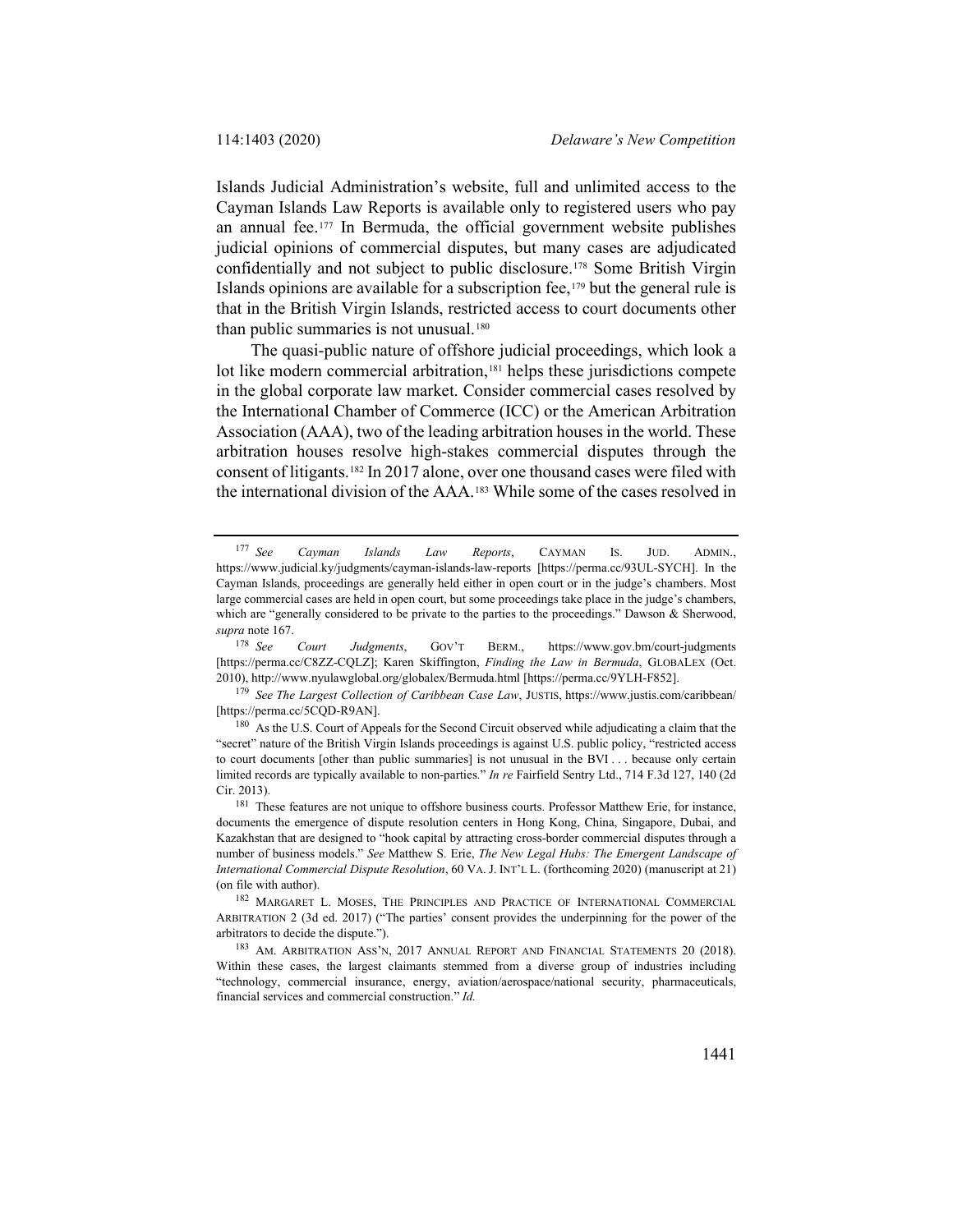arbitration end up getting published, albeit with significant retractions,<sup>[184](#page-39-0)</sup> many of the cases remain unpublished.<sup>[185](#page-39-1)</sup> This feature helps, rather than impedes, arbitration houses compete with domestic courts as modern dispute resolution hubs.[186](#page-39-2)

Moreover, Delaware's widely known advantages do not fully guard against competition from foreign nations because not every jurisdiction necessarily benefits from copying Delaware's judicial system. Recall that Delaware's corporate law "relies on open-ended standards applied by judges in ways that are highly case-specific."[187](#page-39-3) This indeterminacy (1) enables Delaware to price discriminate annual incorporation fees;<sup>[188](#page-39-4)</sup> (2) increases demand for litigation, thus benefiting local corporate lawyers;<sup>[189](#page-39-5)</sup> and (3) deters potential competition from other states.<sup>[190](#page-39-6)</sup>

<span id="page-39-0"></span><sup>184</sup> *See generally, e.g.*, 7 INT'L CHAMBER OF COMMERCE, COLLECTION OF ICC ARBITRAL AWARDS, 2012–2015 (Jean-Jacques Arnaldez, Yves Derains & Dominique Hascher eds., 2018); AAA YEARBOOK ON ARBITRATION & THE LAW xxiii (Stephen K. Huber & Ben H. Sheppard, Jr. eds., 25th ed. 2013); Award Made in Case No. 1512 (ICC 1971), *reprinted in* COLLECTION OF ICC ARBITRAL AWARDS, 1974–1985, at 3 (Sigvard Jarvin & Yves Derains eds., 1990).

<span id="page-39-1"></span><sup>185</sup> *Arbitral Awards & Court Decisions*, GEO. L. LIBR., http://guides.ll.georgetown.edu/ c.php?g=363504&p=2455950 [https://perma.cc/WR5V-S35K] ("Locating a decision or award issued by an arbitral tribunal in an international commercial dispute is often an exercise in frustration. Many decisions and awards are not published . . . and some that are published have the names of the parties redacted.").

<span id="page-39-2"></span><sup>186</sup> *See* Ware, *supra* not[e 25,](#page-5-5) at 704–06 (discussing the extent to which the creation of law has been privatized through arbitration); Stephen J. Ware, *Arbitration Under Assault: Trial Lawyers Lead the Charge*, POL'Y ANALYSIS 1, 1 (2002), https://object.cato.org/pubs/pas/pa433.pdf [https://perma.cc/U4GC-YN4G] ("Arbitration is a private-sector alternative to the government court system. Compared with litigation, arbitration is typically quick, inexpensive, and confidential.").

<span id="page-39-3"></span><sup>187</sup> Bebchuk & Hamdani, *Leisurely Walk*, *supra* not[e 52,](#page-11-4) at 601; *see also* William T. Allen, *Ambiguity in Corporation Law*, 22 DEL. J. CORP. L. 894, 900 (1997); Fisch, *Peculiar Role*, *supra* not[e 23,](#page-5-4) at 1074 ("Delaware corporate law relies on judicial lawmaking to a greater extent than other states."). As Professor Rock explains, "the fact-specific, narrative quality of Delaware [judicial] opinions, over time . . . yield reasonably determinative guidelines." Rock, *Saints and Sinners*, *supra* not[e 23,](#page-5-4) at 1017.

<span id="page-39-4"></span><sup>188</sup> *See* Kahan & Kamar, *Price Discrimination*, *supra* not[e 133,](#page-29-4) at 1208. This is because Delaware's vague corporate code induces the state to be a "litigation intensive" corporate law regime, generating a large body of case law. Firms and their shareholders are willing to pay more to opt into this legal regime. According to Professors Kahan and Kamar, "since Delaware offers by far the largest body of corporate law precedents, its law is more predictable than those of other states." *Id.* at 1235.

<span id="page-39-5"></span><sup>189</sup> *See* Macey & Miller, *supra* not[e 43,](#page-10-8) at 498 ("If the state were acting as a pure profit maximizer, it would attempt to minimize the indirect costs and maximize the direct costs of Delaware incorporation.").

<span id="page-39-6"></span><sup>190</sup> *See* Sean J. Griffith, *Good Faith Business Judgment: A Theory of Rhetoric in Corporate Law Jurisprudence*, 55 DUKE L.J. 1, 56 (2005) ("[J]udges may craft opinions to limit the risk of corporate migration . . . . [A]lthough a few reincorporations out of state do not represent a serious threat to the authority of the Delaware judiciary, large scale corporate migration poses a direct threat to Delaware courts as national corporate lawmakers. The judiciary therefore has a direct incentive to avoid opinions that would unleash a flood of corporate migration."); Ehud Kamar, *A Regulatory Competition Theory of*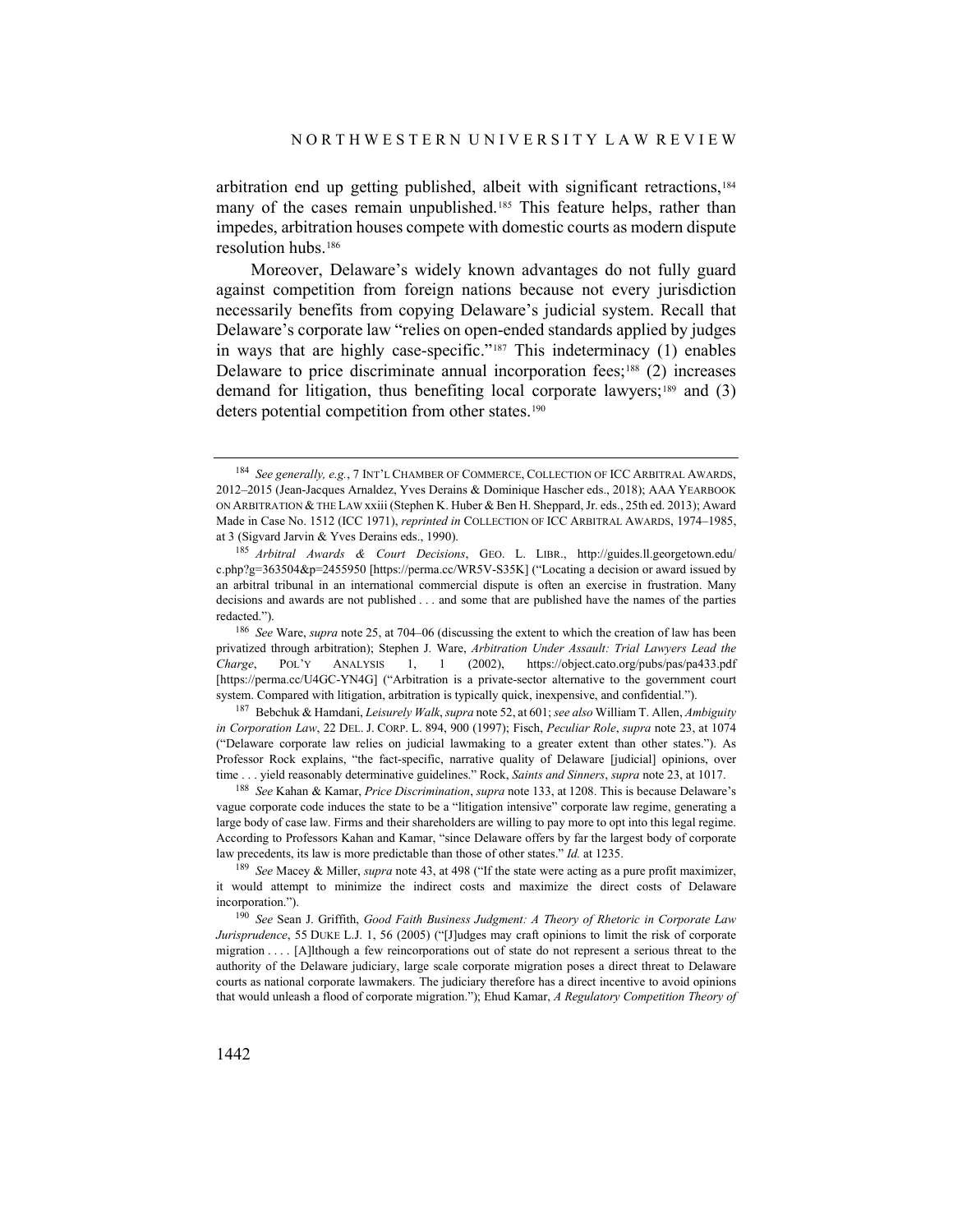While Delaware counts on a large number of corporate litigants to reduce uncertainty associated with its vague statutory rules, foreign nations have enacted relatively clear-cut statutory laws.<sup>[191](#page-40-0)</sup> Far from being a death knell for competing in the market for corporate law, relatively clear statutory language may be attractive for certain firms that do not benefit from building extensive case law in a particular jurisdiction. Furthermore, a lack of an American-style discovery system and procedure may be attractive, at least for certain segments of the market, for the same reason certain consumers of Delaware corporate law are looking to resolve disputes in private arbitration rather than going to the Delaware Court of Chancery[.192](#page-40-1)

## III. INTERNATIONAL MARKET FOR CORPORATE LAW AND THE FUTURE OF AMERICAN CORPORATE LAW

This Part assesses the extent to which offshore corporate law havens offer differentiated corporate law "products" from American states and evaluates the normative desirability of the increasingly globalized market for corporate law. Section A documents offshore corporate law havens' corporate governance rules that enable corporations to opt out of mandatory rules imposed by Delaware corporate law. Section B examines whether international corporate charter competition may be desirable from the perspective of society at large. While giving credence to the possibility that jurisdictional competition can benefit firms—and collectively, society at large—this Part identifies two countervailing considerations salient in the international context that render any claims about gains from jurisdictional competition premature at best.

*Indeterminacy in Corporate Law*, 98 COLUM. L. REV. 1908, 1911 (1998) (discussing the "competitive advantage" Delaware derives from network externalities).

<span id="page-40-0"></span><sup>&</sup>lt;sup>191</sup> Several competing theories might help explain this phenomenon. One reason why Delaware has gotten away with vague statutory laws is that it faces weak competition from other states. *See* Kahan & Kamar, *Myth*, *supra* note [28.](#page-6-5) Another plausible explanation is that foreign nations, unlike Delaware, do not fear the federalization of American corporate law and are thus able to devise corporate law statutes without intervention from Washington, D.C. As Professors Bebchuk and Hamdani explain, "[T]he flexibility of the open-ended standards enables Delaware case law to develop in directions that are responsive to the fear of federal intervention without the visible change in course that would be involved in a legislative amendment." Bebchuk & Hamdani, *Leisurely Walk*, *supra* not[e 52,](#page-11-4) at 603.

<span id="page-40-1"></span><sup>192</sup> *See* Lynn M. LoPucki, *Delaware's Fall: The Arbitration Bylaws Scenario*, *in* CAN DELAWARE BE DETHRONED? 35, 50 (Stephen Bainbridge et al. eds., 2018) (commenting on the potential emergence of arbitration in corporate charters that force shareholders to arbitration); Zachary D. Clopton & Verity Winship, *A Cooperative Federalism Approach to Shareholder Arbitration*, 128 YALE L.J. F. 169, 170– 71 (2018) ("The consequences of a shift to shareholder arbitration could be substantial . . . . A shift to arbitration likely would dramatically reduce the number of claims filed, in part because representative actions such as class actions or derivative suits probably would be unavailable. The future of shareholder rights may be at stake." (footnote omitted)).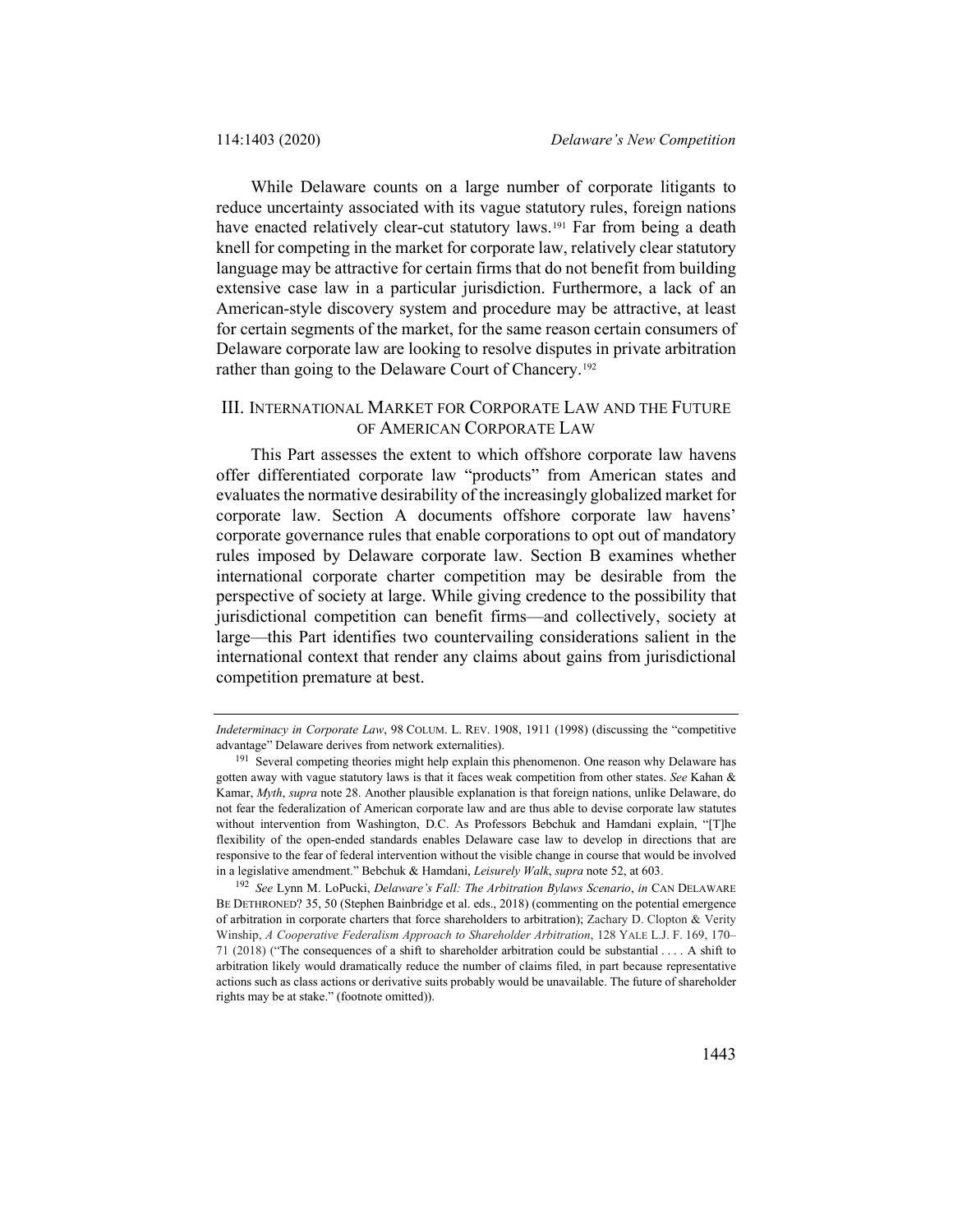#### *A. Lax Laws Offshore?*

American corporate law is predominantly conceptualized as default rules that firms can opt out of through contract.[193](#page-41-0) But there are a few mandatory rules under state corporate law that even sophisticated parties cannot waive through contract[.194](#page-41-1) These rules principally govern the power structure between shareholders and managers of corporations.<sup>[195](#page-41-2)</sup>

Importantly, a survey of key corporate governance rules offered by leading foreign jurisdictions reveals distinctive templates of corporate codes that allow corporations to opt out of rules that are mandatory in the pure domestic context[.196](#page-41-3) These include (1) limitations on shareholder derivative lawsuits; (2) restrictions on shareholders inspecting books and records of corporations; and (3) lax fiduciary duty rules that allow corporations to opt out of rules that are mandatory in the United States.[197](#page-41-4) These features are highlighted below.

<span id="page-41-3"></span><sup>196</sup> I want to be clear here that not all offshore jurisdictions pursue the strategy of offering differentiated corporate governance rules. Corporate law of the Marshall Islands, for instance, is largely modeled after Delaware corporate law. The Marshall Islands Business Corporations Act specifically instructs that the law be "applied and construed to make the laws of the Republic . . . uniform with the laws of the State of Delaware." 52 M.I.R.C., Part I, § 13 (2004) (Marsh. Is.).

<span id="page-41-0"></span><sup>193</sup> *See* EASTERBROOK & FISCHEL, *supra* not[e 8,](#page-2-7) at 2 ("The corporate code in almost every state is an 'enabling' statute. An enabling statute allows managers and investors to write their own tickets, to establish systems of governance without substantive scrutiny from a regulator."); Jens Dammann, *The Mandatory Law Puzzle: Redefining American Exceptionalism in Corporate Law*, 65 HASTINGS L.J. 441, 441 (2014) ("Corporate law in the United States is largely enabling, whereas most other countries around the globe rely heavily on mandatory corporate law.").

<span id="page-41-1"></span><sup>194</sup> *See* Christopher M. Bruner, *Opting Out of Fiduciary Duties and Liabilities in U.S. and U.K. Business Entities*, *in* RESEARCH HANDBOOK ON FIDUCIARY LAW 285, 289 (D. Gordon Smith & Andrew S. Gold eds., 2018).

<span id="page-41-2"></span><sup>195</sup> *See* Jens Dammann, *Homogeneity Effects in Corporate Law*, 46 ARIZ. ST. L.J. 1103, 1134 (2014) ("[M]any of the norms that govern the distribution of power between shareholders and the board of a public corporation retain their mandatory character.").

<span id="page-41-4"></span><sup>&</sup>lt;sup>197</sup> These rules are illustrative and not exhaustive. For instance, offshore corporate law also enables domestic corporations to opt out of shareholder appraisal rights, which is guaranteed in every state in the United States. Albert H. Choi & Eric Talley, *Appraising the "Merger Price" Appraisal Rule*, 34 J.L. ECON. & ORG. 543, 543 (2018) ("In mergers and acquisitions law, shareholders of a target company often enjoy a statutory right to reject the terms of an approved sale in favor of a judicial determination of 'fair value' for their shares. All states provide dissenters with some form of appraisal right . . . ."). Some offshore companies are upfront about the lack of minority shareholder protection. Houston-based Vantage Drilling Company, for instance, discloses in its SEC filing the effect of its status as a Cayman Islands company: If "a takeover offer . . . is approved, any dissenting shareholder would have no rights comparable to appraisal rights, which would otherwise ordinarily be available to dissenting shareholders of United States corporations, providing rights to receive payment in cash for the judicially determined value of the shares." Vantage Drilling Company, Registration of Certain Classes of Securities (Form 8- A/A) 6 (Jan. 14, 2010).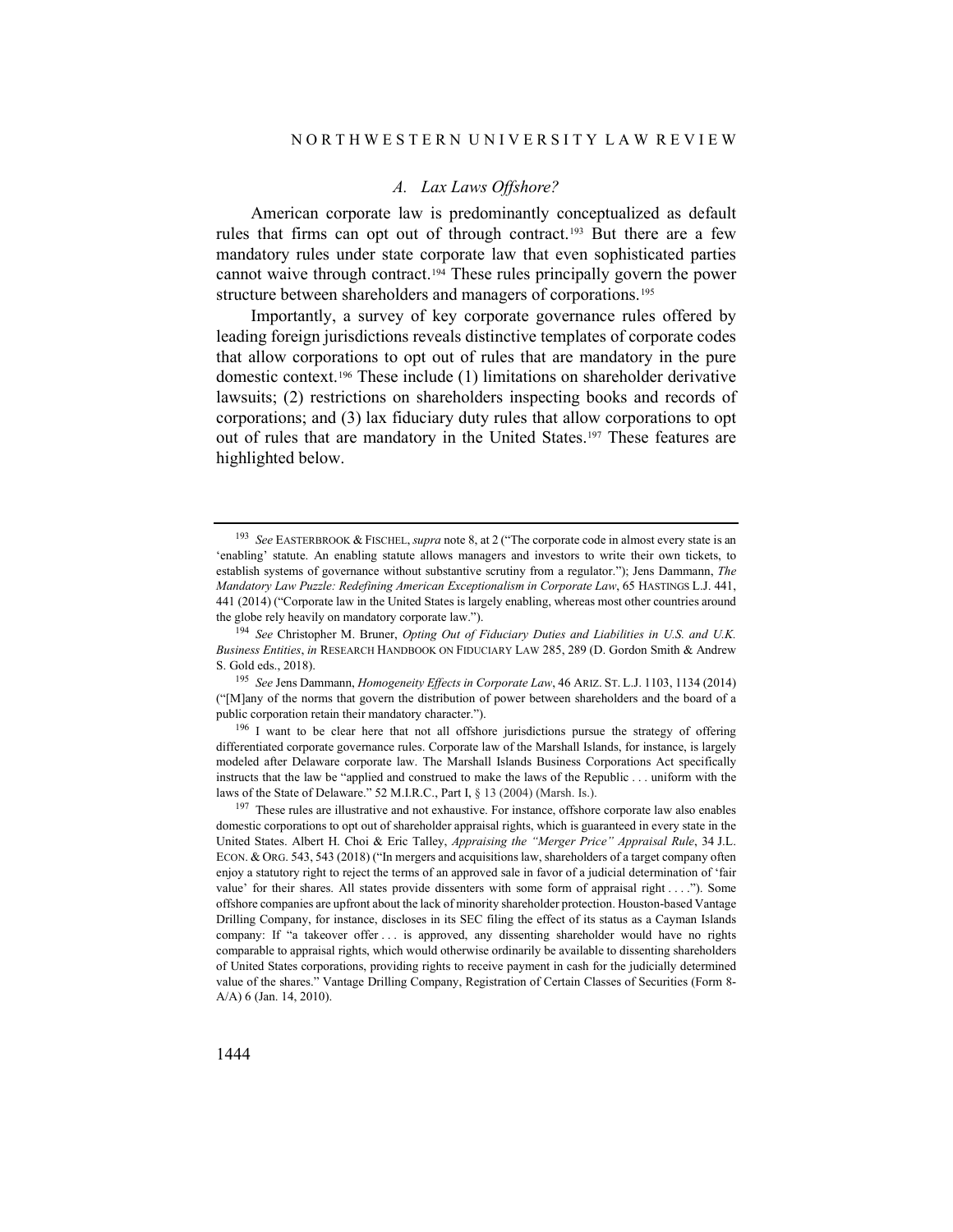#### <span id="page-42-0"></span>*1. Derivative Suits*

Derivative suits, which date back to the early nineteenth century in the United States,<sup>[198](#page-42-1)</sup> are typically shareholder claims against corporate insiders for mismanagement.<sup>[199](#page-42-2)</sup> These claims have long been available under every American state's corporate law.[200](#page-42-3) Under Delaware law, a shareholder is eligible to bring a derivative action if she demands the board of directors to assert the claims or offers particular reasons why making such a demand would be futile.[201](#page-42-4) Successful derivative suits are paid to the corporation, theoretically enhancing the value of the stock and assets of the corporation for all current shareholders.[202](#page-42-5) While the desirability of a liberal derivative suit regime is disputed—after all, defending frivolous suits is costly<sup>203</sup>—the general availability of derivative suits purportedly serves to compensate injured shareholders while deterring managerial misconduct[.204](#page-42-7)

Offshore corporate law havens have vastly restricted the possibility of derivative suits.[205](#page-42-8) In the British Virgin Islands, shareholders must first seek permission from the court prior to bringing a derivative suit.[206](#page-42-9) Even if the court grants their request, $207$  the remedy may require the company to acquire the shareholders' shares.[208](#page-42-11) In the Cayman Islands, derivative suits similarly require permission from the court to proceed, and the practical success rate is slim. As practitioners from one prominent law firm explain, "[n]ot only is

<sup>200</sup> *See* Erickson, *supra* not[e 30,](#page-6-7) at 122.

<span id="page-42-4"></span><span id="page-42-3"></span><sup>201</sup> *See* Dennis J. Block, Stephen A. Radin & Michael J. Maimone, *Derivative Litigation: Current Law Versus the American Law Institute*, 48 BUS. LAW. 1443, 1451 (1992); John H. Matheson, *Restoring the Promise of the Shareholder Derivative Suit*, 50 GA. L. REV. 327, 359–60 (2016).

<sup>202</sup> *See* Geis, *supra* not[e 199,](#page-42-0) at 268–71.

<span id="page-42-6"></span><span id="page-42-5"></span><sup>203</sup> *See* Erickson, *supra* not[e 30,](#page-6-7) at 86; Mark J. Loewenstein, *Shareholder Derivative Litigation and Corporate Governance*, 24 DEL. J. CORP. L. 1, 5–6 (1999).

<sup>204</sup> Swanson, *supra* not[e 30,](#page-6-7) at 1345–46.

<span id="page-42-8"></span><span id="page-42-7"></span><sup>205</sup> Of course, only time will tell if these jurisdictions will continue to maintain rules that are hostile to derivative suits.

<span id="page-42-9"></span><sup>206</sup> Statutory provisions on derivative actions have been enacted in the BVI Business Companies Act, 2004, §§ 184C–184F (Virgin Is.).

<span id="page-42-11"></span><sup>208</sup> *Id.* § 184I.

<span id="page-42-1"></span><sup>198</sup> The earliest shareholder suit in the United States was brought in 1832. *See* DEBORAH A. DEMOTT, SHAREHOLDER DERIVATIVE ACTIONS: LAW AND PRACTICE 11 (2018) (citing Robinson v. Smith, 3 Paige Ch. 222 (N.Y. Ch. 1832)).

<span id="page-42-2"></span><sup>199</sup> *See* George S. Geis, *Shareholder Derivative Litigation and the Preclusion Problem*, 100 VA. L. REV. 261, 268 (2014).

<span id="page-42-10"></span><sup>&</sup>lt;sup>207</sup> The British Virgin Islands law enumerates the list of factors judges must consider in deciding whether to grant a leave: "(a) whether the member is acting in good faith; (b) whether the derivative action is in the interests of the company taking account of the views of the company's directors on commercial matters; (c) whether the proceedings are likely to succeed; (d) the costs of the proceedings in relation to the relief likely to be obtained; and (e) whether an alternative remedy to the derivative claim is available." BVI Business Companies Act, 2004, § 184C (Virgin Is.).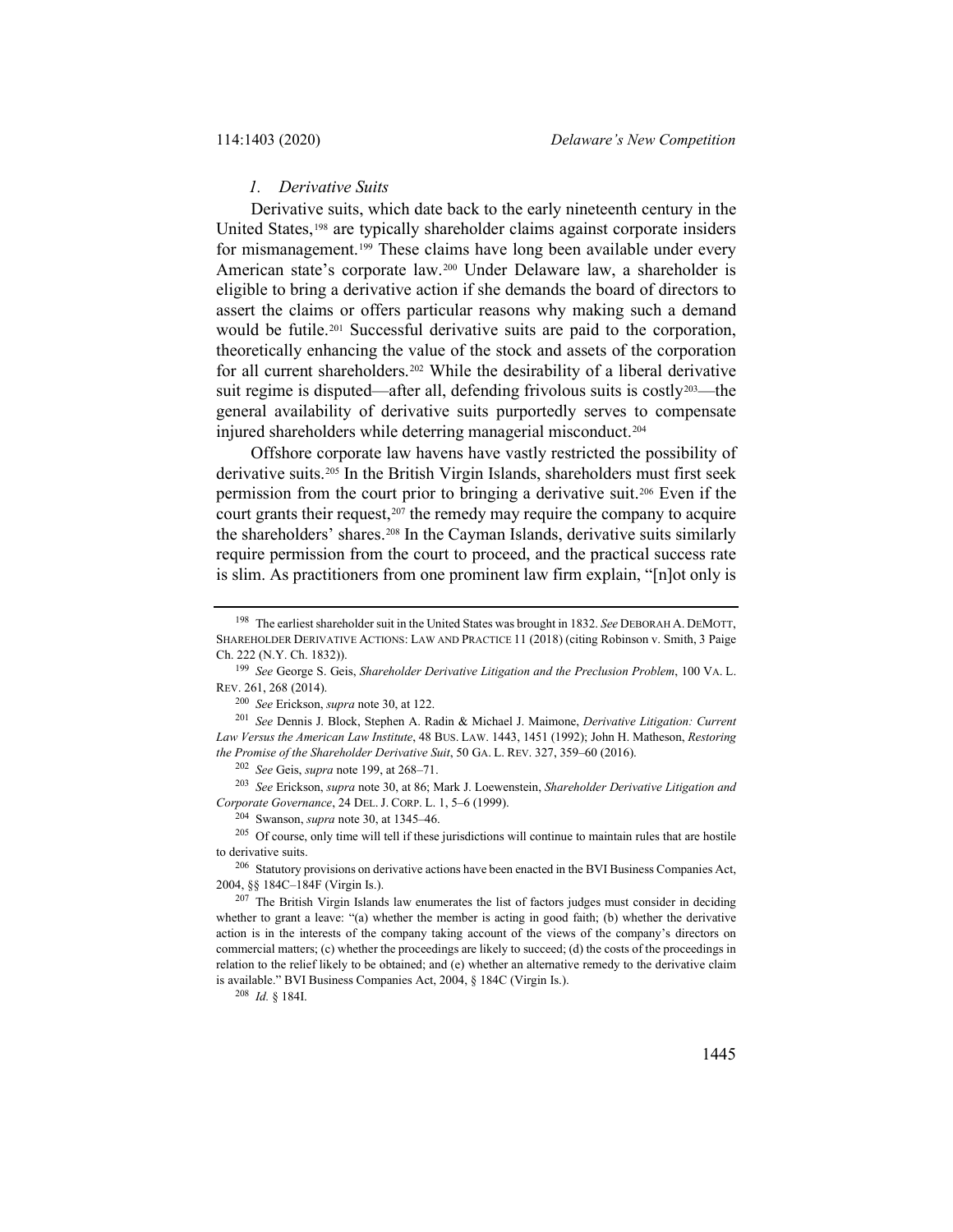the threshold for such claims quite high (including the requirement to prove self-dealing or wrongful benefit), but the likely remedies available may be limited[.] [F]or example there is no ability to recover damages for mere negligence, or to claw back preferential or fraudulently undervalued transfers."[209](#page-43-0) While Bermuda did not previously have a statutory framework on derivative suits, it amended its rules in 2018 to require derivative suits to seek leave from the court, thereby bringing its rules close to those of the Cayman Islands and the British Virgin Islands.[210](#page-43-1)

Some corporations are upfront about the content of offshore corporate laws in their public disclosures. For example, New York fashion house Michael Kors, which incorporated in the British Virgin Islands before listing in the New York Stock Exchange in 2011, disclosed in its annual reports: "The laws of the British Virgin Islands provide limited protection for minority shareholders, so minority shareholders will have limited or no recourse if they are dissatisfied with the conduct of our affairs.["211](#page-43-2) Likewise, the public disclosures of Herbalife, which is headquartered in Los Angeles and incorporated in the Cayman Islands, explain: "Our Cayman Islands counsel, Maples and Calder, is not aware of any reported decisions in relation to a derivative action brought in a Cayman Islands court."[212](#page-43-3) Incorporation choices of these "offshore" companies have serious consequences for American investors. In several cases, federal and state judges have dismissed multibillion-dollar suits brought by domestic shareholders of American firms incorporated in offshore jurisdictions, despite plaintiffs bringing the cases in the United States.[213](#page-43-4)

#### *2. Inspection of Corporate Books and Records*

Derived from common law, all fifty states and the District of Columbia currently require corporations to provide shareholders qualified access to corporate books and records by statute.[214](#page-43-5) This right, which is one of the few

<span id="page-43-0"></span><sup>&</sup>lt;sup>209</sup> MOURANT, BREACH OF DUTY BY DIRECTOR OF A CAYMAN FUND – THE PATH TO INVESTOR RELIEF IN THE CAYMAN ISLANDS VS NEW YORK 4 (2017), https://www.mourant.com/file-library/media– –2016/2016-guides/breach-of-duty-by-director-of-a-cayman-fund.pdf [https://perma.cc/7VUY-22MM].

<span id="page-43-1"></span><sup>210</sup> *Bermuda RSC Amended to Require Leave to Bring Derivative Actions*, APPLEBY (Sept. 20, 2018), https://www.applebyglobal.com/publications/bermuda-rsc-amended-to-require-leave-to-bringderivative-actions/ [https://perma.cc/ESM7-QAD6].

<sup>211</sup> Michael Kors Holdings Ltd., Registration Statement (Form F-3) 8 (Feb. 19, 2013).

<sup>212</sup> Herbalife Ltd., Annual Report (Form 10-K) 41–42 (Feb. 19, 2013).

<span id="page-43-4"></span><span id="page-43-3"></span><span id="page-43-2"></span><sup>213</sup> *See, e.g.*, Winn v. Schafer, 499 F. Supp. 2d 390, 392 (S.D.N.Y. 2007) (dismissing a derivative suit brought by a shareholder of a reinsurance company incorporated in the Cayman Islands).

<span id="page-43-5"></span><sup>214</sup> Browning Jeffries, *Shareholder Access to Corporate Books and Records: The Abrogation Debate*, 59 DRAKE L. REV. 1087, 1088 (2011).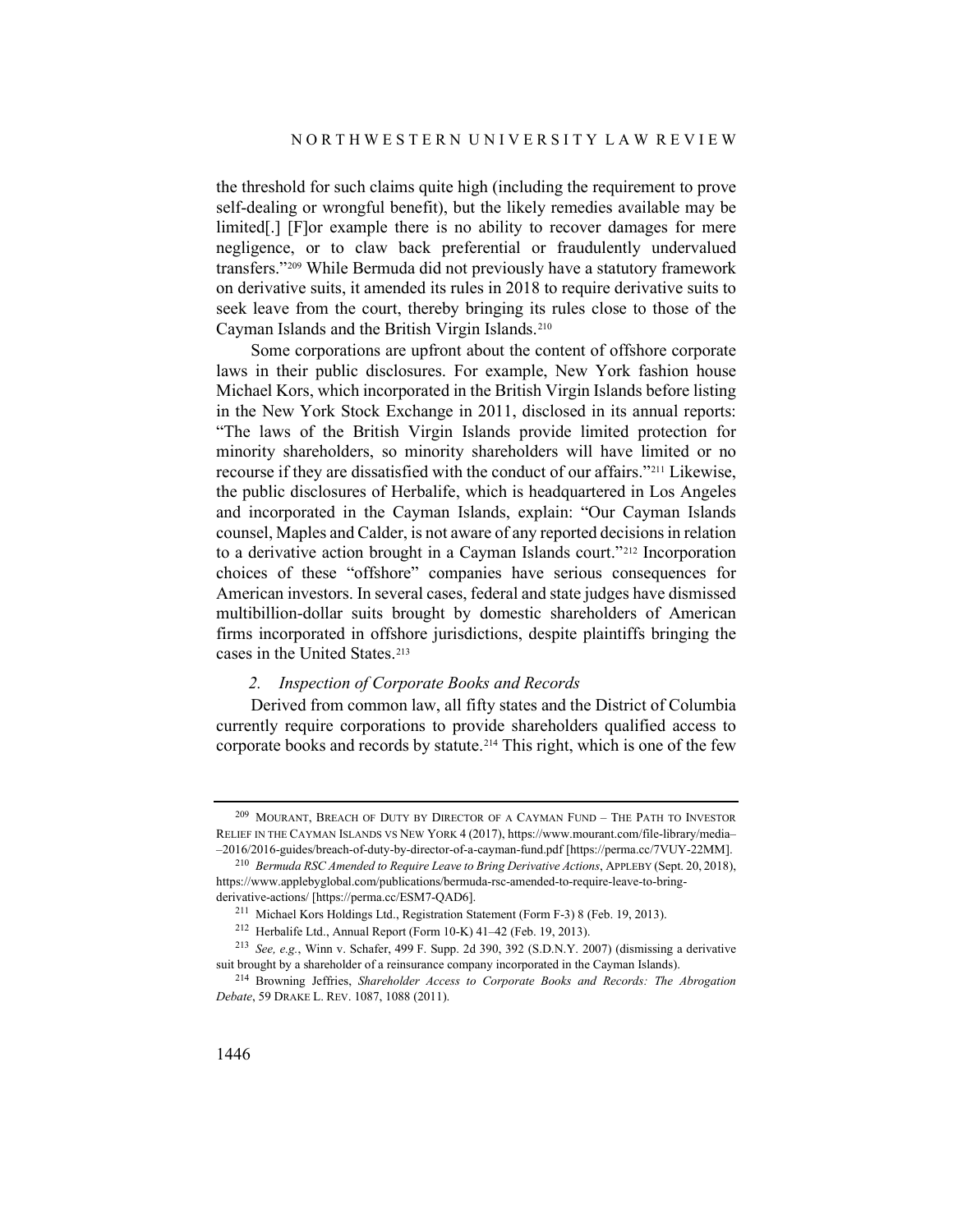rights bestowed on individual shareholders[,215](#page-44-0) is deemed critical because of the basic agency problem that arises in large corporations: managers who run the corporations have better information than dispersed shareholders who technically own the corporations.[216](#page-44-1) Under Delaware law, shareholder requests for inspections are granted when there is a "proper purpose."[217](#page-44-2) Delaware courts have zealously guarded this right.<sup>[218](#page-44-3)</sup> Thus, for instance, in a recent case, the Delaware Court of Chancery held that a proper purpose for inspection may include "possible derivative litigation" or even seeking "an audience with the board to discuss reforms or, failing in that, they may prepare a stockholder resolution for the next annual meeting, or mount a proxy fight to elect new directors."[219](#page-44-4)

Books and records inspections are uniformly forbidden under the laws of offshore corporate law havens. An SEC disclosure of a multinational solar power producer incorporated in the Cayman Islands best captures the state of Cayman Islands law:

Shareholders of Cayman Islands exempted companies such as ourselves have no general rights under Cayman Islands law to inspect corporate records and accounts or to obtain copies of lists of shareholders of these companies . . . . This may make it more difficult for you to obtain the information needed to establish any facts necessary for a shareholder motion or to solicit proxies from other shareholders in connection with a proxy contest[.220](#page-44-5)

<span id="page-44-0"></span><sup>215</sup> *See* Marcel Kahan, *Rethinking Corporate Bonds: The Trade-Off Between Individual and Collective Rights*, 72 N.Y.U. L. REV. 1040, 1042 & n.6 (2002).

<span id="page-44-1"></span><sup>216</sup> Books and records inspections can thus aid potential investigations for corporate wrongdoing, help mount a proxy fight, or assist in preparing a stockholder resolution. *See* Samuel L. Moultrie & Andrea Schoch Brooks, *Delaware Insider: Defining a Proper Purpose for Books and Records Actions in Delaware*, 2015 BUS. L. TODAY 1 (2015); F. Hodge O'Neal, *Oppression of Minority Shareholders: Protecting Minority Rights*, 35 CLEV. ST. L. REV. 121, 139 (1987).

<span id="page-44-2"></span><sup>217</sup> *See, e.g.*, Se. Pa. Transp. Auth. v. Abbvie Inc., 2015 WL 1753033, at \*11 (Del. Ch. Apr. 15, 2015).

<span id="page-44-3"></span><sup>218</sup> Thus, according to a recent Delaware Chancery Court opinion, "[i]t is well established that investigation of potential corporate wrongdoing is a proper purpose for a Section 220 books and records inspection." *Id.*

<sup>&</sup>lt;sup>219</sup> Graulich v. Dell Inc., 2011 WL 1843813, at \*5 (Del. Ch. May 16, 2011).

<span id="page-44-5"></span><span id="page-44-4"></span><sup>220</sup> Sky Solar Holdings, Ltd., Annual Report (Form 20-F) 34 (May 2, 2016); *see also* Vantage Drilling Co., Registration of Certain Classes of Securities (Form 8-A/A) 7 (Jan. 14, 2010) ("Holders of the Ordinary Shares will have no general right under Cayman Islands law to inspect or obtain copies of the Company's list of shareholders or its corporate records (other than the Amended and Restated Memorandum and Articles of Association).").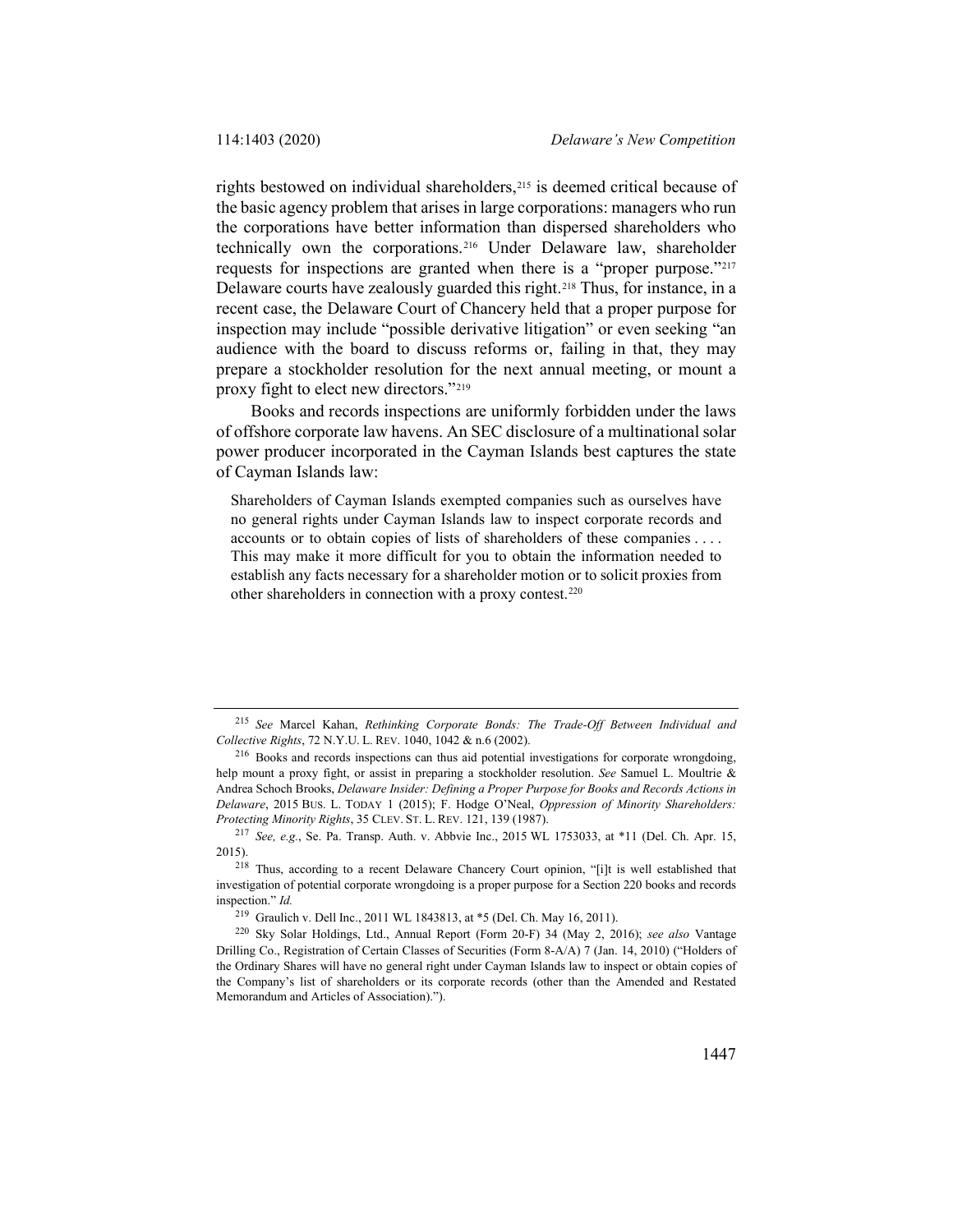The British Virgin Islands and Bermuda similarly allow corporations to forbid their shareholders to inspect books and records, either outright or through various procedural hurdles.<sup>[221](#page-45-0)</sup>

#### <span id="page-45-4"></span>*3. Fiduciary Duties of Directors and Officers*

Among the most canonical mandatory rules in American corporate law include the fiduciary duty owed by directors and officers (agents) to shareholders (principal). These duties are unsurprising, given that dispersed shareholders need a mechanism to ensure that people who operate their companies do not abuse their powers. Fiduciary duties can be largely divided into two duties: the duty of care and the duty of loyalty. The duty of care imposes liability if directors exercise business judgment without first being adequately informed, while the duty of loyalty prohibits directors from improperly benefiting through conflicts of interest.[222](#page-45-1) Despite loosening monetary exposures on duty of care personal liability of directors,<sup>[223](#page-45-2)</sup> Delaware mandates this duty upon officers—like chief executive officers who operate the corporation on a daily basis. Furthermore, a Delaware corporation cannot waive "any breach of the director's duty of loyalty to the corporation or its stockholders" for "acts or omissions not in good faith or which involve intentional misconduct or a knowing violation of law" or "any transaction from which the director derived an improper personal benefit."<sup>[224](#page-45-3)</sup>

By incorporating in one of the leading offshore jurisdictions, domestic corporations can opt out of fiduciary duties that have long been considered axiomatic features of American corporate law. Here, we see diverging approaches among offshore jurisdictions. Whereas the Cayman Islands and

<span id="page-45-3"></span><sup>224</sup> DEL. CODE ANN. tit. 8, § 102(b)(7).

<span id="page-45-0"></span><sup>221</sup> Joshua Mangeot, *British Virgin Islands: Shareholder Activism – Considerations for BVI Companies*, MONDAQ (July 31, 2017), http://www.mondaq.com/x/615488/Shareholders/ Shareholder+Activism+Considerations+For+BVI+Companies [https://perma.cc/98XT-DUJA] ("[S]ubject to the company's M&As, the directors [of a BVI corporation] may refuse or limit access if they are satisfied that inspection would be contrary to the company's interests. While it is possible to apply to court to seek access in such cases, this is a relatively costly process and the court may be reluctant to make an order permitting inspection provided the directors can evidence bona fide commercial justifications for restricting access."); Everest Re Grp., Ltd., Annual Report (Form 10-K) 36 (2017) ("Bermuda law does not provide a general right for shareholders to inspect or obtain copies of any other corporate records.").

<span id="page-45-1"></span><sup>222</sup> Gabriel Rauterberg & Eric Talley, *Contracting Out of the Fiduciary Duty of Loyalty: An Empirical Analysis of Corporate Opportunity Waivers*, 117 COLUM. L. REV. 1075, 1084–85 (2017).

<span id="page-45-2"></span><sup>223</sup> *See* Randy J. Holland, *Delaware Directors' Fiduciary Duties: The Focus on Loyalty*, 11 U. PA. J. BUS. L. 675, 696 (2009) (explaining that under Delaware law, firms can contractually "exculpate their directors from monetary damage liability for a breach of the duty of care"); *see also* DEL. CODE ANN. tit. 8, § 102(b)(7) (West 2019) (specifying that corporations incorporated in Delaware may include a provision "eliminating or limiting the personal liability of a director to the corporation or its stockholders for monetary damages" for duty of care violations).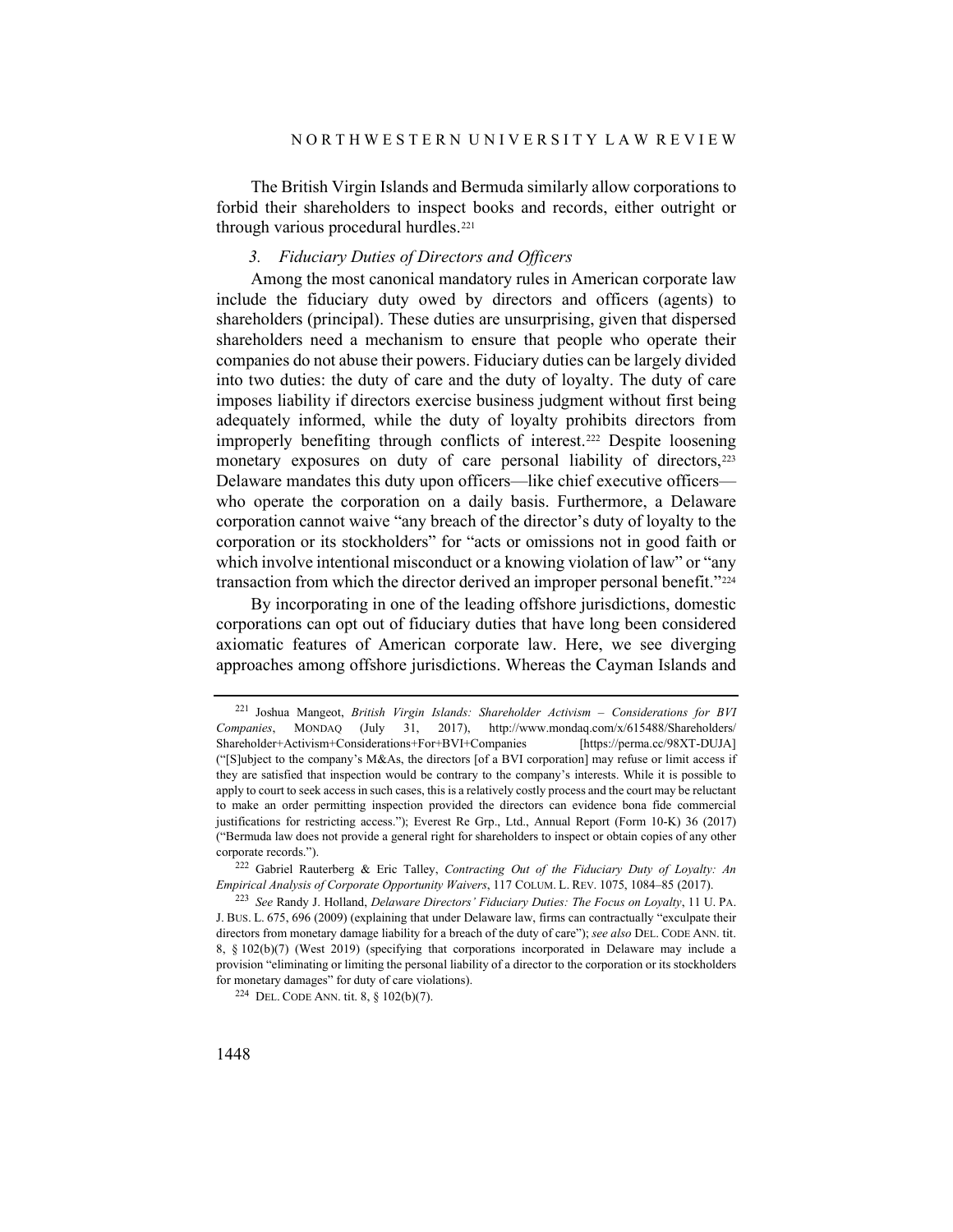<span id="page-46-5"></span>the British Virgin Islands appear to have adopted similar mandatory rules as Delaware,[225](#page-46-0) Bermuda stands unique in allowing corporations to waive *all*  fiduciary duty claims against directors *and* officers except in events of fraud or dishonesty.[226](#page-46-1) Indeed, as an SEC disclosure form of a biopharmaceutical company incorporated in Bermuda makes clear: "as permitted by Bermuda law, each shareholder has waived any claim or right of action against our directors or officers for any action taken by directors or officers in the performance of their duties, except for actions involving fraud or dishonesty."[227](#page-46-2)

These waivers would not be enforceable under Delaware law. While Delaware has recently enacted a revision to its statute that has narrowed the scope of its fiduciary duty laws,<sup>228</sup> the duty of loyalty still affords several ways shareholders can bring fiduciary suits to hold officers and directors accountable. As explained in the famous Delaware Supreme Court decision *In re Walt Disney Co. Derivative Litigation,* these suits are available

where the fiduciary intentionally acts with a purpose other than that of advancing the best interests of the corporation, where the fiduciary acts with the intent to violate applicable positive law, or where the fiduciary intentionally fails to act in the face of a known duty to act, demonstrating a conscious disregard for his duties.<sup>[229](#page-46-4)</sup>

\* \* \*

Taken together, restrictions on shareholder derivative suits, prohibitions on shareholders' books and records inspections, and loosened fiduciary duties may be an indication that managers are attempting to draw

<span id="page-46-0"></span><sup>225</sup> *See* APPLEBY, GUIDE TO DIRECTORS' DUTIES IN THE CAYMAN ISLANDS 5–6 (2015) [hereinafter APPLEBY, GUIDE]; WALKERS, BRITISH VIRGIN ISLANDS – DUTIES AND LIABILITIES OF DIRECTORS OF BVI COMPANIES 3–4 (2016).

<span id="page-46-1"></span><sup>226</sup> Bermuda Companies Act of 1981, § 98(1)–(2) (Berm.) ("[A] company may in its [bylaws] or in any contract or arrangement between the company and any officer, or any person employed by the company as auditor, exempt such officer or person from, or indemnify him in respect of, any loss arising or liability attaching to him by virtue of any rule of law in respect of any negligence, default, breach of duty or breach of trust of which the officer or person may be guilty in relation to the company or any subsidiary thereof . . . . Any provision . . . exempting such officer or person from, or indemnifying him against any liability which by virtue of any rule of law would otherwise attach to him in respect of any fraud or dishonesty of which he may be guilty in relation to the company shall be void . . . .").

<sup>227</sup> Axovant Scis. Ltd., Quarterly Report (Form 10-Q) 44 (June 30, 2015).

<span id="page-46-4"></span><span id="page-46-3"></span><span id="page-46-2"></span><sup>228</sup> Rauterberg & Talley, *supra* note [222,](#page-45-4) at 1077–78 (describing Delaware corporate law allowing the waiver of rules that forbid "corporate fiduciaries from appropriating new business prospects for themselves without first offering them to the company").

<sup>229</sup> 906 A.2d 27, 67 (Del. 2006).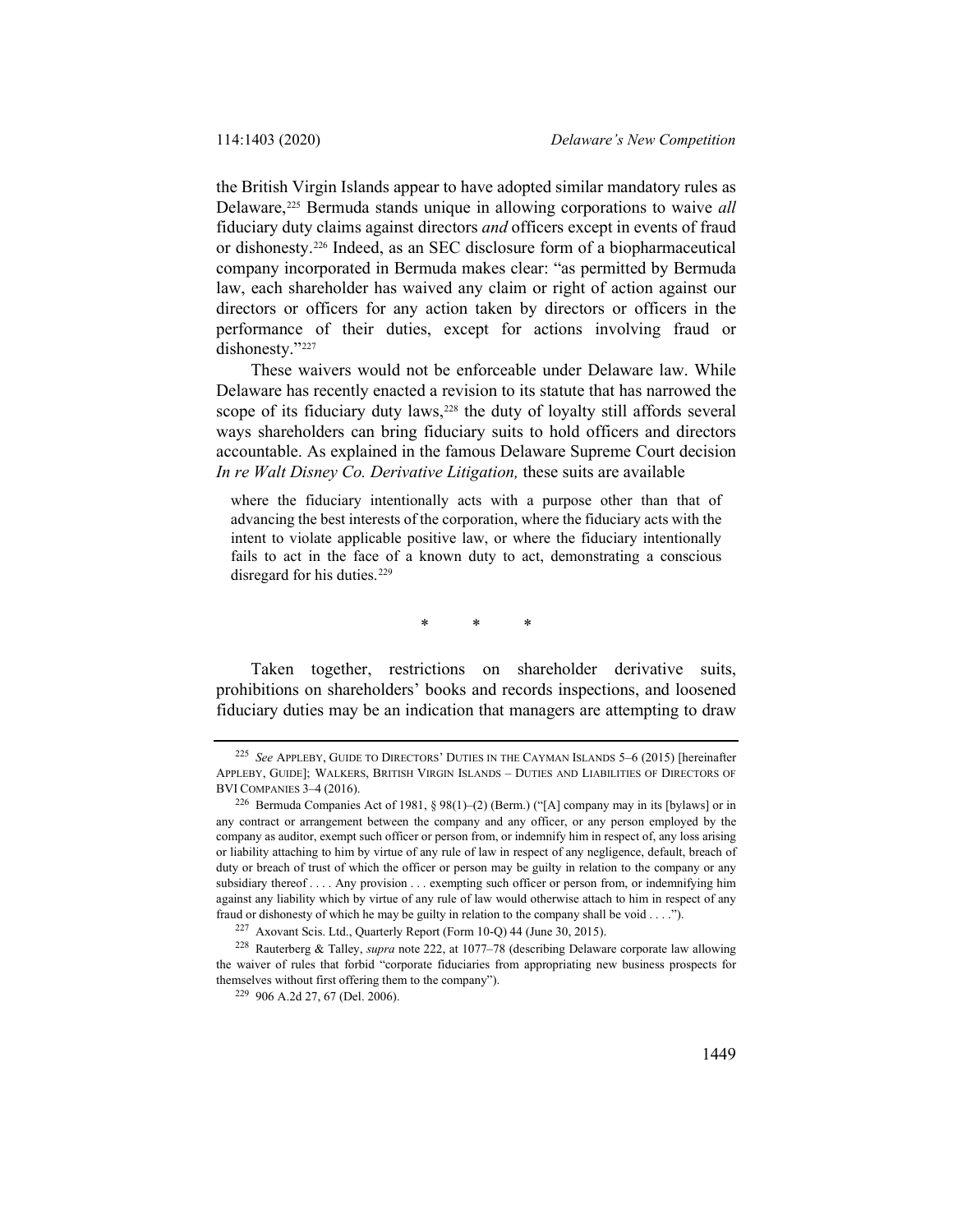rent at the expense of shareholders. This is the traditional race for the bottom story. But lax rules are not inconsistent with a race for the top story. A benevolent explanation may be that the lack of mandatory rules benefits both managers and shareholders by deterring frivolous lawsuits. After all, modern shareholders of publicly traded corporations include sophisticated institutional investors like BlackRock or The Vanguard Group<sup>[230](#page-47-0)</sup> that presumably would choose not to invest in firms incorporated in foreign nations if they could not sufficiently protect their self-interest. The next Section fleshes out the normative dimensions of this new descriptive reality.

## *B. Implications: Reassessing the Market for Corporate Law*

The foregoing analysis yields several new insights that make the international market for corporate law an area for future research.[231](#page-47-1) My goal in this Section is to resist the temptation to draw sweeping normative conclusions and instead to offer some preliminary assessments that may prescribe a research agenda for the next several decades. Thus, I will highlight areas where the globalizing market for corporate law forces us to rethink prevailing assumptions and methods.

To begin, the emergence of an international market for corporate law may improve the robustness of competition between jurisdictions to supply

<span id="page-47-0"></span><sup>230</sup> *See* DAVID WEBBER, THE RISE OF THE WORKING-CLASS SHAREHOLDER: LABOR'S LAST BEST WEAPON 84 (2018); Scott Hirst, *The Case for Investor Ordering*, 8 HARV. BUS. L. REV. 227, 241–42 (2018) ("[T]he nature of corporate investment has been transformed by the rise of institutional investors. Retirement savings have shifted to the equity markets, and from direct investment to investment intermediated by institutional investors. The great majority of U.S. corporations now have most of their outstanding shares held by institutional investors." (citations omitted)); Edward B. Rock, *The Logic and (Uncertain) Significance of Institutional Shareholder Activism*, 79 GEO. L.J. 445 (1991) (documenting and analyzing the rise of institutional ownership of publicly traded American corporations).

<span id="page-47-1"></span><sup>&</sup>lt;sup>231</sup> One area ripe for future research is to model the type of domestic companies that are incorporating in foreign nations. Following Professor Barzuza's important work documenting the rise of Nevada as a "liability-free" jurisdiction, scholars have produced empirical evidence that Nevada principally attracts small firms. In an important study, Professors Ofer Eldar and Lorenzo Magnolfi found that Delaware attracts large firms with sizeable institutional investor holdings compared to Nevada, lending support to the idea most firms "dislike protectionist laws, such as anti-takeover statutes and liability protections for officers, and that Nevada's rise is due to the preferences of small firms." Ofer Eldar & Lorenzo Magnolfi, *Regulatory Competition and the Market for Corporate Law*, 11 AM. ECON. J.: MICROECONOMICS (forthcoming 2020) (manuscript at 1), https://papers.ssrn.com/a=2685969 [https://perma.cc/58WJ-JHBF]. A similar line of empirical research is needed for understanding why domestic corporations are opting into the corporate law of foreign nations despite Delaware's longstanding dominance. Another topic that may be worth investigating is whether and to what extent legal representation influences incorporation decisions of firms choosing between popular offshore jurisdictions. In the domestic context, the choice of legal representation has been found to be an important variable in incorporation decisions. *See* Robert Anderson IV, *The Delaware Trap: An Empirical Analysis of Incorporation Decisions*, 91 S. CAL. L. REV. 657, 662 (2018) (finding that the identity of a company's law firm, then the legal needs of a company, may drive jurisdictional choice).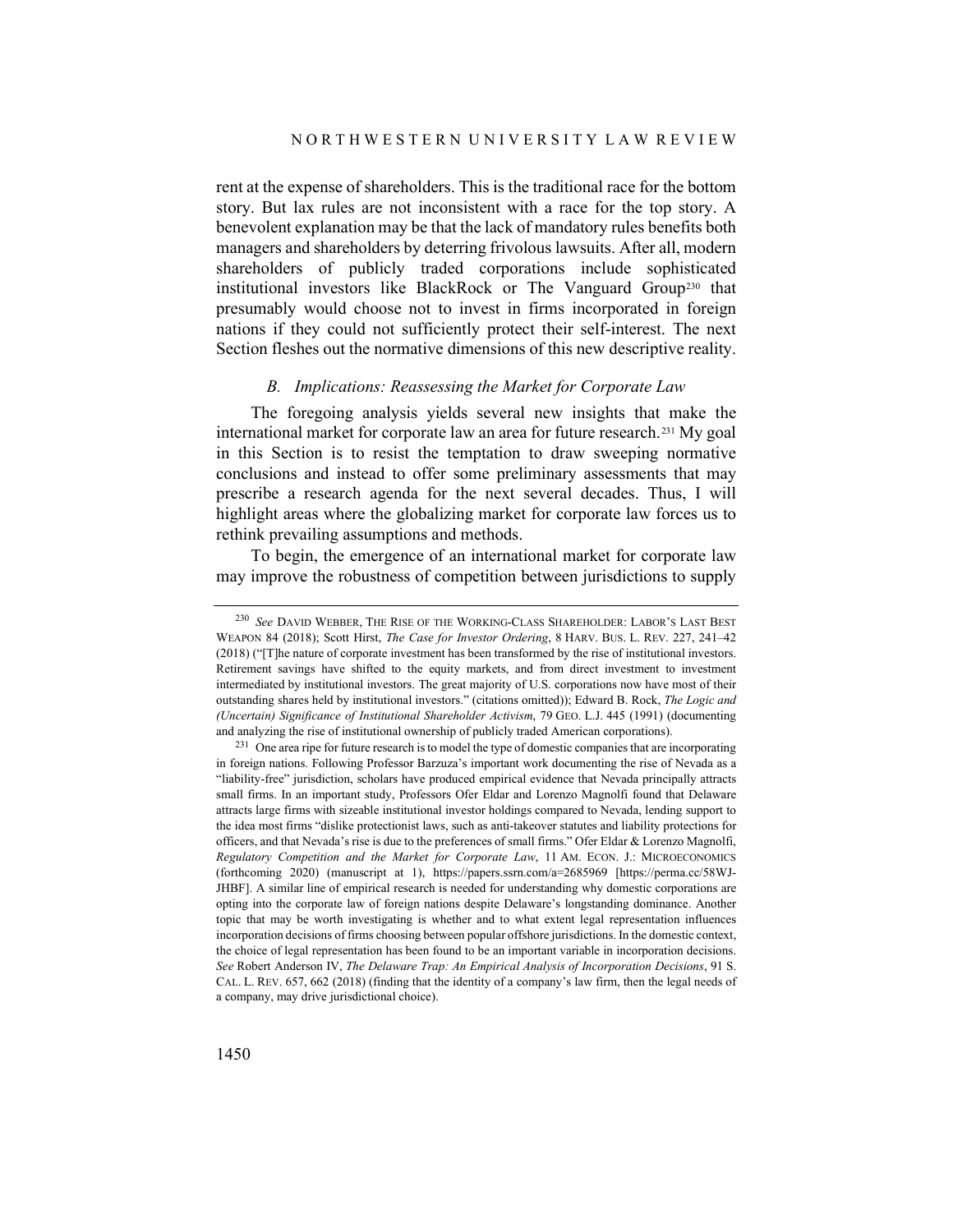corporate law. Recall an important work by Professors Kahan and Kamar that calls the very notion that American states compete for corporate charters a "myth."[232](#page-48-0) According to their account, no state besides Delaware is actively attempting to attract incorporations of public companies.[233](#page-48-1) Their study sent shockwaves through the legal academy at the time of its publication because competition between suppliers of corporate law is a precondition to drawing some of the most important normative conclusions in corporate law.<sup>[234](#page-48-2)</sup> This study reorients this literature. Even if we were to believe that the interstate competition is a "myth,"[235](#page-48-3) there are still jurisdictions—namely a handful of entrepreneurial foreign nations—that are actively competing to gain a share of Delaware's lucrative corporate law empire.

At least in theory, the additional players in the corporate charter race promise welfare gains by enabling optimal private choice. As in any market, consumers (here, corporations) gain access to a higher number of sellers (here, jurisdictions) and promise efficient, welfare-enhancing transactions.[236](#page-48-4) This is particularly true if one adopts a nexus of contracts approach to corporate law—viewing corporate law as standard form default rules that happen to be produced by sovereign entities.<sup>[237](#page-48-5)</sup> More "laboratories" producing corporate law will, in some cases, also lead to the diffusion of beneficial corporate law innovations across jurisdictions.<sup>[238](#page-48-6)</sup>

The emerging international corporate law market is thus reason for celebration to those committed to the "race for the top" view.[239](#page-48-7) A few decades ago, Judge Winter of the Second Circuit lamented that the corporate charter competition may be more of a "leisurely walk" than a "race" because Delaware "is the only state devoted exclusively to maximizing franchise taxes and may need only to offer a code marginally more efficient than other

<sup>232</sup> Kahan & Kamar, *Myth*, *supra* not[e 28,](#page-6-5) at 679.

<sup>233</sup> *Id.* at 684.

<sup>234</sup> *Id.* at 681.

<sup>235</sup> *Id.* at 679.

<span id="page-48-4"></span><span id="page-48-3"></span><span id="page-48-2"></span><span id="page-48-1"></span><span id="page-48-0"></span><sup>236</sup> A simple analogy may be useful to illustrate this point. Imagine that I am an avid consumer of fast food. Instead of being limited to purchasing the Big Mac at McDonald's, if I can choose the Junior Bacon Cheeseburger at Wendy's or the Whopper at Burger King, my happiness (or in economics terminology, welfare) is enhanced. This is particularly true when competition encourages suppliers to offer better (or innovative) products.

<sup>237</sup> *See* Easterbrook & Fischel, *The Corporate Contract*, *supra* not[e 38,](#page-9-5) at 1426.

<span id="page-48-6"></span><span id="page-48-5"></span><sup>238</sup> The diffusion of LLCs across the United States that started with Wyoming is one example. William J. Carney, *Limited Liability Companies: Origins and Antecedents*, 66 U. COLO. L. REV. 855, 857–59 (1995).

<span id="page-48-7"></span><sup>239</sup> This includes Judge Easterbook and Professor Fischel, who assessed in their influential book that fifty states are "perhaps too few to offer the complete menu of terms needed for the thousands of different corporate ventures." EASTERBROOK & FISCHEL, *supra* not[e 8,](#page-2-7) at 216.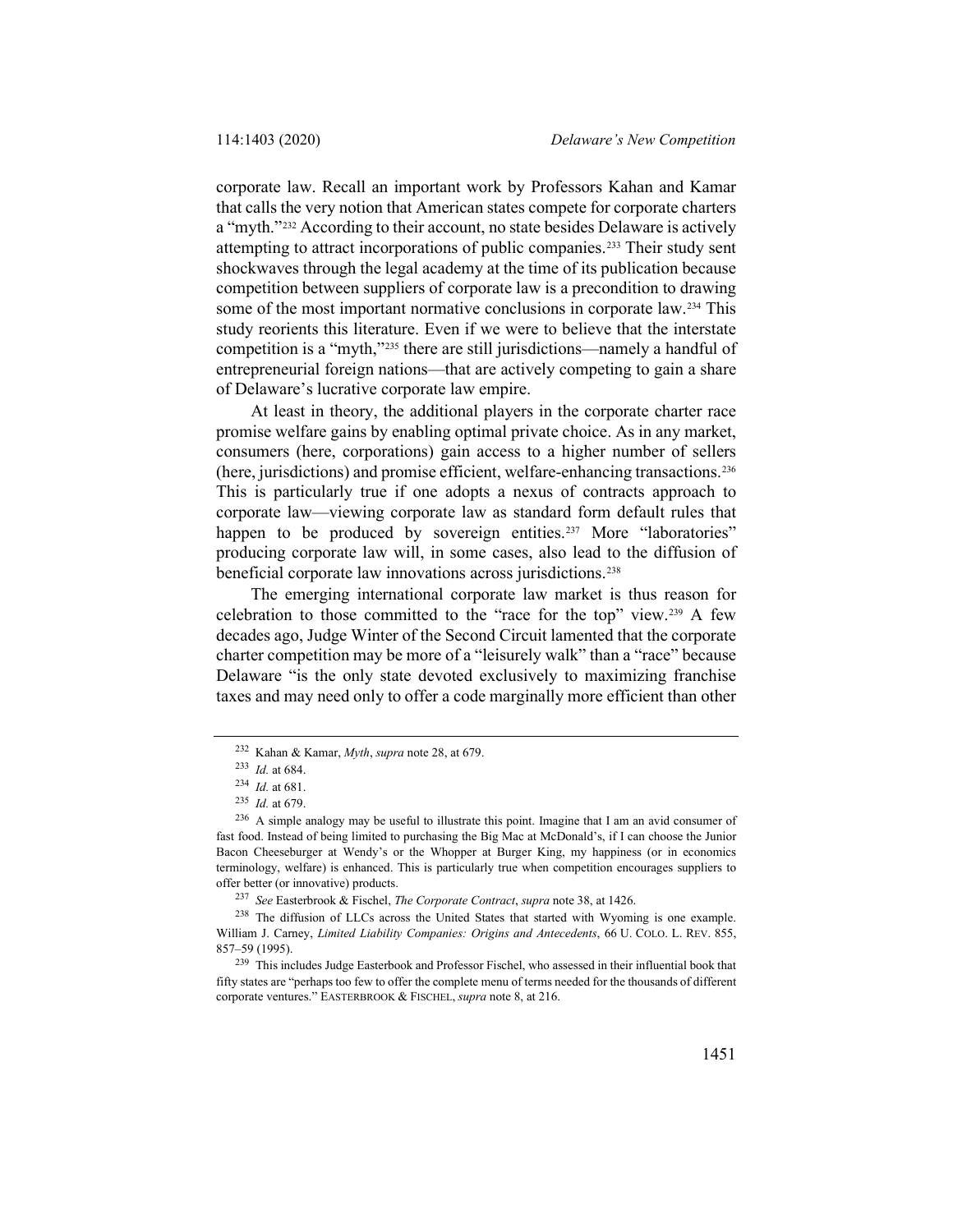states."[240](#page-49-0) It is for this reason Judge Winter concluded that what may be needed to improve American corporate law is "a second Delaware that pursues franchise taxes and nothing else."[241](#page-49-1) Instead of the second state that Judge Winter may have wished for, it appears that there are other *nations* emerging as Delaware's competition.

The fact that lawmakers in small foreign nations are easily "captured" by the private sector, in certain respects, merely indicates lowered transactional costs of producing desirable "off-the-rack" templates of corporate law.[242](#page-49-2) Thus, unlike domestic jurisdictions, where the large and dispersed nature of constituents make it prohibitively expensive to produce certain types of laws, "captured" lawmakers can swiftly enact legislative reforms that reflect private sector preferences almost in real time.[243](#page-49-3)

Indeed, one benevolent explanation for the emergence of offshore corporate law havens is that they cater to corporations that want to hedge against frivolous lawsuits. There is some evidence of this practice. For instance, the rules in the Cayman Islands considerably limiting the possibility of shareholder derivative suits have been described as aiming to protect corporations from "vexatious or unfounded litigation."[244](#page-49-4) Moreover, the Cayman Islands and the British Virgin Islands, unlike Bermuda, have adopted fiduciary duty rules similar to Delaware's instead of enacting rules that eviscerate fiduciary duties altogether.[245](#page-49-5) This suggests that even pure private ordering does not necessarily result in the kind of managerialinterests-gone-wild scenario predicted by early "race for the bottom" theorists.[246](#page-49-6)

<span id="page-49-6"></span><sup>246</sup> *See* Cary, *supra* note [44,](#page-10-9) at 705 ("The absurdity of this race for the bottom, with Delaware in the lead—tolerated and indeed fostered by corporate counsel—should arrest the conscience of the American bar when its current reputation is in low estate." (footnote omitted)). Indeed, not all restrictions on traditional shareholder rights can necessarily be explained away as a race for the bottom phenomenon. For instance, there is early empirical evidence that lax governance rules in Nevada (a jurisdiction that is said to have adopted a "bottom feeder" strategy to attract corporations) actually increases—rather than decreases—shareholder value. *See* Ofer Eldar, *Can Lax Corporate Law Increase Shareholder Value?* 

<span id="page-49-0"></span><sup>240</sup> Ralph K. Winter, *The "Race for the Top" Revisited: A Comment on Eisenberg*, 89 COLUM. L. REV. 1526, 1529 (1989).

<sup>241</sup> *Id.*

<span id="page-49-2"></span><span id="page-49-1"></span><sup>242</sup> *See* William T. Allen, *Contracts and Communities in Corporation Law*, 50 WASH. & LEE L. REV. 1395, 1400 (1993).

<span id="page-49-3"></span><sup>&</sup>lt;sup>243</sup> As Professor Henry Hansmann explains, publicly traded firms rely on legislatures to adjust the parties' contract over time as circumstances demand. *See* Henry Hansmann, *Corporation and Contract*, 8 AM. L. & ECON. REV. 1, 8–10 (2006).

<sup>244</sup> Renova Res. Private Equity Ltd. v. Gilbertson [2009] CILR 268, 283.

<span id="page-49-5"></span><span id="page-49-4"></span><sup>245</sup> *See* APPLEBY, GUIDE, *supra* note [225,](#page-46-5) at 9 (stating that Cayman law allows for indemnification of both a company's directors and officers against personal liability stemming from actions that involve the company's business while still maintaining the "irreducible core" of a fiduciary's obligations).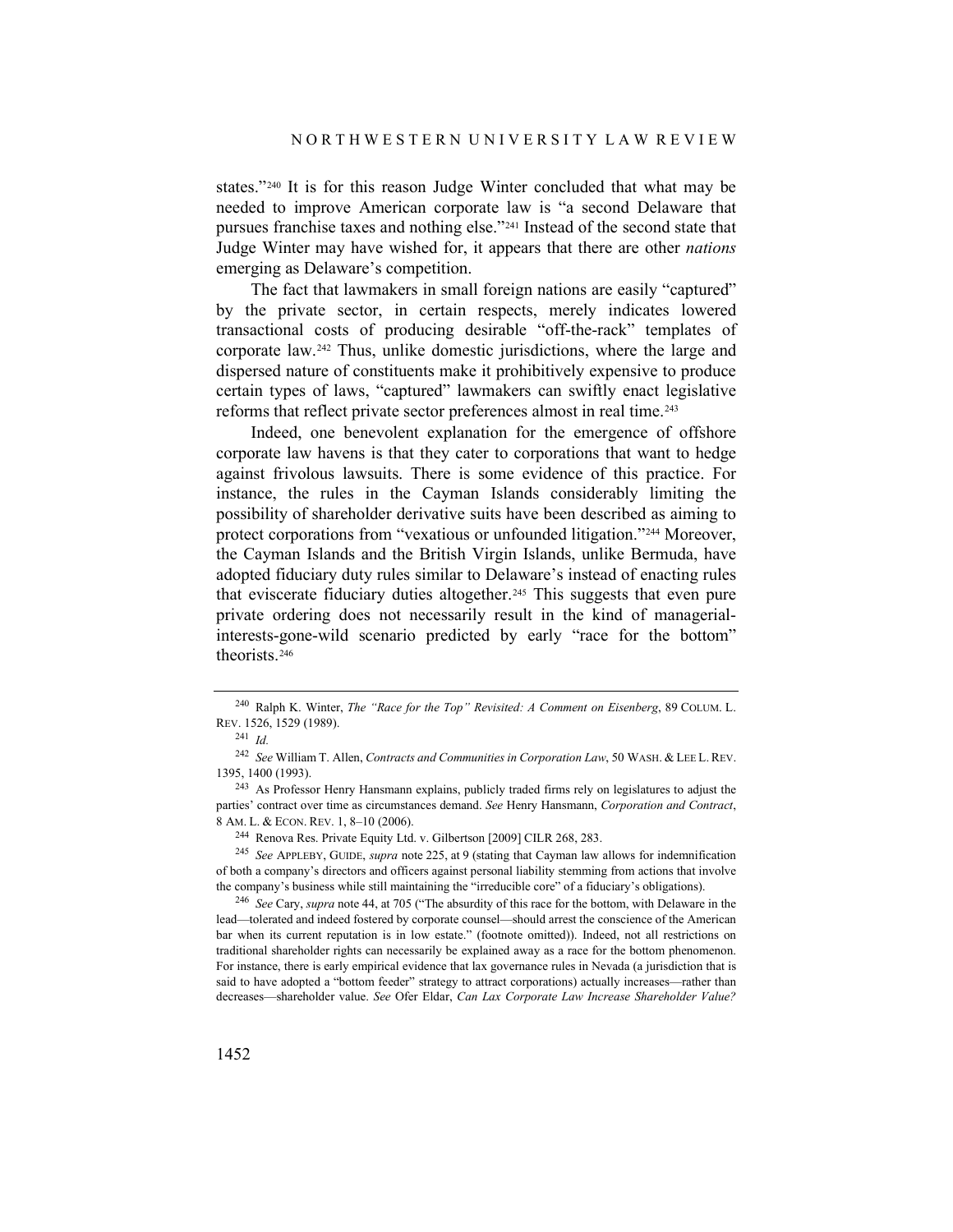It does not seem like shareholders are actively hostile to lax rules offered in foreign nations, either[.247](#page-50-0) In 2011, for instance, New York fashion house Michael Kors went public on the New York Stock Exchange choosing British Virgin Islands corporate law and raised nearly four billion dollars.<sup>[248](#page-50-1)</sup> Opting out of American courts also means avoiding certain American discovery procedures that can be unduly expensive.<sup>[249](#page-50-2)</sup> This account seems to be supported in part by the arbitration-like dispute resolution mechanism offered by specialized business courts offshore.[250](#page-50-3)

But if one takes a broader conception of corporate governance rules a view that may accommodate concerns that corporate law may impact third parties or society at large—the emergence of additional players in the corporate charter race may have a range of consequences that may be undesirable from a societal standpoint.[251](#page-50-4) In the international context, there are several unique reasons why we cannot take an expanded selection of corporate law as necessarily promising socially desirable outcomes. First is

<span id="page-50-1"></span><sup>248</sup> *See* Steven Davidoff Solomon, *The Benefits of Incorporating Abroad in an Age of Globalization*, N.Y. TIMES (Dec. 20, 2011, 3:53 PM), https://dealbook.nytimes.com/2011/12/20/the-benefits-ofincorporating-abroad-in-an-age-of-globalization/ [https://perma.cc/6754-GZGX].

<span id="page-50-2"></span><sup>249</sup> *See* Erica Gorga & Michael Halberstam, *Litigation Discovery and Corporate Governance: The Missing Story About the "Genius of American Corporate Law"*, 63 EMORY L.J. 1383, 1482 (2014) (observing that discovery in American shareholder lawsuits is "not merely expensive; it subjects the actions of the directors and officers, as well as the behavior of all company employees, to a level of scrutiny that is virtually nonexistent in any other country"); *see also* Seth Katsuya Endo, *Discovery Hydraulics*, 52 U.C. DAVIS L. REV. 1317, 1339 (2019) ("The perception that excessive document discovery [in the United States] commonly leads to expensive and lengthy litigation processes is widespread . . . .").

*Evidence from Nevada*, 61 J.L. & ECON. 555, 597 (2018) (presenting empirical evidence that Nevada corporate law does not harm shareholder value—and may enhance the value—particularly for small firms with low institutional shareholding and high insider ownership).

<span id="page-50-0"></span><sup>&</sup>lt;sup>247</sup> It bears noting that institutional owners hold a significant percentage of shares for many of these firms. As of March 7, 2020, for instance, institutional owners held over 95% of Helen of Troy (a consumer products company headquartered in El Paso, Texas, and incorporated in Bermuda), with BlackRock, FMR, Vanguard, and Capital Research Global Investors holding the highest number of shares. *Helen of Troy Limited Common Stock (HELE) Institutional Holdings*, NASDAQ, https://www.nasdaq.com/marketactivity/stocks/hele/institutional-holdings [https://perma.cc/6V37-WQYU].

<span id="page-50-3"></span><sup>250</sup> These features are not unique to offshore business law courts. Professor Pam Bookman, for instance, observed that emerging international commercial courts around the world are becoming more "arbitrationalized," borrowing some of arbitration's most attractive features, including expert adjudicators and confidentiality. *See* Pamela K. Bookman, *The Adjudication Business*, 45 YALE J. INT'L L. (forthcoming 2020).

<span id="page-50-4"></span><sup>251</sup> Of course, not everyone will agree that corporate law creates externalities. *See, e.g.*, Easterbrook & Fischel, *The Corporate Contract*, *supra* not[e 38,](#page-9-5) at 1429–30 ("The corporation's choice of governance mechanisms does not create substantial third-party effects—that is, does not injure persons who are not voluntary participants in the venture."); *see also* Kevin V. Tu, *Socially Conscious Corporations and Shareholder Profit*, 84 GEO. WASH. L. REV. 121, 131 (2016) (observing the "divergence of opinion as to whether the corporation ought to be viewed as purely private or, alternatively, as a social institution").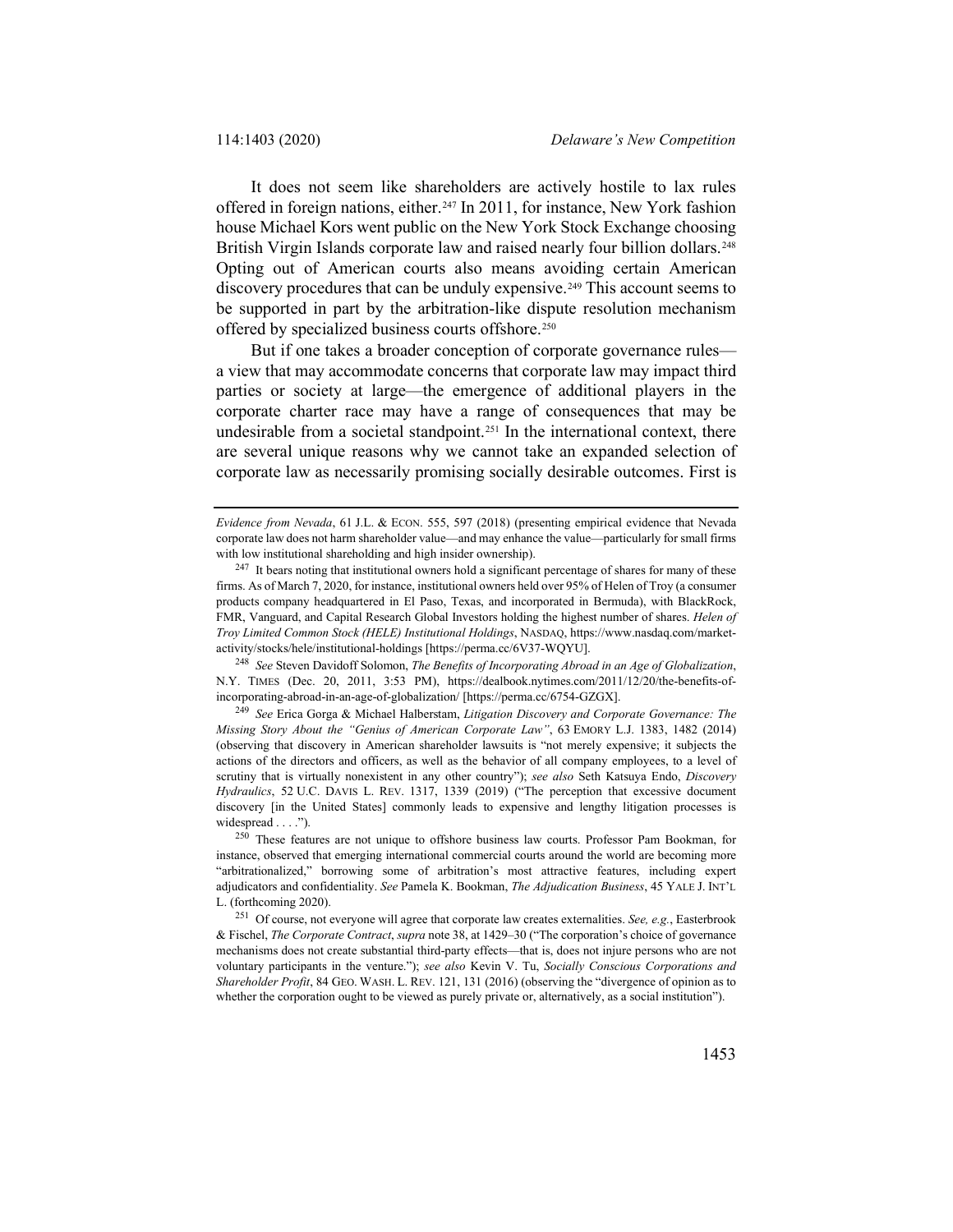the ubiquity of tax. While incorporation decisions cannot purely be explained as a problem of tax arbitrage,[252](#page-51-0) current tax laws *do* allow corporations to reduce tax liability by incorporating outside of the United States.[253](#page-51-1) Incorporation decisions in the pure domestic context generally do not implicate a substantial altering of effective tax liability because actual territorial operations—as opposed to the place of incorporation—determine state income taxes.[254](#page-51-2) Consider, for instance, an automobile manufacturer headquartered in Michigan. The company's decision to incorporate in Nevada or Delaware will have no bearing on state income taxes, for Michigan, like other states, imposes taxes based on whether sufficient activity occurs within its borders. It will also not affect federal taxes because firms operating within the United States must pay federal taxes. The company deciding to incorporate in the Cayman Islands, on the other hand, will have dramatic federal tax implications.<sup>[255](#page-51-3)</sup> This is because "under the Internal Revenue Code (IRC) corporate tax-residence is determined based on the place of incorporation."[256](#page-51-4) For instance, Houston-headquartered Cooper Industries, Inc. moved its place of incorporation from Ohio to Bermuda, touting that it would "reduce its effective tax rate from about 35% to 18–23%."[257](#page-51-5) To the extent that firms can continue to alter their effective tax liability by incorporating in foreign jurisdictions, U.S. taxpayers are the big third parties negatively affected by incorporation decisions of private corporations.

To be sure, overall welfare effects of transnational corporate tax arbitrage can be disputed. This is because corporations, as entities of legal fiction, do not actually pay taxes—any tax on a corporate entity is passed through to its shareholders, employees, customers, and suppliers.<sup>[258](#page-51-6)</sup> The

<span id="page-51-1"></span><span id="page-51-0"></span><sup>252</sup> *See supra* Section II.A; *see also* Darren Rosenblum, *The Futility of Walls: How Traveling Corporations Threaten State Sovereignty*, 93 TUL. L. REV. 645, 645 (2019) ("Inversions—mergers in which one firm merges with another abroad to avoid taxes in its home country—have spread as globalization has reduced many of the transactional costs associated with relocating.").

<sup>253</sup> *See* Marian, *supra* not[e 61,](#page-14-6) at 2–3.

<sup>254</sup> Moon, *Tax Havens*, *supra* not[e 108,](#page-23-5) at 1093–94.

<sup>255</sup> *See id.*

<sup>256</sup> Marian, *supra* not[e 61,](#page-14-6) at 3.

<span id="page-51-5"></span><span id="page-51-4"></span><span id="page-51-3"></span><span id="page-51-2"></span><sup>257</sup> Cathy Hwang, *The New Corporate Migration: Tax Diversion Through Inversion*, 80 BROOK. L. REV. 807, 827 (2015) (citing Cooper Indus., Ltd., Registration Statement (Form S-4) 13–14 (June 11, 2001)).

<span id="page-51-6"></span><sup>258</sup> *See* Kimberly A. Clausing, *The Future of the Corporate Tax*, 66 TAX L. REV. 419, 419–23 (2013); Michael P. Donohoe et al., *Who Benefits from the Tax Advantages of Organizational Form Choice?*, 68 NAT'L TAX J. 975, 976 (2015) (investigating "whether and to what extent four parties—customers, suppliers, employees, and owners—benefit from the relative tax advantages of organizational form choice").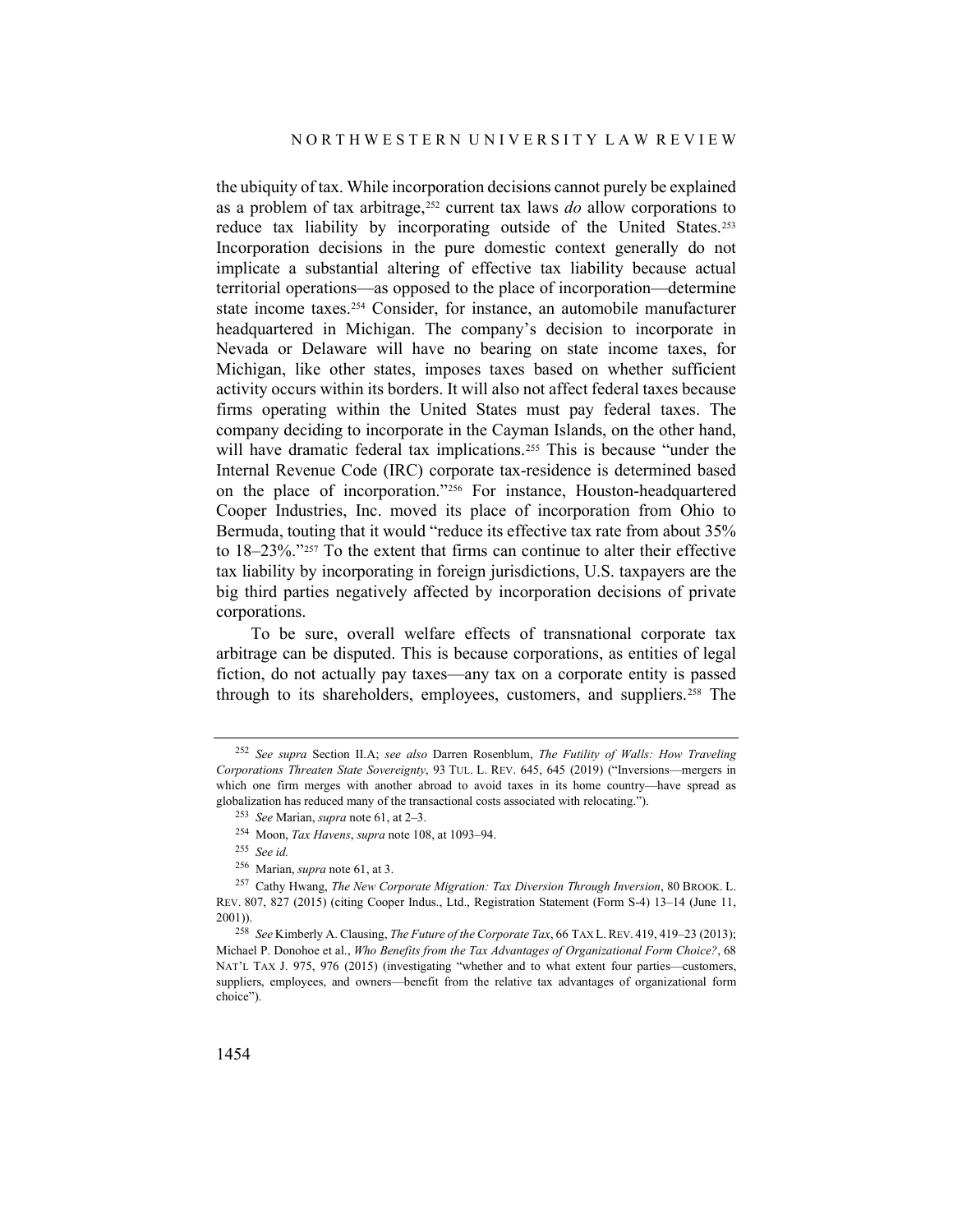incidence of the corporate tax has been extensively studied by economists, who are inconclusive about where it falls.<sup>[259](#page-52-0)</sup> But we do know with a reasonable degree of certainty that it does not fall solely on shareholders.[260](#page-52-1) Thus, lower corporate taxes from a corporation headquartered in the United States reincorporating abroad might in fact benefit the corporation's employees and customers by reducing how much of that tax they bear in lower salaries and higher prices.<sup>[261](#page-52-2)</sup> I am skeptical, though, whether this form of tax savings can legitimately replace the function of tax revenues that are the lifeblood of democratic governments.<sup>[262](#page-52-3)</sup>

Second, foreign jurisdictions may enable domestic corporations to opt out of desirable mandatory rules that benefit society in general. The fact that firms can opt out of mandatory rules using "captured" foreign lawmakers should warrant further scholarly scrutiny, for "the mandatory nature of a law is an indicator, and is perhaps the best evidence, that the law addresses externalities in the private sector."<sup>[263](#page-52-4)</sup> In a classic piece widely considered to be the most serious challenge to the "race for the top" account, Professor Lucian Bebchuk argued that even if shareholders' interests perfectly align with those of managers, <sup>[264](#page-52-5)</sup> we cannot assume that state charter competition leads to socially desirable results[.265](#page-52-6) This is because of the presence of externalities, or impact on third parties. Therefore, the rules that maximize

<span id="page-52-5"></span><sup>264</sup> Of course, it is important to note that the rise of institutional investors does not necessarily solve the age-old agency problem endemic in corporate law. Professors Lucian Bebchuk and Scott Hirst explain that index funds like BlackRock—which own an increasingly large proportion of American publicly traded companies—tend to underinvest in corporate stewardship. *See* Lucian A. Bebchuk & Scott Hirst, *Index Funds and the Future of Corporate Governance: Theory, Evidence, and Policy*, 119 COLUM. L. REV. 2029, 2030 (2019) ("Our agency-costs analysis shows that index fund managers have strong incentives to (i) underinvest in stewardship and (ii) defer excessively to the preferences and positions of corporate managers.").

<span id="page-52-0"></span><sup>259</sup> *See* Arnold C. Harberger, *Corporate Tax Incidence: Reflections on What Is Known, Unknown, and Unknowable*, *in* FUNDAMENTAL TAX REFORM: ISSUES, CHOICES, AND IMPLICATIONS 283, 283 (John W. Diamond & George R. Zodrow eds., 2008).

<span id="page-52-1"></span><sup>260</sup> *See* Alan J. Auerbach, *Who Bearsthe Corporate Tax? A Review of What We Know*, 20 TAX POL'Y & ECON. 1, 1–4 (2006).

<sup>261</sup> I am grateful to Professor Romano for her insights on this point.

<span id="page-52-3"></span><span id="page-52-2"></span><sup>262</sup> *See* John Christensen & Richard Murphy, *The Social Irresponsibility of Corporate Tax Avoidance: Taking CSR to the Bottom Line*, 47 DEVELOPMENT 37 (2004).

<span id="page-52-4"></span><sup>263</sup> Joel P. Trachtman, *Economic Analysis of Prescriptive Jurisdiction*, 42 VA.J. INT'L L. 1, 6 (2001) (emphasis omitted); *see also* William W. Bratton & Joseph A. McCathery, *The New Economics of Jurisdictional Competition: Devolutionary Federalism in a Second-Best World*, 86 GEO. L.J. 201, 205, 231–32 (1997) (critiquing the idea that jurisdictional competition and the "devolution of regulatory authority to the state and local level leads to competitive efficiency").

<span id="page-52-6"></span><sup>265</sup> Bebchuk, *Desirable Limits*, *supra* not[e 5,](#page-2-6) at 1485.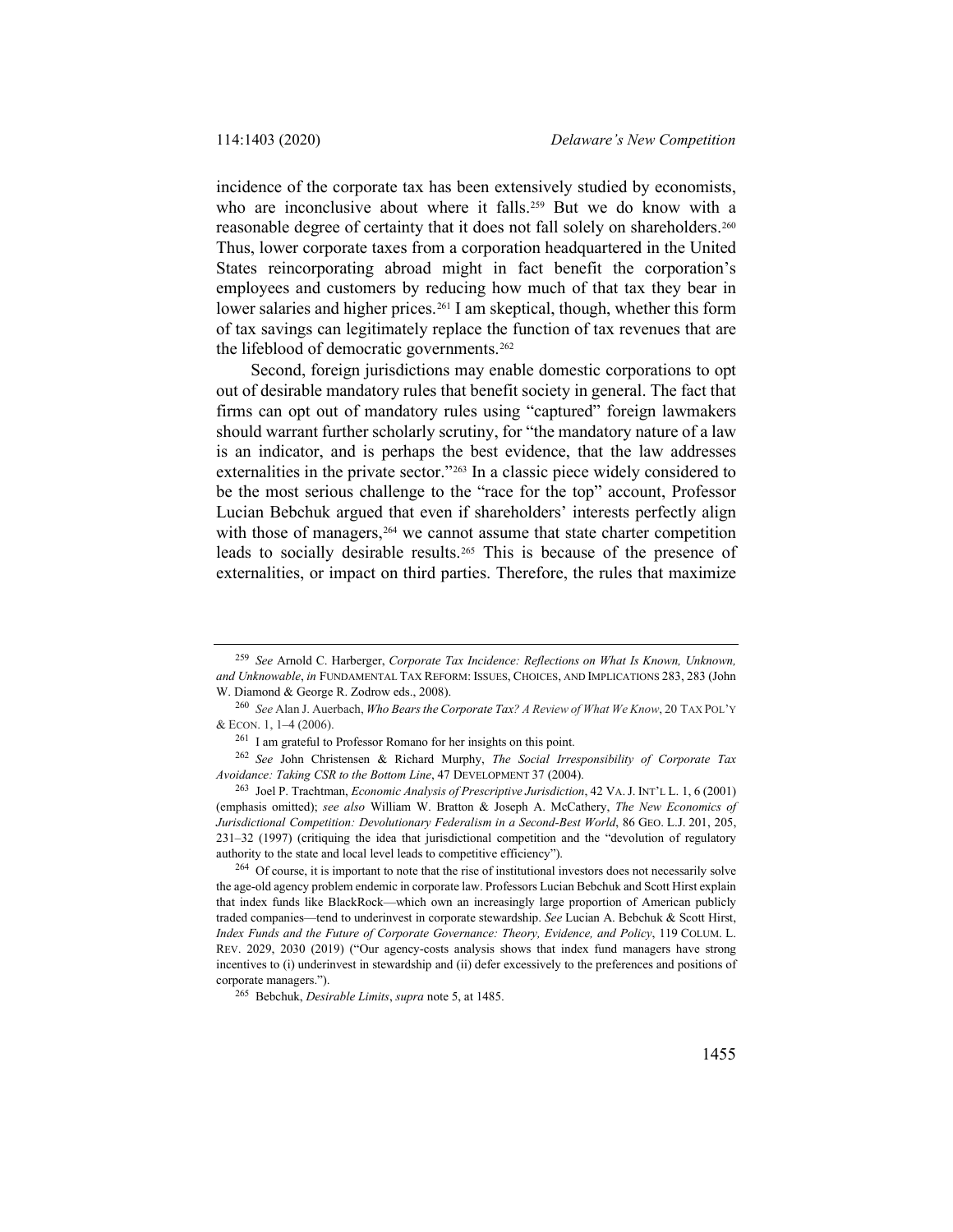shareholder value may not be the most socially desirable.<sup>[266](#page-53-0)</sup> Corporate law issues that have been identified to involve significant externalities range from the regulation of takeover bids and proxy contests, the protection of creditors, the regulation of corporate disclosure, and the protection of constituencies other than providers of capital.<sup>[267](#page-53-1)</sup>

While legal regime shopping enabled by entrepreneurial foreign nations can strip away undesirable, and perhaps parochial, restraints on private contracting, they can also undermine mandatory domestic rules designed to effectuate important social policy. According to Professor Jeffrey Gordon, for instance, "remedial devices such as the shareholder derivative suit could be regarded as regulatory efforts to force the corporation to internalize the cost of law compliance."[268](#page-53-2) Less tangibly but no less importantly, mandatory rules may also shape corporate culture.<sup>[269](#page-53-3)</sup> To the extent that these mandatory rules are designed in part to remedy negative externalities, welfare gains from international jurisdictional competition cannot be taken for granted.

To be clear, I *do not* contend that mandatory corporate governance rules imposed by Delaware (and other American states) serve to protect the general public in the same manner as public laws that mandate minimum levels of drinking water quality or prohibit the sale of certain hallucinogenic drugs. In corporate law, rules are designed principally to govern the relationship between shareholders and managers.[270](#page-53-4) But they necessarily impact how the people who run corporations (managers) deal with other

<span id="page-53-0"></span><sup>266</sup> *Id.*; *see also* Ian Ayres, *Supply-Side Inefficiencies in Corporate Charter Competition: Lessons from Patents, Yachting and Bluebooks*, 43 KAN. L. REV. 541, 544 (1995) (theorizing the possibility of "market failure in the supply of corporate charters").

<sup>267</sup> Bebchuk, *Desirable Limits*, *supra* not[e 5,](#page-2-6) at 1485–94.

<span id="page-53-2"></span><span id="page-53-1"></span><sup>268</sup> Jeffrey N. Gordon, *The Mandatory Structure of Corporate Law*, 89 COLUM. L. REV. 1549, 1551– 52 (1989). Other scholars argue that mandatory rules in corporate law serve to facilitate coordination problems that can arise between relevant parties. Lewis A. Kornhauser, *The Nexus of Contracts Approach to Corporations: A Comment on Easterbrook and Fischel*, 89 COLUM. L. REV. 1449, 1459 (1989) ("[A] mandatory term may facilitate the coordination of the multiple contracts that constitute the corporation.").

<span id="page-53-3"></span><sup>&</sup>lt;sup>269</sup> Thus, for instance, Professor Bernard Black observes that "[l]egal rules, such as the duty of loyalty owed by managers to shareholders, can affect corporate norms." Black, *supra* not[e 160,](#page-35-8) at 573; *see also* Melvin Aron Eisenberg, *New Modes of Discourse in the Corporate Law Literature*, 52 GEO. WASH. L. REV. 582, 590 (1984) ("The function of corporate law . . . is not to forcibly redirect evil human nature onto the path of good, but to reinforce and give greater precision to the general inclination to do right . . . ."); Lisa M. Fairfax, *Easier Said Than Done? A Corporate Law Theory for Actualizing Social Responsibility Rhetoric*, 59 FLA. L. REV. 771, 777 (2007) (drawing on social psychology literature showing that the "more often someone makes a commitment, the more likely she is to engage in corresponding behavior").

<span id="page-53-4"></span><sup>270</sup> *See* Roberta Romano, *Competition for Corporate Charters and the Lesson of Takeover Statutes*, 61 FORDHAM L. REV. 843, 843 (1993).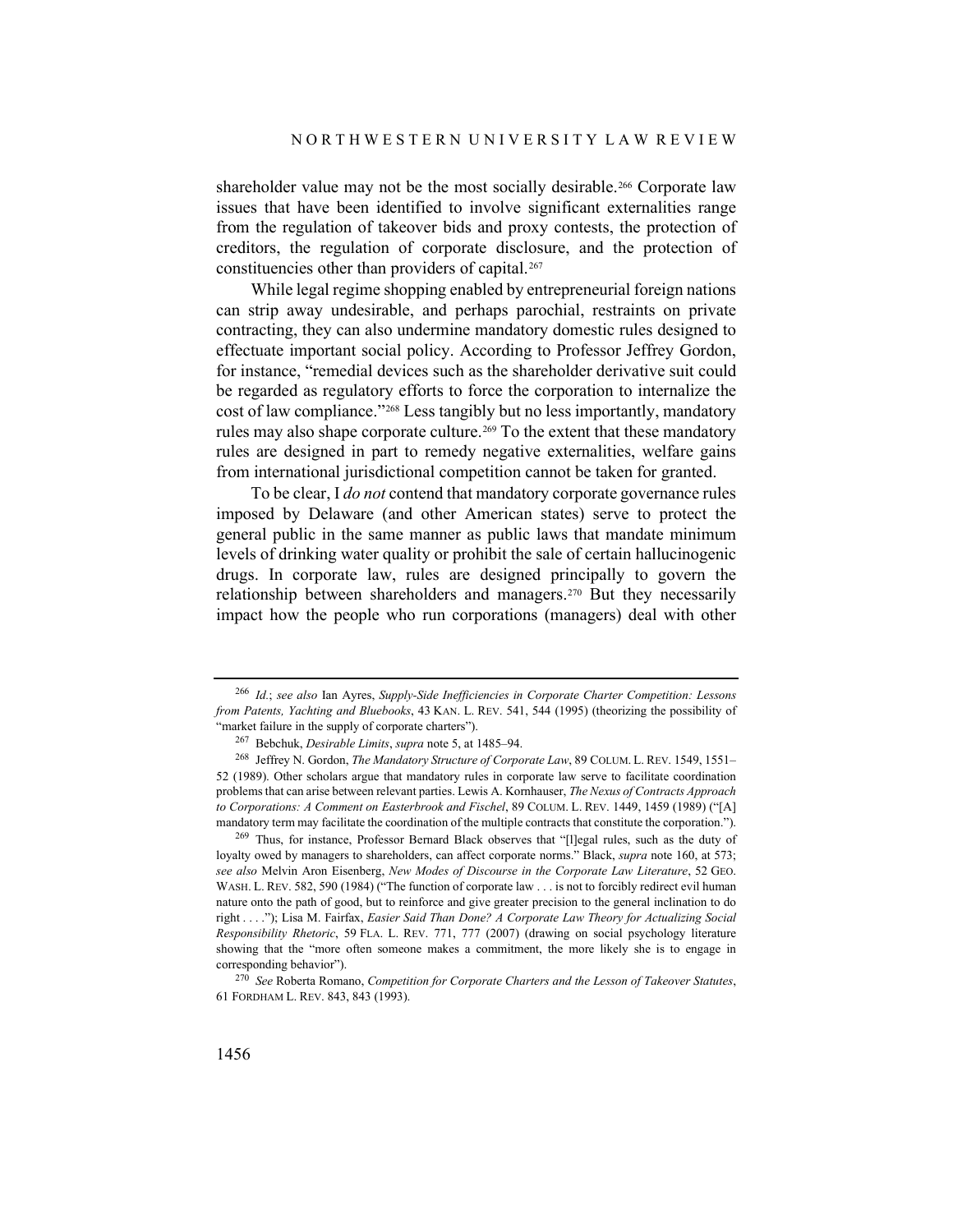stakeholders, which could have vast societal consequences.<sup>[271](#page-54-0)</sup> For instance, a stricter duty to monitor the corporation imposed on directors and officers at least in theory could help combat longstanding cultures of sexual harassment that appear to be endemic in all too many corporations today.<sup>272</sup>

This has important policy implications. If international competition chips away at desirable mandatory rules that may not be feasible in the pure domestic setting, it requires a renewed discussion as to the proper role of the federal government in American corporate law. This is an area of intense disagreement among leading scholars in the field, generally split between the "race for the top" and "race for the bottom" schools.<sup>[273](#page-54-2)</sup> Whereas this debate has been thoroughly hashed out in the interstate context, there are simply too many unanswered questions in the international context for legal scholars to sit on the sidelines and celebrate every time mandatory rules are stripped away in the name of efficiency and private choice.

<span id="page-54-1"></span><sup>272</sup> For a background on the link between sexual harassment and corporate law, see Daniel Hemel & Dorothy S. Lund, *Sexual Harassment and Corporate Law*, 118 COLUM. L. REV. 1583 (2018).

<span id="page-54-0"></span><sup>&</sup>lt;sup>271</sup> For an excellent discussion of Delaware's jurisprudence on board oversight, see Elizabeth Pollman, *Corporate Oversight and Disobedience*, 72 VAND. L. REV. 2013, 2016 (2019) ("Shareholders cannot be counted on to police corporate illegality, and oversight failures may rarely rise to the level of conscious disregard. The fiduciary duty of good faith is neither irrelevant nor toothless, however—it embeds a safety valve for public policy in the obligations of fiduciaries that cannot be eliminated."). Examples abound documenting the socially undesirable outcomes produced by managers who are presumably accountable to shareholders. *See* Danielle K. Citron, *Cyber Mobs, Disinformation, and Death Videos: The Internet as It Is (and as It Should Be)*, 118 MICH. L. REV. (forthcoming 2020) (reviewing NICK DRNASO, SABRINA (2018)) ("Right now, it is cheap and easy to wreak havoc online and for that havoc to go viral. Platforms act rationally—some might say responsibly to their shareholders—when they tolerate abuse that earns them advertising revenue and costs them nothing in legal liability."); Sarah E. Light, *The Law of the Corporation as Environmental Law*, 71 STAN. L.REV. 137, 166–67 (2019) (arguing that mandatory disclosure to investors is an important tool of environmental governance); Rory Van Loo, *The Missing Regulatory State: Monitoring Businesses in an Age of Surveillance*, 72 VAND. L. REV. 1563, 1582 (2019) ("One of the theoretical reasons why monitoring may be necessary beyond strong ex post deterrence is that people operate in a boundedly rational manner that makes them underestimate the likelihood of a bad event happening to them (and to the business they run), such as an oil spill or a bank failure.").

<span id="page-54-2"></span><sup>273</sup> *Compare* Stephen M. Bainbridge, *Dodd-Frank: Quack Federal Corporate Governance Round II*, 95 MINN. L. REV. 1779, 1821 (2011) (arguing that Dodd-Frank and SOX "erode[] the system of competitive federalism that is the unique genius of American corporate law by displacing state regulation with federal law"), Jill E. Fisch, *Leave It to Delaware: Why Congress Should Stay Out of Corporate Governance*, 37 DEL.J.CORP. L. 731, 731 (2013) (criticizing the "congressional usurpation of Delaware's traditional role in regulating corporate governance"), *and* Roberta Romano, *The Sarbanes-Oxley Act and the Making of Quack Corporate Governance*, 114 YALE L.J. 1521, 1529 (2005) ("The best path to ameliorating the misguided congressional promulgation of substantive governance mandates through SOX is to conform them to the states' enabling approach to corporate law."), *with* Lucian A. Bebchuk & Assaf Hamdani, *Federal Corporate Law: Lessons from History*, 106 COLUM. L. REV. 1793, 1793 (2006) ("[T]he recurring need for federal officials to rectify state law failures in order to provide investors with adequate protection indicates that federal lawmaking should be proactive rather than reactive.").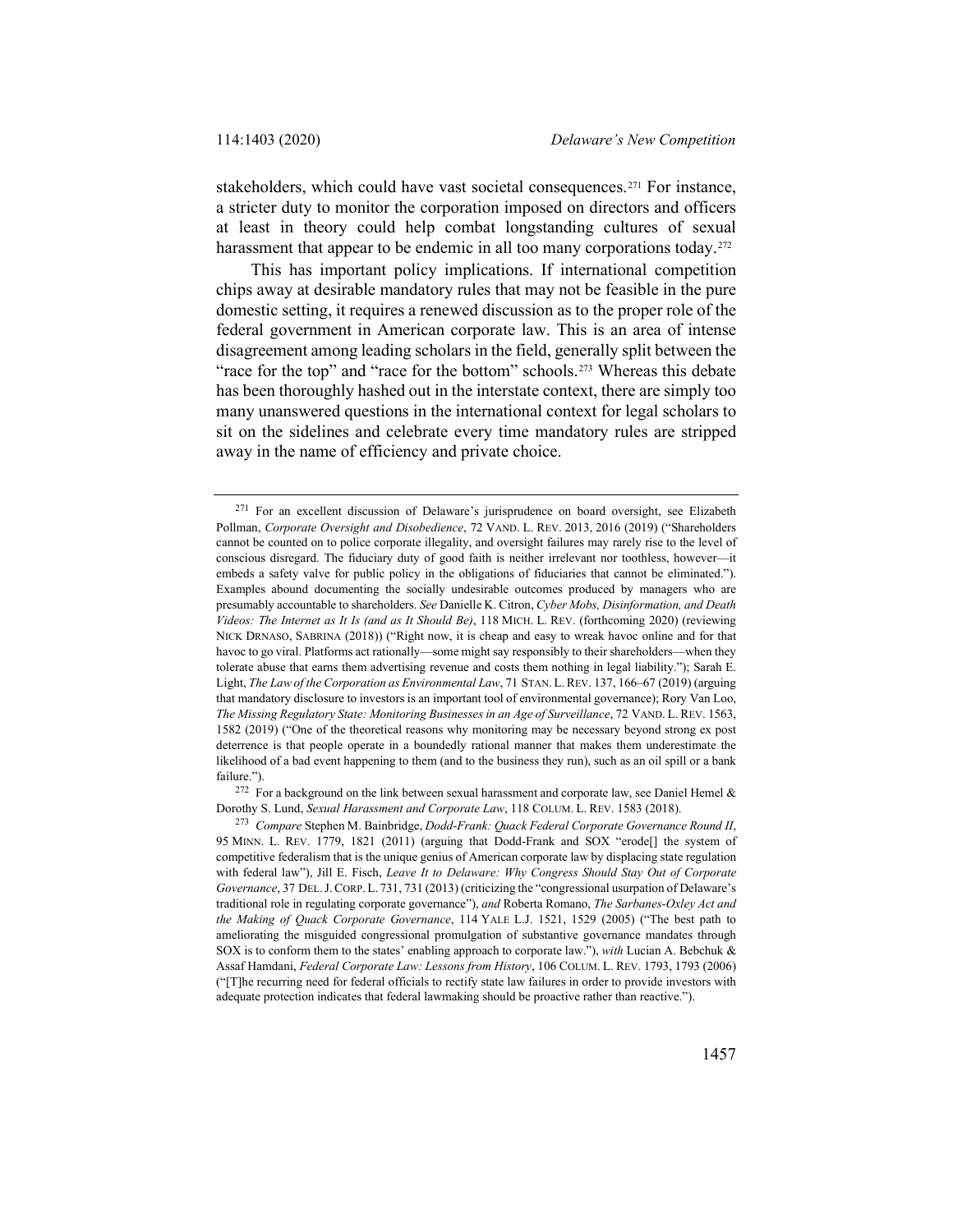Perhaps most importantly, it is unclear if mandatory rules in Delaware, and other American states, are byproducts of federal government oversight or simply reflect the wishes of shareholders and managers.<sup>[274](#page-55-0)</sup> In the pure domestic context, the federal government at least theoretically disciplines Delaware from enacting laws that are undesirable from society's standpoint—without actually federalizing corporate law. This is because the federal government can usurp state power by federalizing corporate law.[275](#page-55-1) Foreign nations do not face such constraints because they are not subject to federal oversight. Thus, foreign nations constitute a unique breed of lawmakers that may need to be analyzed differently from other states like Nevada. The international market *at least in theory* may be used by domestic corporations to bypass mandatory rules found in state corporate law that reflect, in part, latent federal oversight.[276](#page-55-2)

While robust empirical evidence should be a precondition to any major reshaping of the federal government's role in corporate law,<sup>[277](#page-55-3)</sup> federal intervention may be warranted if international competition is found to erode state law-based mandatory rules designed to force private actors to internalize negative externalities.<sup>[278](#page-55-4)</sup> To the extent that foreign nations allow

<span id="page-55-2"></span><sup>276</sup> *See* Roe, *Delaware and Washington*, *supra* not[e 54,](#page-12-5) at 9–10 (attributing at least some parts of Delaware corporate law as byproducts of latent federal government oversight).

<span id="page-55-0"></span><sup>&</sup>lt;sup>274</sup> An alternative (and persuasive) explanation may be that mandatory rules reflect the wishes of powerful local interest groups—namely the Delaware corporate lawyers that benefit from bringing and defending shareholder lawsuits brought pursuant to these mandatory rules. *See* Macey & Miller, *supra*  not[e 43,](#page-10-8) at 472. Because Delaware faces negligible competition from other states, local lawyers can take a sizable financial bite out of Delaware's corporate law regime, even as proponents of competition argue Delaware maintains "the best" corporate governance rules in the United States. *See* Kahan & Kamar, *Myth*, *supra* not[e 28,](#page-6-5) at 742.

<span id="page-55-1"></span><sup>275</sup> *See* Roe, *Delaware's Competition*, *supra* not[e 5;](#page-2-6) *see also* Bebchuk, *Desirable Limits*, *supra* note [5,](#page-2-6) at 1454 (assessing that Delaware may avoid certain risks in legislating corporate law because "adopting such rules might trigger federal intervention"); Chris Brummer, *Corporate Law Preemption in an Age of Global Capital Markets*, 81 S. CAL. L. REV. 1067, 1089 (2008) ("Delaware provides law in the shadow of the threat of federal intervention, and from this vantage point preemption serves as the primary discipline and motivation for efficient laws. Yet even here, the federal government cannot and does not monitor all of Delaware's lawmaking." (footnote omitted)).

<span id="page-55-3"></span><sup>&</sup>lt;sup>277</sup> After all, in some cases, institutional shareholders have been shown to play a significant role in demanding governance frameworks that may be socially desirable. Michal Barzuza, Quinn Curtis & David H. Webber, *Shareholder Value(s): Index Fund Activism and the New Millennial Corporate Governance*, 93 S. CAL. L. REV. (forthcoming 2020).

<span id="page-55-4"></span><sup>&</sup>lt;sup>278</sup> It is worth noting that there may be too little incentive for foreign nations to produce rules with a broader societal interest in mind. *Cf.* Bebchuk, *Desirable Limits*, *supra* note [5,](#page-2-6) at 1485 ("Note the difference in this regard between federal and state law. If a rule is designed at the federal level, it is possible that officials shaping this rule will take into account the interests of parties other than shareholders. But if the rule is designed by the states, then the competition among them will lead state law officials to exclude consideration of such interests."). To be clear, I am not suggesting that the federal government is immune to interest groups or has been particularly good at making sound corporate governance rules.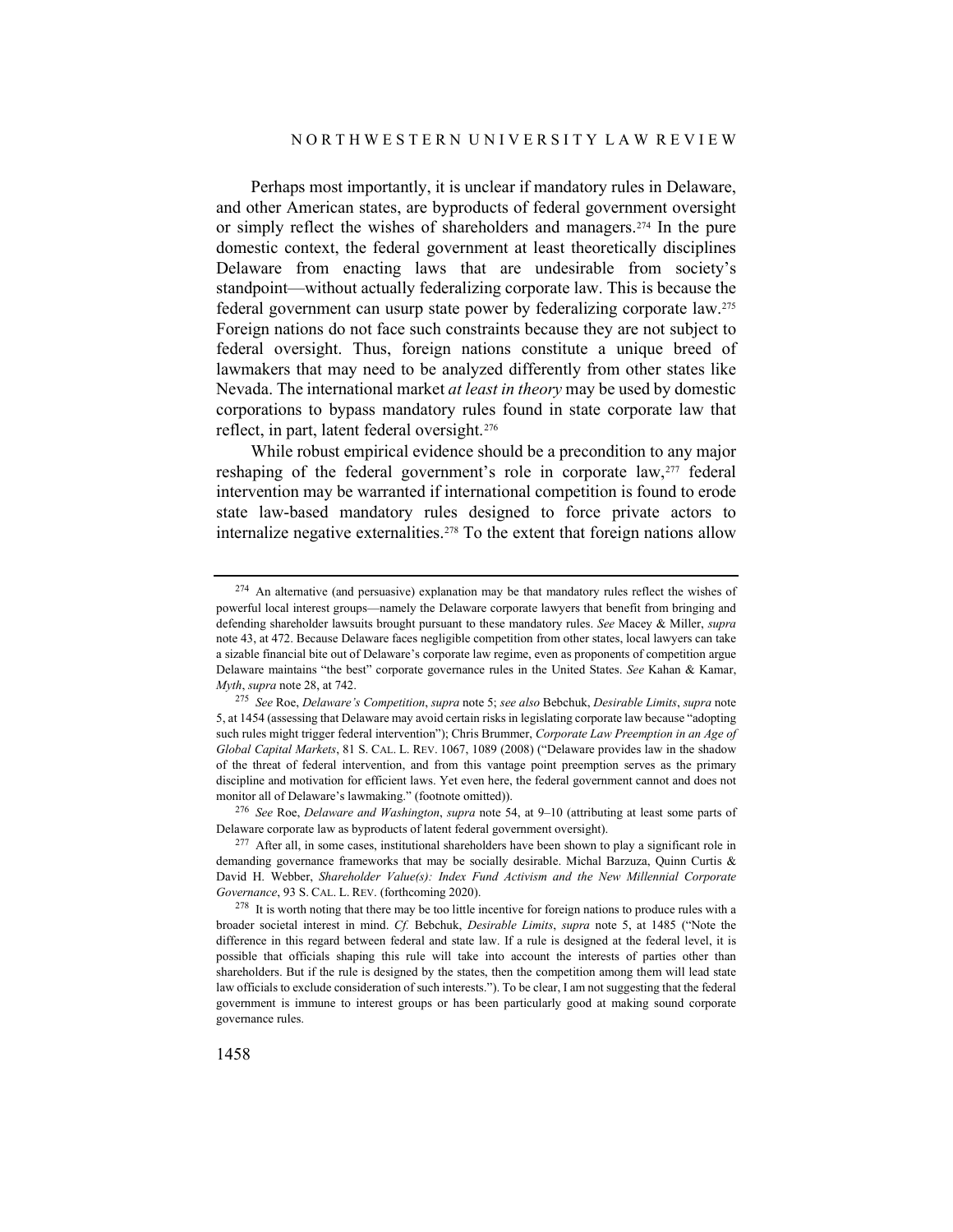corporations to opt out of "immutable" rules in place under state law, these may be the exact types of areas where leaving rules in the hands of "captured" foreign lawmakers risks a lot more than what proponents of jurisdictional competition may initially envision.

#### **CONCLUSION**

A new revolution is quietly emerging in corporate law. In recent decades, a handful of small foreign nations have built sophisticated legal infrastructures to commercialize their lawmaking authority into a staple revenue stream. Aided in part by an elite cadre of foreign lawyers who stand to benefit from the development of offshore corporate law havens, entrepreneurial foreign nations in offshore islands are emerging suppliers of "cutting-edge" corporate law. These jurisdictions, unlike New York or California, offer some of the most unadulterated forms of corporate governance rules reflecting private sector preferences, setting the stage for a globalizing market for corporate law.

The emergence of an international corporate charter market has been largely undetected by domestic corporate law scholars who have for decades presupposed an interstate market for corporate law. In addition to complicating and refining the race metaphor, this Article highlights the need to scrutinize whether unadulterated private ordering built around efficiency goals is the only game in town. Until we are comfortable leaving corporate governance rules to "captured" lawmakers in small foreign nations, policy prescription presupposing interstate corporate charter competition ought to be interrogated from the ground up.